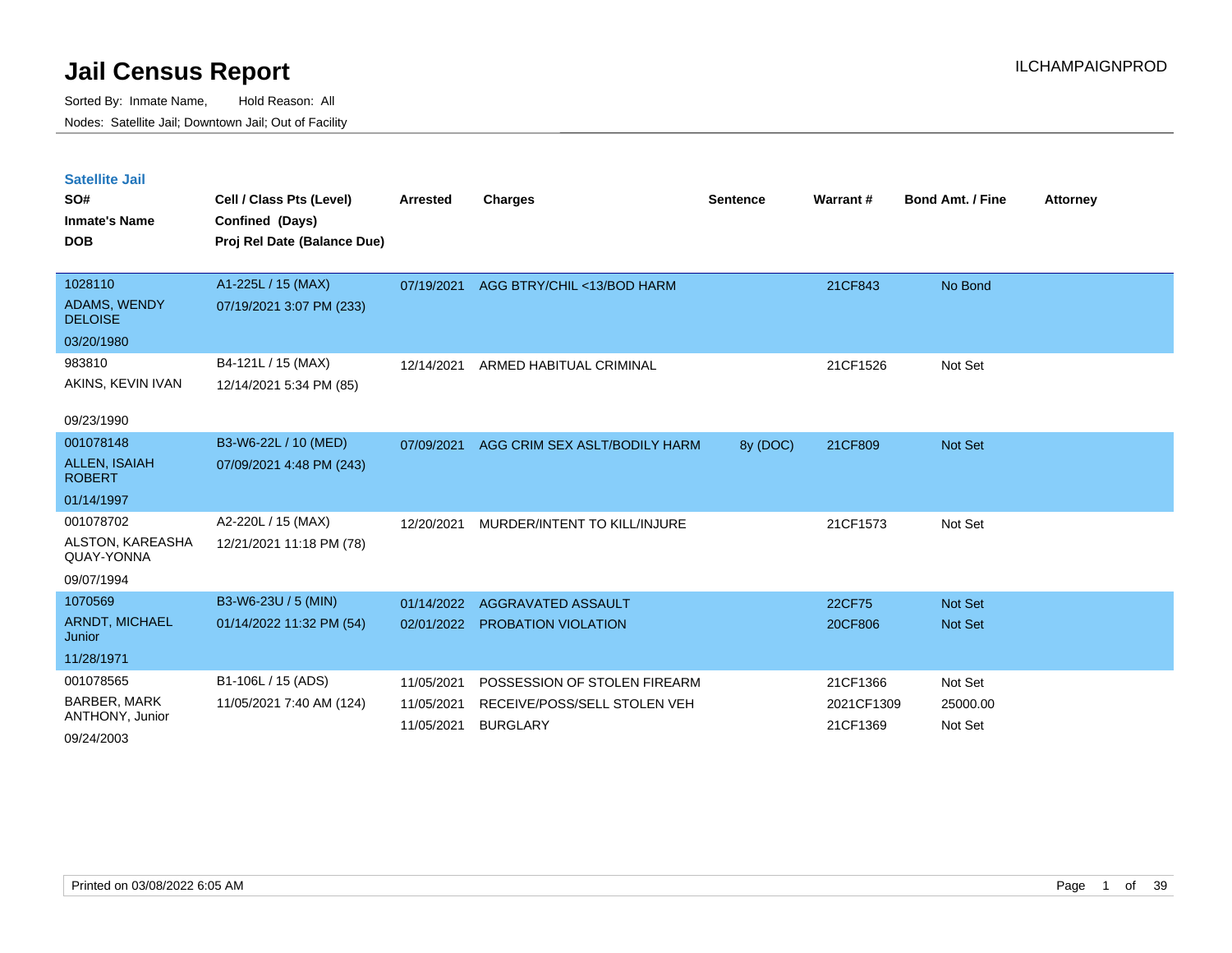| SO#<br><b>Inmate's Name</b><br><b>DOB</b>     | Cell / Class Pts (Level)<br>Confined (Days)<br>Proj Rel Date (Balance Due) | <b>Arrested</b> | <b>Charges</b>                            | <b>Sentence</b> | <b>Warrant#</b> | <b>Bond Amt. / Fine</b> | <b>Attorney</b> |
|-----------------------------------------------|----------------------------------------------------------------------------|-----------------|-------------------------------------------|-----------------|-----------------|-------------------------|-----------------|
|                                               |                                                                            |                 |                                           |                 |                 |                         |                 |
| 518851                                        | B1-105U / 10 (MED)                                                         | 01/11/2022      | <b>FELON POSS/USE WEAPON/FIREARM</b>      |                 | 20CF361         | 15000.00                |                 |
| <b>BARKER, ALEXANDER</b>                      | 01/11/2022 2:37 PM (57)                                                    |                 | 01/11/2022 POSS AMT CON SUB EXCEPT(A)/(D) |                 | 2020CF863       | 15000.00                |                 |
| <b>MASSIE</b>                                 |                                                                            |                 | 01/11/2022 BAD CHK/OBTAIN CON PROP/>150   |                 | 20CF192         | 15000.00                |                 |
| 09/24/1986                                    |                                                                            |                 | 01/11/2022 BAD CHK/OBTAIN CON PROP/>150   |                 | 19CF1686        | 15000.00                |                 |
|                                               |                                                                            |                 | 01/11/2022 METH DELIVERY/15<100 GRAMS     | 20y (DOC)       | 20CF1383        | No Bond                 |                 |
|                                               |                                                                            | 01/11/2022      | DRIVING ON REVOKED LICENSE                |                 | 2020TR16539     | 1500.00                 |                 |
|                                               |                                                                            | 01/11/2022      | OBSTRUCTING IDENTIFICATION                |                 | 2020CM222       | 1500.00                 |                 |
| 001078891                                     | A3-111L / 10 (MED)                                                         | 02/28/2022      | AGGRAVATED BATTERY                        |                 | 22CF242         | Not Set                 |                 |
| BARR, JOHN D                                  | 02/28/2022 6:38 PM (9)                                                     |                 | 02/28/2022 WARRANT OUT OF COUNTY          |                 | 21-725          | 5000.00                 |                 |
| 01/25/1995                                    |                                                                            |                 |                                           |                 |                 |                         |                 |
| 31984                                         | BOOKH-7                                                                    | 03/07/2022      | POSSESS DRUG PARAPHERNALIA                |                 | 21CM54          | 10000.00                |                 |
|                                               | BEASLEY, TROY ALLAN 03/07/2022 11:26 AM (2)                                |                 | 03/07/2022  FAILURE TO REPORT ANNUALLY    |                 | 22CFAWOW        | <b>Not Set</b>          |                 |
|                                               |                                                                            | 03/07/2022      | FAIL TO RPT CHNG ADDRESS/EMPL             |                 | 22CFAWOW        | <b>Not Set</b>          |                 |
| 04/01/1969                                    |                                                                            |                 |                                           |                 |                 |                         |                 |
| 969121                                        | A4-206L / 15 (MAX)                                                         | 11/25/2021      | <b>CRIM TRESPASS TO RESIDENCE</b>         |                 | 21CF1444        | Not Set                 |                 |
| BECKLEY, ANTHONY<br><b>PATRICK</b>            | 11/25/2021 7:16 PM (104)                                                   |                 |                                           |                 |                 |                         |                 |
| 06/30/1989                                    |                                                                            |                 |                                           |                 |                 |                         |                 |
| 64877                                         | <b>BOOKH-8 / 5 (MIN)</b>                                                   | 03/04/2022      | DRVG UNDER INFLU/BAC 0.08                 |                 | 22DT86          | 3000.00                 |                 |
| <b>BIALESCHKI,</b><br><b>JONATHON MICHAEL</b> | 03/04/2022 9:35 AM (5)                                                     |                 | 03/04/2022 RECEIVE/POSS/SELL STOLEN VEH   |                 | 22CF268         | <b>Not Set</b>          |                 |
| 12/30/1983                                    |                                                                            |                 |                                           |                 |                 |                         |                 |
| 517915                                        | B3-W3-11U / 5 (MIN)                                                        | 08/03/2021      | <b>BURGLARY</b>                           |                 | 21CF289         | 20000.00                |                 |
| <b>BOXLEY, CHARLES</b>                        | 08/03/2021 2:18 PM (218)                                                   | 08/03/2021      | <b>BURGLARY</b>                           |                 | 21CF679         | 20000.00                |                 |
| <b>OMAR</b>                                   |                                                                            | 08/03/2021      | FORGERY/ISSUE/DELIVER DOCUMENT            |                 |                 | No Bond                 |                 |
| 01/10/1985                                    |                                                                            |                 |                                           |                 |                 |                         |                 |
| 993169                                        | A2-221U                                                                    |                 | 03/04/2022 RESIDENTIAL BURGLARY           | 6y (DOC)        | 21CF1059        | No Bond                 |                 |
| <b>BRAATEN, KAYLAN</b><br><b>AMBER</b>        | 03/04/2022 9:40 AM (5)                                                     |                 |                                           |                 |                 |                         |                 |
| 10/29/1990                                    |                                                                            |                 |                                           |                 |                 |                         |                 |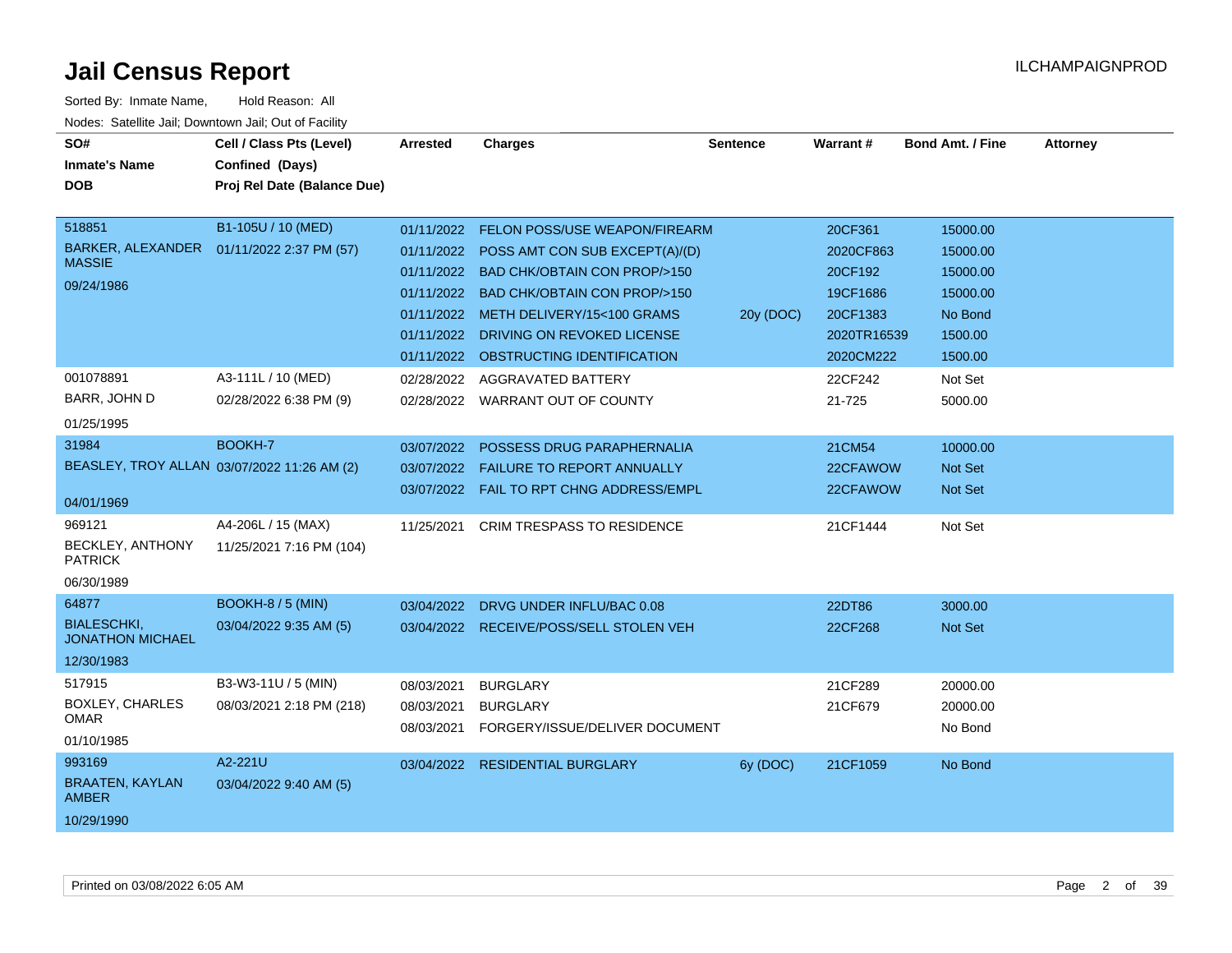|                                                                       | 10000. Catolino can, Dominomii can, Oat or Faoint                          |                                        |                                                                                         |                 |                                      |                                      |                 |
|-----------------------------------------------------------------------|----------------------------------------------------------------------------|----------------------------------------|-----------------------------------------------------------------------------------------|-----------------|--------------------------------------|--------------------------------------|-----------------|
| SO#<br><b>Inmate's Name</b><br><b>DOB</b>                             | Cell / Class Pts (Level)<br>Confined (Days)<br>Proj Rel Date (Balance Due) | <b>Arrested</b>                        | <b>Charges</b>                                                                          | <b>Sentence</b> | <b>Warrant#</b>                      | <b>Bond Amt. / Fine</b>              | <b>Attorney</b> |
| 1065441<br>BRANCHECK,<br><b>CHRISTINA MARIE</b>                       | BOOKF-2<br>03/07/2022 1:32 PM (2)                                          | 03/07/2022                             | <b>CRIMINAL TRESPASS BUILDING</b>                                                       |                 | 19CM942                              | 1000.00                              |                 |
| 02/13/1987                                                            |                                                                            |                                        |                                                                                         |                 |                                      |                                      |                 |
| 923208<br>BREADY, ANDREW<br>NICHOLAS<br>06/08/1988                    | B3-W3-12L / 10 (MED)<br>01/22/2022 7:43 PM (46)                            |                                        | 01/22/2022 CRIM TRES TO RES/PERS PRESENT                                                |                 | 22CF92                               | Not Set                              |                 |
| 001078880<br><b>BROACH, CAREU</b>                                     | A3-211U / 15 (MAX)<br>02/25/2022 3:58 PM (12)                              | 02/25/2022<br>02/25/2022<br>02/25/2022 | <b>PAROLE REVOCATION</b><br>ARMED VIOLENCE/CATEGORY I<br>AGG DISCHARGE FIREARM/BLDG/SCH |                 | HN-2200660<br>22CF237<br>22600096201 | No Bond<br><b>Not Set</b><br>No Bond |                 |
| 02/27/2003<br>61675<br>BROWN, ANTONIO<br><b>BURNETT</b><br>03/04/1983 | B1-202L / 10 (MED)<br>02/10/2022 3:28 PM (27)                              |                                        | 02/10/2022 AGG DISCHARGE FIREARM/OCC BLDG                                               |                 | 20CF374                              | 100000.00                            |                 |
| 1018137<br><b>BROWN, ASHLEY</b><br><b>SHAUNTRELL</b><br>09/08/1993    | A1-224U / 5 (MIN)<br>02/23/2022 3:25 PM (14)<br>3/24/2022 (0.00)           | 02/23/2022                             | POSSESSING A CONTROLLED SUBSTANC                                                        |                 | 20 CF 1009                           | No Bond                              |                 |
| 001078008<br><b>BROWN, CODY</b><br><b>RUSSELL</b><br>02/15/2004       | A4-103U / 15 (ADS)<br>02/15/2022 9:17 AM (22)                              | 02/15/2022                             | AGG BATTERY/DISCHARGE FIREARM                                                           |                 | 21CF1090                             | 500000.00                            |                 |
| 51247<br><b>BROWN, DANTE</b><br><b>MAURICE</b><br>04/19/1979          | B1-202U / 10 (MED)<br>04/15/2021 6:24 PM (328)                             | 04/15/2021                             | FELON POSS/USE WEAPON/FIREARM                                                           |                 | 21CF411                              | <b>Not Set</b>                       |                 |
| 990921<br><b>BROWN, QUINTIN</b><br>MARSHAUN<br>09/26/1991             | B4-122L / 15 (MAX)<br>01/20/2022 7:19 PM (48)                              | 01/20/2022                             | MFG/DEL 1<15 GR COCAINE/ANLG<br>01/20/2022 ARMED HABITUAL CRIMINAL                      |                 | 19CF369<br>21CF935                   | 25000.00<br>750000.00                |                 |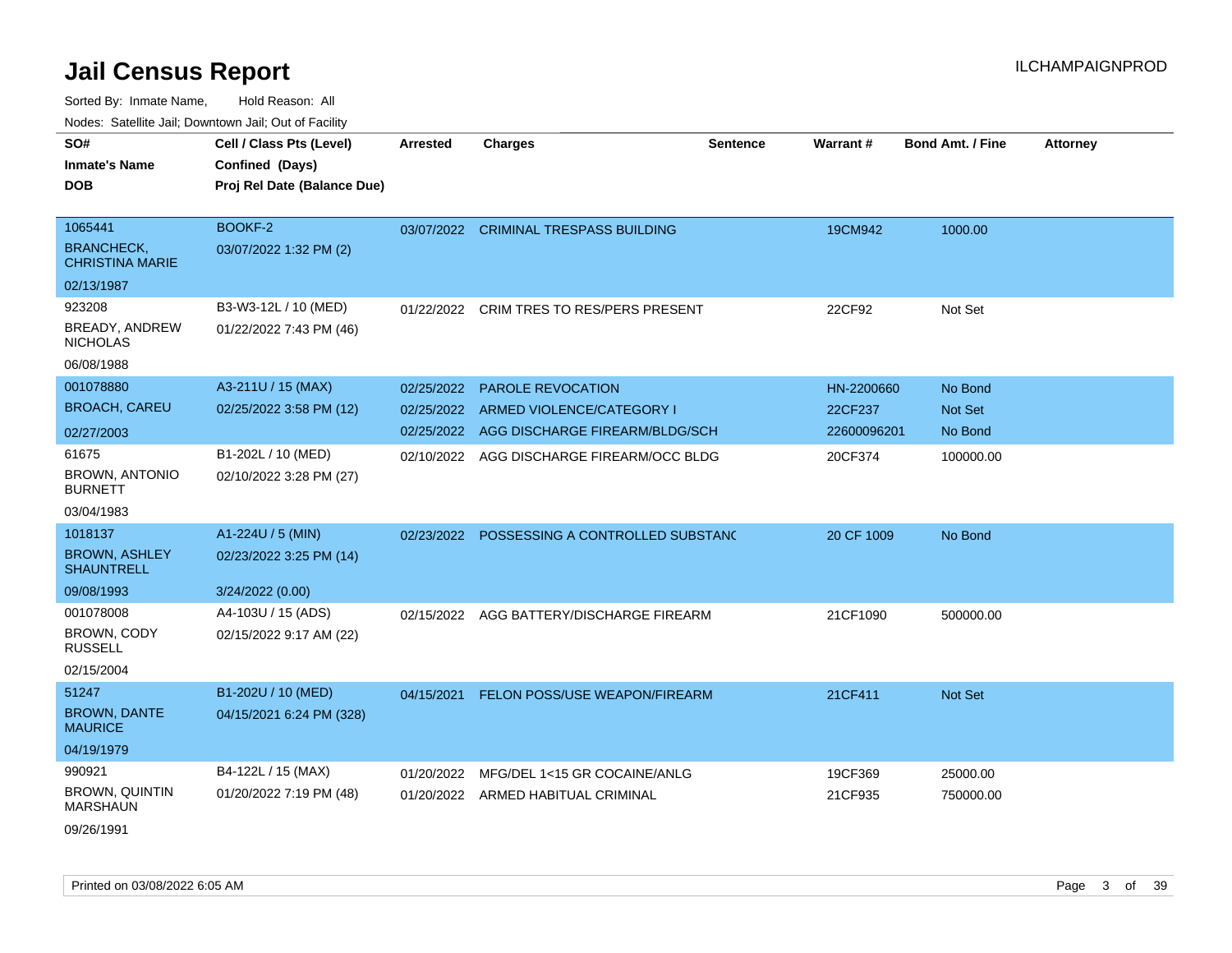| SO#<br><b>Inmate's Name</b><br><b>DOB</b>           | Cell / Class Pts (Level)<br>Confined (Days)<br>Proj Rel Date (Balance Due) | <b>Arrested</b> | <b>Charges</b>                                | <b>Sentence</b> | Warrant#   | <b>Bond Amt. / Fine</b> | <b>Attorney</b> |
|-----------------------------------------------------|----------------------------------------------------------------------------|-----------------|-----------------------------------------------|-----------------|------------|-------------------------|-----------------|
| 29957                                               | B4-222L / 15 (MAX)                                                         | 11/13/2021      | FELON POSS/USE WEAPON/FIREARM                 |                 | 21CF1390   | Not Set                 |                 |
| <b>BROWN, RODNEY</b><br>LOUIS                       | 11/13/2021 8:57 PM (116)                                                   | 11/13/2021      | AGG CRIM SX AB/>5 YR OLDER VIC                |                 | 2019CF0718 | 250000.00               |                 |
| 01/07/1968                                          |                                                                            |                 |                                               |                 |            |                         |                 |
| 981645                                              | B4-224L / 15 (MAX)                                                         | 01/27/2022      | MURDER                                        |                 | 22CF114    | 1000000.00              |                 |
| BRUMFIELD,<br>JONATHAN EZEKEIL                      | 01/27/2022 8:15 PM (41)                                                    |                 |                                               |                 |            |                         |                 |
| 08/03/1989                                          |                                                                            |                 |                                               |                 |            |                         |                 |
| 001078739                                           | A2-122L / 5 (ADS)                                                          |                 | 01/05/2022 CRIMINAL TRESPASS BUILDING         |                 | 2020CM392  | 1000.00                 |                 |
| BRYANT, JUDITH ANN                                  | 01/05/2022 6:36 PM (63)                                                    |                 |                                               |                 |            |                         |                 |
| 10/22/1957                                          |                                                                            |                 |                                               |                 |            |                         |                 |
| 1047579                                             | A2-223U / 10 (ADS)                                                         | 02/24/2022      | ARMED ROBBERY/NO FIREARM                      |                 | 22CF232    | Not Set                 |                 |
| BUTLER, TAMYRA<br><b>COSHAWN</b>                    | 02/24/2022 5:40 AM (13)                                                    |                 |                                               |                 |            |                         |                 |
| 07/06/1988                                          |                                                                            |                 |                                               |                 |            |                         |                 |
| 001078900                                           | A3-116L / 15 (ADS)                                                         | 03/02/2022      | MURDER/INTENT TO KILL/INJURE                  |                 | 22CF252    | Not Set                 |                 |
| <b>BYRD, ANDREW</b><br><b>DARNELL</b>               | 03/02/2022 11:59 PM (7)                                                    |                 |                                               |                 |            |                         |                 |
| 12/30/2003                                          |                                                                            |                 |                                               |                 |            |                         |                 |
| 001077954                                           | B3-W7-26L / 10 (MED)                                                       | 12/21/2021      | <b>RESIDENTIAL BURGLARY</b>                   |                 | 21CF1570   | Not Set                 |                 |
| CALKINS, STEVEN RAY 12/21/2021 6:35 AM (78)         |                                                                            |                 |                                               |                 |            |                         |                 |
| 01/01/1992                                          |                                                                            |                 |                                               |                 |            |                         |                 |
| 39474                                               | B1-101U / 10 (ADS)                                                         | 07/06/2021      | MFG/DEL 15<100 GR HEROIN/ANLG                 |                 | 21CF792    | Not Set                 |                 |
| CAMPBELL, AARON<br><b>JACOB</b>                     | 07/06/2021 11:56 PM (246)                                                  |                 |                                               |                 |            |                         |                 |
| 07/18/1974                                          |                                                                            |                 |                                               |                 |            |                         |                 |
| 001078919                                           | BOOKH-7                                                                    | 03/07/2022      | POSSESSION OF STOLEN FIREARM                  |                 | 2022CFAWOW | Not Set                 |                 |
| CAMPBELL, DESHAWN 03/07/2022 4:32 PM (2)<br>ONTRIEL |                                                                            | 03/07/2022      | AGG UNLAWFUL USE WEAPON/PERSON                |                 | 2022CFAWOW | Not Set                 |                 |
| 04/04/2002                                          |                                                                            |                 | 03/07/2022 RESIST/OBSTRUCTING A PEACE OFFICEF |                 | 2022CFAWOW | Not Set                 |                 |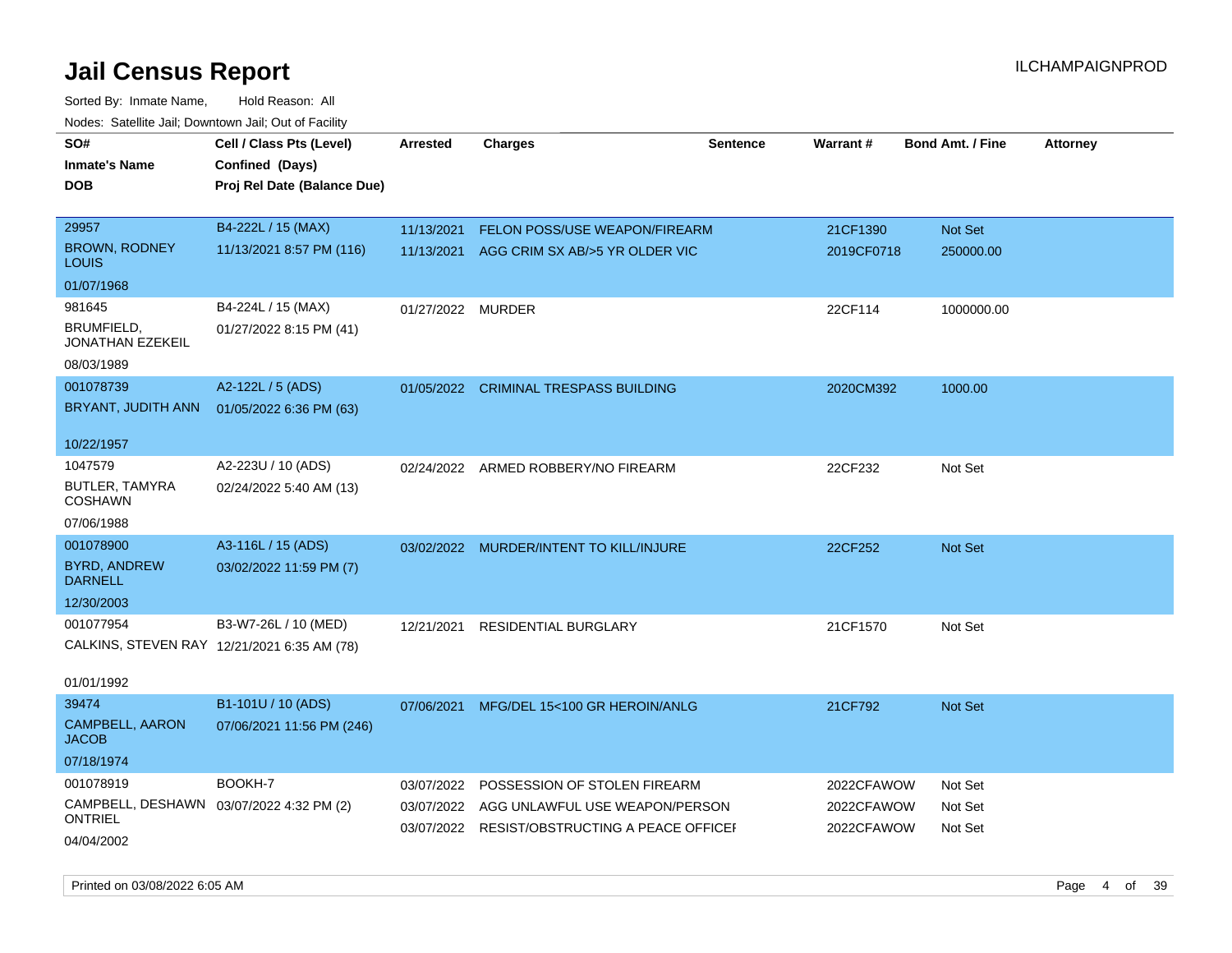| SO#                                       | Cell / Class Pts (Level)                     | <b>Arrested</b> | <b>Charges</b>                           | <b>Sentence</b> | <b>Warrant#</b> | <b>Bond Amt. / Fine</b> | <b>Attorney</b> |
|-------------------------------------------|----------------------------------------------|-----------------|------------------------------------------|-----------------|-----------------|-------------------------|-----------------|
| <b>Inmate's Name</b>                      | Confined (Days)                              |                 |                                          |                 |                 |                         |                 |
| <b>DOB</b>                                | Proj Rel Date (Balance Due)                  |                 |                                          |                 |                 |                         |                 |
|                                           |                                              |                 |                                          |                 |                 |                         |                 |
| 1060436                                   | B1-106U / 10 (MED)                           | 01/06/2022      | AGGRAVATED UNLAWFUL RESTRAINT            |                 | 22CF29          | Not Set                 |                 |
| CARTER, DERESHEO<br><b>DEWAYNE</b>        | 01/06/2022 8:43 PM (62)                      |                 | 01/06/2022 FELON ESCAPE/PEACE OFFICER    |                 | 22CF28          | Not Set                 |                 |
| 09/10/1991                                |                                              |                 |                                          |                 |                 |                         |                 |
| 001077353                                 | B1-104U / 15 (MAX)                           | 02/12/2022      | FELON POSS/USE WEAPON/FIREARM            |                 | 22CF173         | No Bond                 |                 |
| CARTER, JAMES<br><b>IVORY</b>             | 02/13/2022 1:19 AM (24)                      |                 | 02/12/2022 ALCOHOL SALES - MINOR 19-20   |                 | 2020OV127       | 1000.00                 |                 |
| 08/12/2000                                |                                              |                 |                                          |                 |                 |                         |                 |
| 1029088                                   | B1-201U / 10 (MED)                           | 12/21/2021      | FELON POSS/USE FIREARM PRIOR             |                 | 21CF1338        | 250000.00               |                 |
| <b>CHAPPLE, MALIK</b><br><b>BIANCO</b>    | 12/22/2021 10:02 AM (77)                     |                 |                                          |                 |                 |                         |                 |
| 10/25/1994                                |                                              |                 |                                          |                 |                 |                         |                 |
| 001078812                                 | B1-206U / 15 (MAX)                           |                 | 02/01/2022 ARMED ROBBERY/ARMED W/FIREARM |                 | 22CF145         | Not Set                 |                 |
| COBB, SINTRAE<br><b>SANCHEZ</b>           | 02/01/2022 8:33 PM (36)                      |                 |                                          |                 |                 |                         |                 |
| 07/05/2002                                |                                              |                 |                                          |                 |                 |                         |                 |
| 001077485                                 | A1-227U / 15 (MAX)                           | 12/21/2021      | MURDER/INTENT TO KILL/INJURE             |                 | 2021CF1282      | 1000000.00              |                 |
| <b>COLBERT, ARIEANA</b><br><b>FELICIA</b> | 12/21/2021 2:08 PM (78)                      |                 |                                          |                 |                 |                         |                 |
| 12/13/2000                                |                                              |                 |                                          |                 |                 |                         |                 |
| 34805                                     | B4-227U / 15 (MAX)                           | 10/01/2021      | DOMESTIC BATTERY                         |                 | 21CF1183        | Not Set                 |                 |
|                                           | CONERLY, KIN JOSEPH 10/01/2021 1:53 AM (159) | 10/01/2021      | ARMED HABITUAL CRIMINAL                  |                 | 21CF1184        | Not Set                 |                 |
|                                           |                                              | 10/06/2021      | POSS STOLEN VEHICLE > \$25,000           |                 | 19CF1786        | Not Set                 |                 |
| 11/16/1971                                |                                              |                 |                                          |                 |                 |                         |                 |
| 1074319                                   | B1-104L / 15 (MAX)                           | 10/12/2021      | AGGRAVATED CRUELTY TO ANIMALS            |                 | 21CF1238        | Not Set                 |                 |
| <b>CRAIG, DAVUCCI</b><br><b>DAVION</b>    | 10/12/2021 11:36 AM (148)                    | 10/14/2021      | <b>MURDER</b>                            |                 | 21CF1239        | Not Set                 |                 |
| 08/02/2001                                |                                              |                 |                                          |                 |                 |                         |                 |
| 001078832                                 | B1-201L / 10 (MED)                           | 02/10/2022      | FELON POSS/USE WEAPON/FIREARM            | 3y(DOC)         | 21CF350         | No Bond                 |                 |
| CRAWFORD,<br>LAMARKUS LAVELL              | 02/10/2022 2:32 PM (27)                      |                 |                                          |                 |                 |                         |                 |
| 07/04/1989                                |                                              |                 |                                          |                 |                 |                         |                 |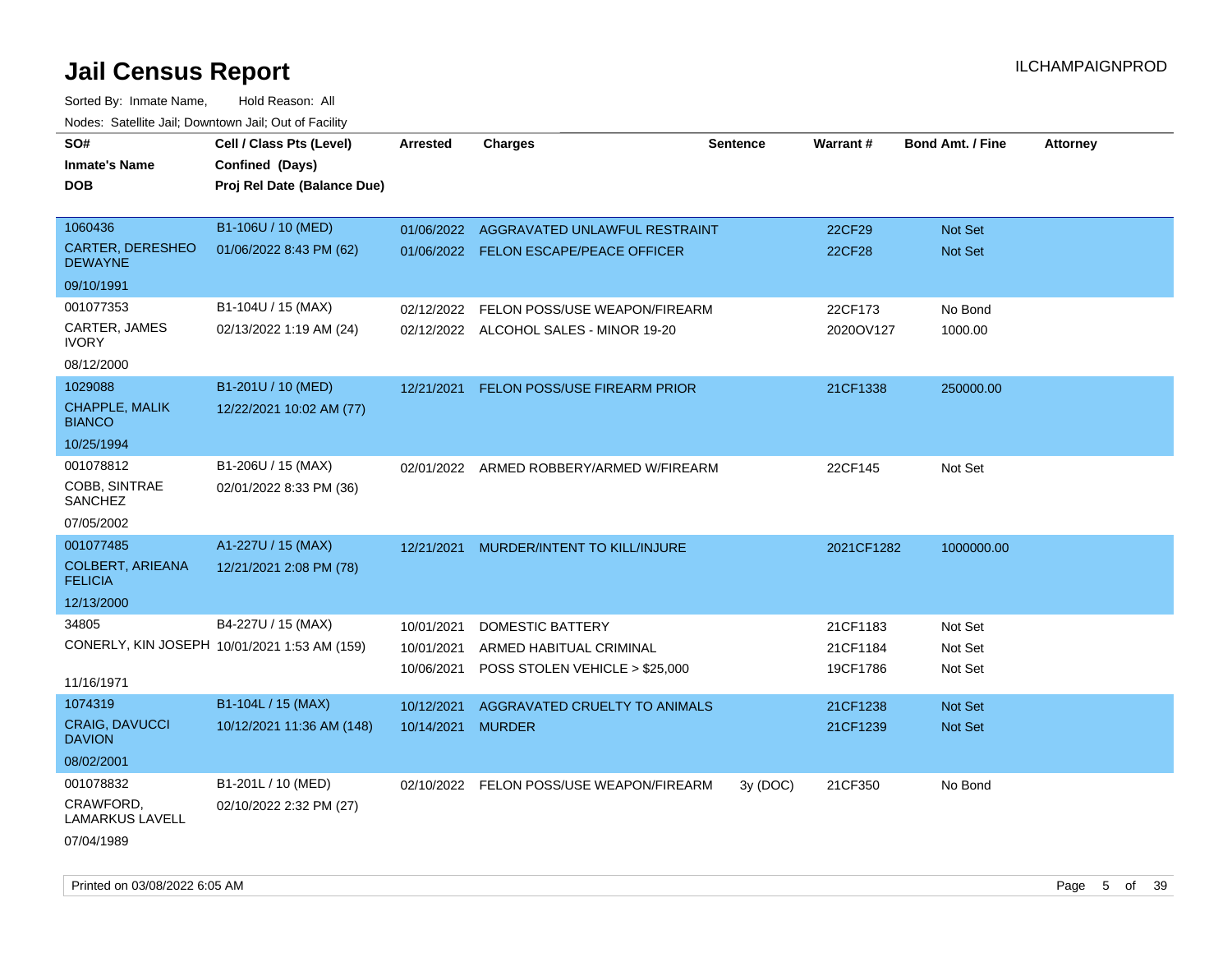Sorted By: Inmate Name, Hold Reason: All Nodes: Satellite Jail; Downtown Jail; Out of Facility

| <u>10000.</u> Outomto dan, Downtown dan, Out of Fability |                                             |                 |                                          |                 |            |                         |                 |
|----------------------------------------------------------|---------------------------------------------|-----------------|------------------------------------------|-----------------|------------|-------------------------|-----------------|
| SO#<br><b>Inmate's Name</b>                              | Cell / Class Pts (Level)<br>Confined (Days) | <b>Arrested</b> | <b>Charges</b>                           | <b>Sentence</b> | Warrant#   | <b>Bond Amt. / Fine</b> | <b>Attorney</b> |
| DOB                                                      | Proj Rel Date (Balance Due)                 |                 |                                          |                 |            |                         |                 |
| 001077549                                                | B2-T3-10L / 10 (SPH)                        |                 | 12/22/2020 PRED CRIM SEX ASLT/VICTIM <13 |                 | 2020CF1469 | Not Set                 |                 |
| CRISTOBAL-MATEO,<br><b>CRISTOBAL</b>                     | 12/22/2020 1:17 PM (442)                    |                 |                                          |                 |            |                         |                 |
| 12/02/1988                                               |                                             |                 |                                          |                 |            |                         |                 |
| 988538                                                   | B3-W6-24L / 10 (MED)                        | 12/21/2021      | AGGRAVATED DOMESTIC BATTERY              |                 | 21CF1564   | Not Set                 |                 |
| DAVIDSON, HARLEY<br><b>KYLE SCOTT</b>                    | 12/21/2021 5:45 AM (78)                     |                 |                                          |                 |            |                         |                 |
| 08/05/1990                                               | 4/18/2022 (0.00)                            |                 |                                          |                 |            |                         |                 |
| 1023587                                                  | A4-105U / 15 (MAX)                          | 09/24/2021      | MFG/DEL CANNABIS/2.5-10 GRAMS            |                 | 21CF1155   | Not Set                 |                 |
| DAVIS, MARTIN<br><b>DENNIS</b>                           | 09/24/2021 9:38 PM (166)                    | 09/24/2021      | <b>ARMED HABITUAL CRIMINAL</b>           |                 | 2021-CF681 | 500000.00               |                 |
| 12/02/1994                                               |                                             |                 |                                          |                 |            |                         |                 |
| 001078538                                                | A4-107L / 10 (MED)                          | 10/26/2021      | CRIM SEX ASSAULT/FORCE                   |                 | 21CF1301   | Not Set                 |                 |
| DAWKINS, LEN                                             | 10/26/2021 8:18 PM (134)                    |                 |                                          |                 |            |                         |                 |
| 03/23/1987                                               |                                             |                 |                                          |                 |            |                         |                 |
| 56972                                                    | B3-W8-32L / 10 (MED)                        | 08/30/2021      | POSS STOLEN VEHICLE > \$25,000           |                 | 21CF1044   | Not Set                 |                 |
| DAY, DANIEL JOSEPH                                       | 08/30/2021 3:07 PM (191)                    | 09/04/2021      | <b>BURGLARY</b>                          |                 | 21CF1054   | <b>Not Set</b>          |                 |
| 10/16/1982                                               |                                             |                 |                                          |                 |            |                         |                 |
| 64070                                                    | A4-205L / 10 (MED)                          | 02/18/2022      | <b>BURGLARY</b>                          |                 | 21CF1176   | 20000.00                |                 |
| DECKER, ANTHONY V                                        | 02/18/2022 6:52 PM (19)                     |                 | 02/18/2022 POSSESSION OF METH<5 GRAMS    |                 | 21CF1205   | 15000.00                |                 |
| 11/27/1982                                               |                                             |                 |                                          |                 |            |                         |                 |
| 001078915                                                | BOOKH-7                                     | 03/07/2022      | <b>DOMESTIC BATTERY</b>                  |                 | 2022DVAWOW | <b>Not Set</b>          |                 |
| DILLARD, ANTHONY M  03/07/2022 10:20 AM (2)              |                                             | 03/07/2022      | AGG BATTERY/PEACE OFFICER                |                 | 2022CFAWOW | <b>Not Set</b>          |                 |
| 03/06/1961                                               |                                             | 03/07/2022      | RESIST/OBSTRUCTING A PEACE OFFICEI       |                 | 2022CFAWOW | <b>Not Set</b>          |                 |
| 64463                                                    | B4-226L / 15 (MAX)                          | 02/11/2022      | AGG DUI/3/BAC 0.16+                      | 14m (DOC)       | 21CF676    | No Bond                 |                 |
| DOOLEY, CALVIN<br><b>DARWOOD</b>                         | 02/11/2022 11:24 AM (26)                    |                 | 02/11/2022 AGG DUI/3/BAC 0.16+           | 18m (DOC)       | 20CF1326   | No Bond                 |                 |

05/13/1982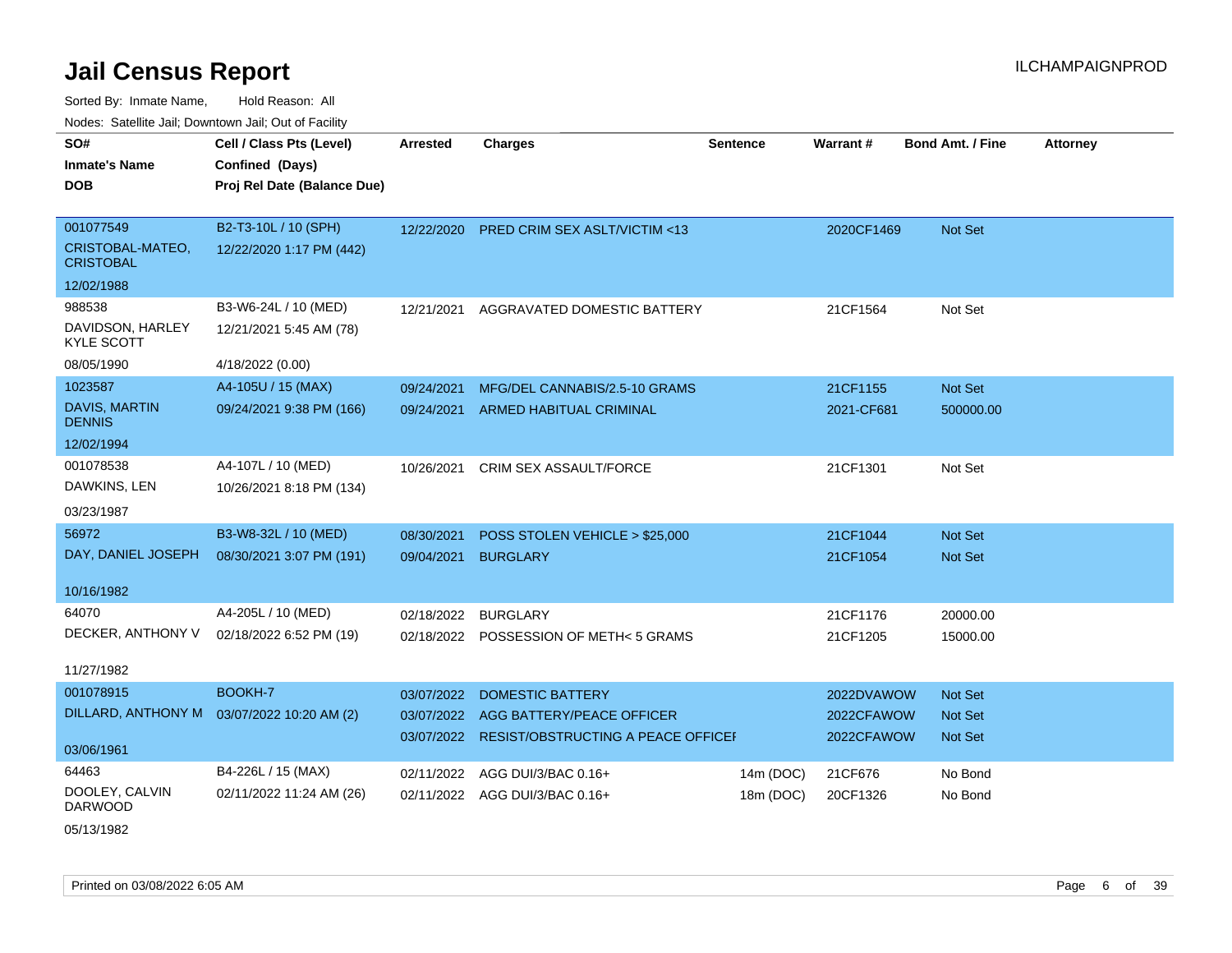Sorted By: Inmate Name, Hold Reason: All Nodes: Satellite Jail; Downtown Jail; Out of Facility

| SO#                                     | Cell / Class Pts (Level)    | <b>Arrested</b>   | <b>Charges</b>                           | <b>Sentence</b> | Warrant#    | <b>Bond Amt. / Fine</b> | <b>Attorney</b> |
|-----------------------------------------|-----------------------------|-------------------|------------------------------------------|-----------------|-------------|-------------------------|-----------------|
| <b>Inmate's Name</b>                    | Confined (Days)             |                   |                                          |                 |             |                         |                 |
| <b>DOB</b>                              | Proj Rel Date (Balance Due) |                   |                                          |                 |             |                         |                 |
|                                         |                             |                   |                                          |                 |             |                         |                 |
| 1024895                                 | B1-103L / 10 (MED)          | 12/15/2021        | MFG/DEL 100<400 GR COCA/ANLG             |                 | 21CF1535    | Not Set                 |                 |
| <b>EDWARDS, GEORGE</b><br><b>CORTEZ</b> | 12/15/2021 12:26 PM (84)    | 12/15/2021        | <b>AGGRAVATED BATTERY</b>                |                 | 21CF1536    | Not Set                 |                 |
| 06/19/1994                              |                             |                   |                                          |                 |             |                         |                 |
| 1074720                                 | B2-T4-13U / 15 (SPH)        |                   | 01/19/2022 PRED CRIM SEX ASLT/VICTIM <13 |                 | 21CF1414    | 500000.00               |                 |
| ELVIR-REYES, JORGE<br><b>LEONARDO</b>   | 01/19/2022 1:43 PM (49)     |                   |                                          |                 |             |                         |                 |
| 06/03/1988                              |                             |                   |                                          |                 |             |                         |                 |
| 43977                                   | B2-T1-02L / 5 (SPH)         | 12/20/2021        | AGG FLEEING POLICE/21 MPH OVER           |                 | 21CF1566    | Not Set                 |                 |
| <b>EMKES, DOUGLAS</b><br><b>ALAN</b>    | 12/20/2021 9:59 AM (79)     | 12/20/2021        | <b>PAROLE REVOCATION</b>                 |                 |             | No Bond                 |                 |
| 06/08/1959                              |                             |                   |                                          |                 |             |                         |                 |
| 987328                                  | A2-123L / 10 (MED)          | 12/11/2021        | AGG ASLT PEACE OFF/FIRE/ER WRK           |                 | 21CF1515    | Not Set                 |                 |
| ERVIN, DEIDRA ANN<br><b>RUTH</b>        | 12/11/2021 8:48 PM (88)     |                   |                                          |                 |             |                         |                 |
| 04/15/1991                              |                             |                   |                                          |                 |             |                         |                 |
| 1026175                                 | B4-127U / 10 (MED)          | 02/06/2022        | FELON FAIL/RETURN FRM FURLOUGH           |                 | 21CF1554    | No Bond                 |                 |
| FALCONER, AVERY                         | 02/06/2022 4:49 AM (31)     | 02/06/2022        | <b>CITY OV ARREST</b>                    |                 | 2021-OV-65  | 1000.00                 |                 |
| <b>FOX</b>                              |                             |                   | 02/07/2022 MFG/DEL 1<15 GR COCAINE/ANLG  | 6y (DOC)        | 2019CF1617  | No Bond                 |                 |
| 04/07/1989                              |                             |                   |                                          |                 |             |                         |                 |
| 527081                                  | B3-W5-20L / 10 (MED)        | 09/06/2021        | ARSON/REAL/PERSONAL PROP>\$150           |                 | 2021 CF 797 | 25000.00                |                 |
| FERGUSON,<br><b>CHRISTOPHER</b>         | 09/06/2021 1:18 PM (184)    |                   |                                          |                 |             |                         |                 |
| 12/21/1981                              |                             |                   |                                          |                 |             |                         |                 |
| 66468                                   | <b>BOOKH-8 / 15 (MAX)</b>   | 03/06/2022 MURDER |                                          |                 | 22CF273     | 1000000.00              |                 |
| FERRELL, BRIAN<br><b>JAMAL</b>          | 03/06/2022 9:04 PM (3)      |                   |                                          |                 |             |                         |                 |
| 11/15/1985                              |                             |                   |                                          |                 |             |                         |                 |
| 962759                                  | B2-DR / 15 (SPH)            | 07/16/2021        | METH DELIVERY<5 GRAMS                    |                 | 21CF833     | Not Set                 |                 |
| FINLEY, KEVIN DANTE                     | 07/16/2021 9:44 PM (236)    | 07/29/2021        | AGG CRIM SEX ASSAULT/FELONY              |                 | 21CF891     | No Bond                 |                 |

12/28/1988

Printed on 03/08/2022 6:05 AM **Page 7** of 39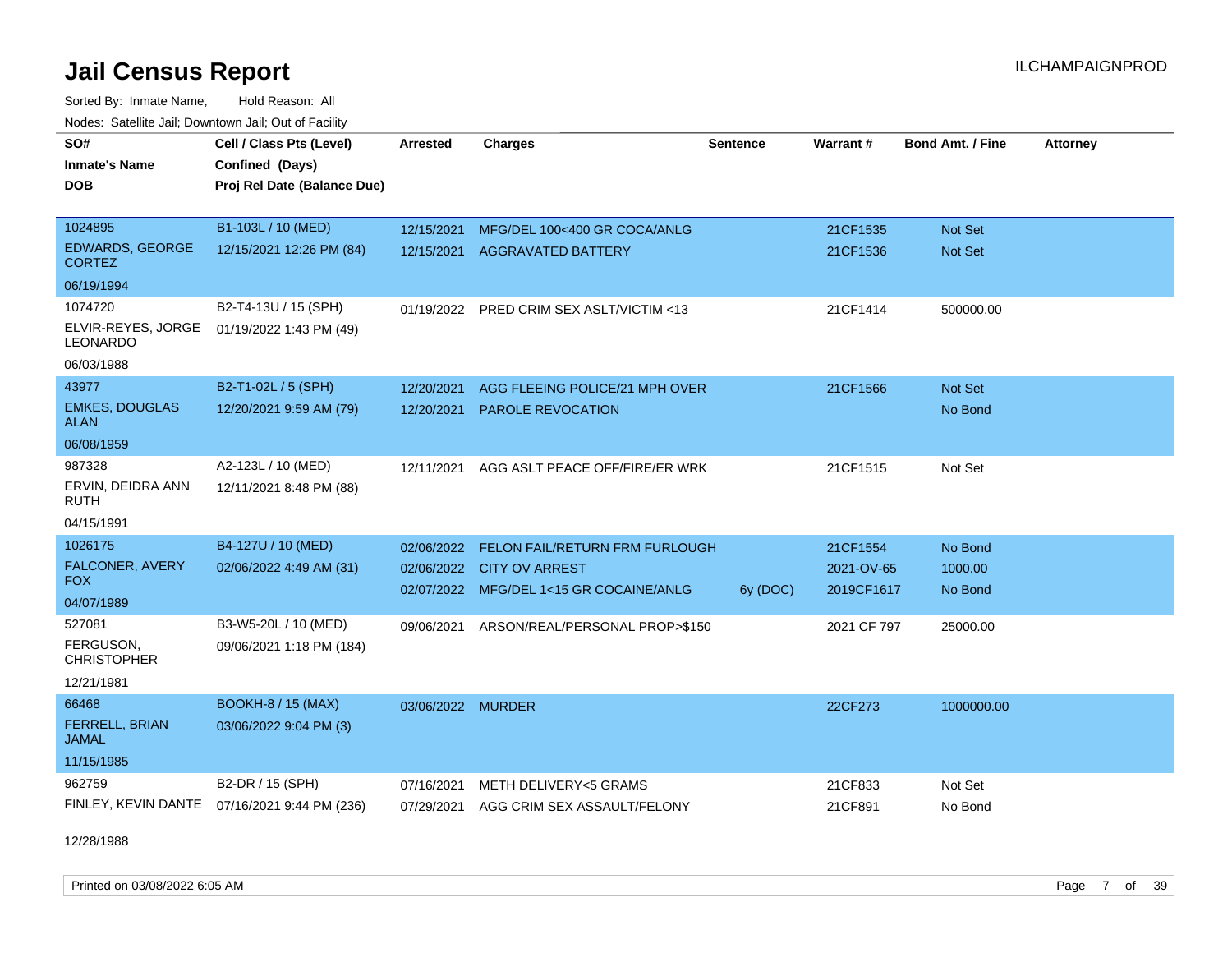| Noues. Sateme Jan, Downtown Jan, Out of Facility |                                             |                   |                                          |          |              |                         |                 |
|--------------------------------------------------|---------------------------------------------|-------------------|------------------------------------------|----------|--------------|-------------------------|-----------------|
| SO#                                              | Cell / Class Pts (Level)                    | <b>Arrested</b>   | <b>Charges</b>                           | Sentence | Warrant#     | <b>Bond Amt. / Fine</b> | <b>Attorney</b> |
| <b>Inmate's Name</b>                             | Confined (Days)                             |                   |                                          |          |              |                         |                 |
| <b>DOB</b>                                       | Proj Rel Date (Balance Due)                 |                   |                                          |          |              |                         |                 |
|                                                  |                                             |                   |                                          |          |              |                         |                 |
| 1039744                                          | B4-122U / 15 (MAX)                          | 12/06/2021 MURDER |                                          |          | 20CF959      | 1000000.00              |                 |
| <b>FONVILLE, TREVOY</b><br><b>JERMAINE</b>       | 12/06/2021 10:52 AM (93)                    |                   |                                          |          |              |                         |                 |
| 01/13/1996                                       |                                             |                   |                                          |          |              |                         |                 |
| 001078863                                        | B4-226U / 15 (MAX)                          |                   | 02/19/2022 POSSESSION OF STOLEN FIREARM  |          | 22CF203      | Not Set                 |                 |
| FOSTER, JOHN<br>CARELL                           | 02/19/2022 6:01 AM (18)                     |                   |                                          |          |              |                         |                 |
| 03/13/1981                                       |                                             |                   |                                          |          |              |                         |                 |
| 518395                                           | B2-T3-12L / 15 (SPH)                        | 07/07/2020        | <b>CRIMINAL SEXUAL ASSAULT</b>           |          | 2020-CF735   | 250000.00               |                 |
|                                                  | FRANDLE, MARK RYAN 07/07/2020 3:42 PM (610) |                   |                                          |          |              |                         |                 |
|                                                  |                                             |                   |                                          |          |              |                         |                 |
| 09/10/1985                                       |                                             |                   |                                          |          |              |                         |                 |
| 001077934                                        | A1-125L / 10 (MED)                          | 08/22/2021        | AGG DUI/ACCIDENT/DEATH                   |          | 21CF1024     | Not Set                 |                 |
| FREED, LOGAN<br><b>SUZANNE</b>                   | 08/22/2021 11:45 PM (199)                   | 08/22/2021        | DOMESTIC BATTERY                         |          | 21 CM 172    | 10000.00                |                 |
| 08/18/1996                                       |                                             |                   |                                          |          |              |                         |                 |
| 001078290                                        | A1-224L / 10 (ADS)                          | 08/19/2021        | MACHINE GUN/AUTO WEAPON/VEH              |          | 21CF1012     | Not Set                 |                 |
| FREEMAN, ANGEL<br><b>JANILA KAY</b>              | 08/19/2021 1:26 AM (202)                    |                   |                                          |          |              |                         |                 |
| 12/25/1995                                       |                                             |                   |                                          |          |              |                         |                 |
| 591514                                           | A3-215L / 10 (MED)                          |                   | 02/25/2022 AGG CRIM SEX ABUSE/VIC 13-17  |          | 22CF230      | 100000.00               |                 |
|                                                  | GAMBLE, SCOTT PAUL 02/25/2022 6:08 PM (12)  |                   |                                          |          |              |                         |                 |
|                                                  |                                             |                   |                                          |          |              |                         |                 |
| 09/06/1968                                       |                                             |                   |                                          |          |              |                         |                 |
| 1068917                                          | <b>BOOKF-1/5 (MIN)</b>                      | 08/11/2021        | VIO ORDER/PRIOR VIO OF ORDER             |          | 21CF965      | Not Set                 |                 |
| <b>GARCIA, JUAN</b><br><b>CARLOS</b>             | 08/11/2021 9:24 PM (210)                    |                   |                                          |          |              |                         |                 |
| 10/21/1997                                       |                                             |                   |                                          |          |              |                         |                 |
| 001078154                                        | B4-121U / 10 (MED)                          | 01/09/2022        | DRVG UNDER INFLU OF ALCOHOL              |          | 2021 DT 182  | 5000.00                 |                 |
| <b>GENTRY, DAMON</b><br><b>LIONEL</b>            | 01/09/2022 4:41 PM (59)                     |                   | 01/09/2022 AGG DOMESTIC BATTERY/STRANGLE |          | 2021 CF 1396 | 50000.00                |                 |
| 12/25/1971                                       |                                             |                   |                                          |          |              |                         |                 |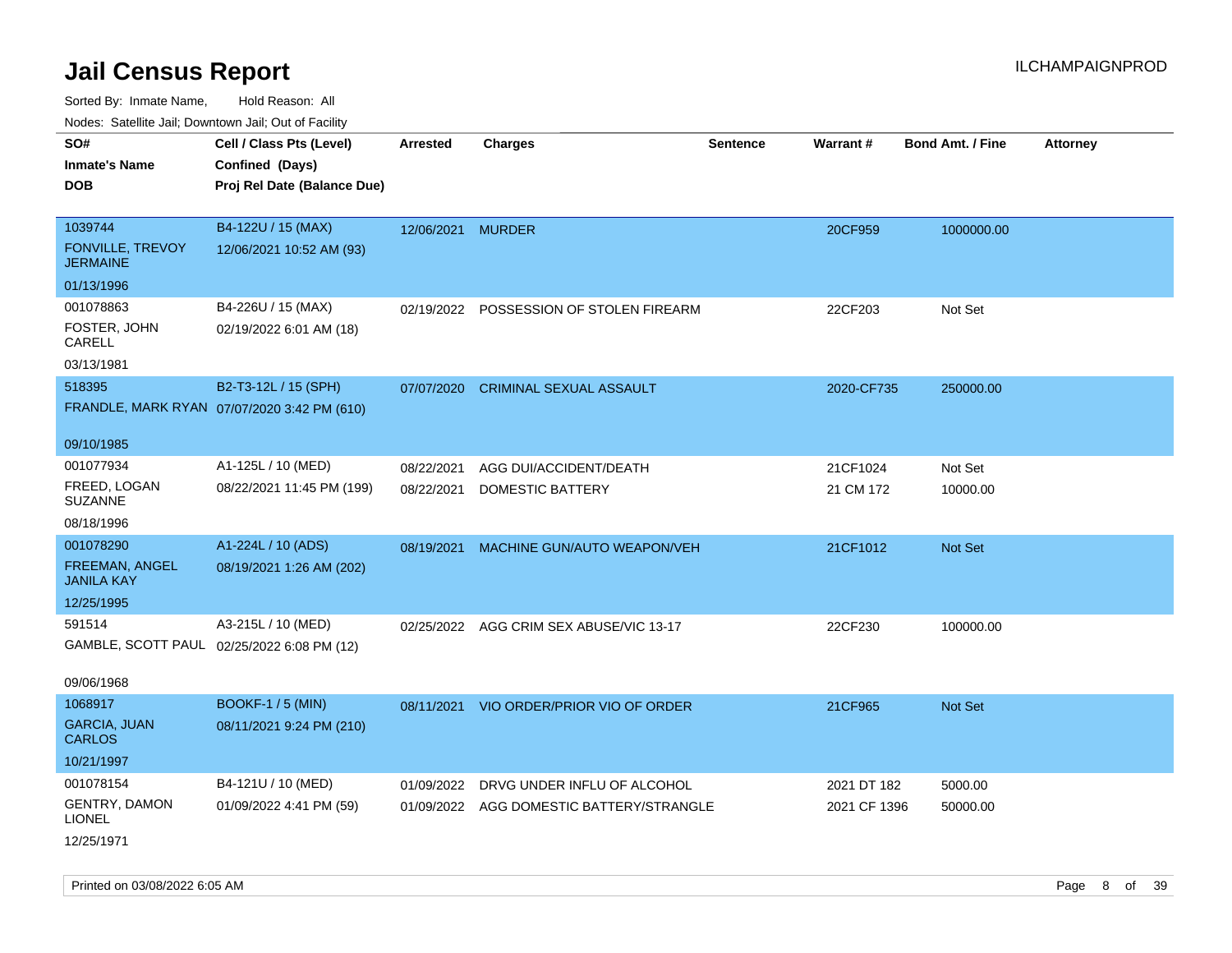| SO#                                    | Cell / Class Pts (Level)    | <b>Arrested</b> | <b>Charges</b>                            | <b>Sentence</b> | Warrant#   | <b>Bond Amt. / Fine</b> | <b>Attorney</b> |
|----------------------------------------|-----------------------------|-----------------|-------------------------------------------|-----------------|------------|-------------------------|-----------------|
| <b>Inmate's Name</b>                   | Confined (Days)             |                 |                                           |                 |            |                         |                 |
| <b>DOB</b>                             | Proj Rel Date (Balance Due) |                 |                                           |                 |            |                         |                 |
|                                        |                             |                 |                                           |                 |            |                         |                 |
| 001078633                              | B2-T4-15U / 25 (SPH)        | 12/01/2021      | <b>PRED CRIM SEX ASLT/VICTIM &lt;13</b>   |                 | 21CF1416   | 250000.00               |                 |
| GONZALEZ-GUILLEN,<br><b>EDWARD</b>     | 12/01/2021 12:08 PM (98)    |                 |                                           |                 |            |                         |                 |
| 08/25/2002                             |                             |                 |                                           |                 |            |                         |                 |
| 001078607                              | B4-221L / 15 (MAX)          | 11/22/2021      | FELON POSS/USE FIREARM/PAROLE             |                 | 21CF1437   | Not Set                 |                 |
| GRAY, WILLIAM<br>DA'VON                | 11/22/2021 2:57 PM (107)    | 11/22/2021      | ATTEMPT (FIRST DEGREE MURDER)             |                 | 21CF1435   | Not Set                 |                 |
| 04/18/1984                             |                             |                 |                                           |                 |            |                         |                 |
| 56342                                  | B1-206L / 10 (MED)          | 10/21/2021      | THEFT CONTROL INTENT <\$500               |                 | 17CF1451   | 10000.00                |                 |
| <b>GRIFFIN, NATHAN</b>                 | 10/21/2021 4:20 PM (139)    | 10/21/2021      | DRIVING ON REVOKED LICENSE                |                 | 20TR1979   | 3000.00                 |                 |
| <b>EUGENE</b>                          |                             | 10/21/2021      | <b>ARMED HABITUAL CRIMINAL</b>            |                 | 21CF1279   | Not Set                 |                 |
| 02/24/1969                             |                             |                 |                                           |                 |            |                         |                 |
| 001078868                              | <b>BOOKH-4 / 5 (ADS)</b>    |                 | 02/24/2022 STALKING/CAUSE FEAR FOR SAFETY |                 | 22CF227    | 150000.00               |                 |
| HARRIS-MINER,<br><b>NICHOLAS</b>       | 02/24/2022 3:56 PM (13)     |                 |                                           |                 |            |                         |                 |
| 07/08/1998                             |                             |                 |                                           |                 |            |                         |                 |
| 001078488                              | B2-T3-09U / 15 (SPH)        | 10/14/2021      | <b>PRED CRIM SEX ASLT/VICTIM &lt;13</b>   | 25y (DOC)       | 2021CF1232 | 500000.00               |                 |
| HERNANDEZ-LOPEZ,<br><b>ERNESTO</b>     | 10/14/2021 3:15 PM (146)    | 10/14/2021      | <b>FUGITIVE FROM JUSTICE</b>              |                 | 21CF1246   | Not Set                 |                 |
| 11/28/1975                             |                             |                 |                                           |                 |            |                         |                 |
| 975293                                 | B2-T4-14L / 10 (SPH)        | 07/21/2021      | VIO ORDER/PRIOR VIO OF ORDER              |                 | 21CF914    | No Bond                 |                 |
| HILL, JACOB MILES                      | 07/21/2021 8:43 PM (231)    | 07/21/2021      | <b>STALKING</b>                           |                 | 2021CF863  | Not Set                 |                 |
|                                        |                             | 07/25/2021      | PAROLE REVOCATION                         |                 | CH2104646  | Not Set                 |                 |
| 02/06/1988                             |                             | 08/18/2021      | HARASS WITNESS/FAMILY MBR/REP             |                 | 21CF992    | Not Set                 |                 |
|                                        |                             | 09/09/2021      | AGG STALKING/BODILY HARM                  |                 | 21CF1073   | Not Set                 |                 |
| 48471                                  | B1-207L / 15 (MAX)          | 08/08/2021      | AGG BATTERY/DISCHARGE FIREARM             |                 | 21CF946    | <b>Not Set</b>          |                 |
| <b>HILL, RAMESH</b><br><b>JERMAINE</b> | 08/08/2021 4:45 AM (213)    |                 |                                           |                 |            |                         |                 |
| 12/11/1978                             |                             |                 |                                           |                 |            |                         |                 |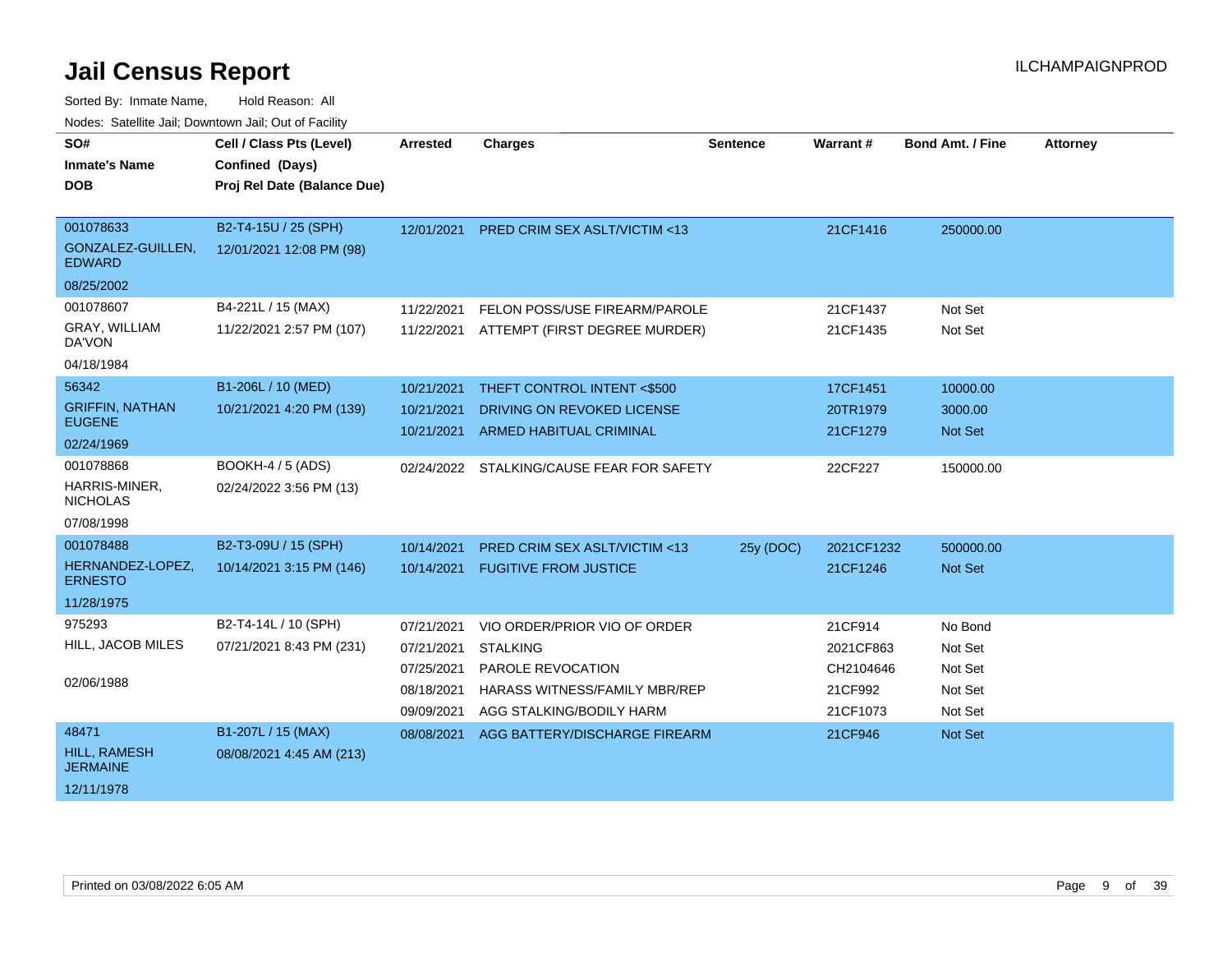Sorted By: Inmate Name, Hold Reason: All Nodes: Satellite Jail; Downtown Jail; Out of Facility

| Nodes. Satellite Jali, Downtown Jali, Out of Facility |                                            |            |                                       |                 |                 |                         |                 |
|-------------------------------------------------------|--------------------------------------------|------------|---------------------------------------|-----------------|-----------------|-------------------------|-----------------|
| SO#                                                   | Cell / Class Pts (Level)                   | Arrested   | <b>Charges</b>                        | <b>Sentence</b> | <b>Warrant#</b> | <b>Bond Amt. / Fine</b> | <b>Attorney</b> |
| <b>Inmate's Name</b>                                  | Confined (Days)                            |            |                                       |                 |                 |                         |                 |
| <b>DOB</b>                                            | Proj Rel Date (Balance Due)                |            |                                       |                 |                 |                         |                 |
|                                                       |                                            |            |                                       |                 |                 |                         |                 |
| 1072876                                               | A1-124L / 5 (MIN)                          |            | 02/10/2022 METH DELIVERY/5<15 GRAMS   | 4y (DOC)        | 21CF143         | No Bond                 |                 |
| BELL                                                  | HOUTCHINS, SAVANNA 02/10/2022 5:10 PM (27) |            |                                       |                 |                 |                         |                 |
| 07/10/1996                                            | 2/17/2022 (0.00)                           |            |                                       |                 |                 |                         |                 |
| 999198                                                | B4-225L / 15 (MAX)                         | 11/30/2021 | FELON POSS/USE FIREARM PRIOR          |                 | 21CF1377        | 500000.00               |                 |
| HOWARD, BRION LIN                                     | 11/30/2021 10:41 AM (99)                   |            |                                       |                 |                 |                         |                 |
| 06/10/1992                                            |                                            |            |                                       |                 |                 |                         |                 |
| 001078884                                             |                                            |            |                                       |                 |                 |                         |                 |
|                                                       | A3-212L / 15 (ADS)                         |            | 02/27/2022 ARMED VIOLENCE/CATEGORY I  |                 | 22CF234         | Not Set                 |                 |
| <b>HOWARD, TREVON</b><br><b>TITRESS</b>               | 02/27/2022 5:07 AM (10)                    |            |                                       |                 |                 |                         |                 |
| 03/20/1999                                            |                                            |            |                                       |                 |                 |                         |                 |
| 51028                                                 | A4-201L / 10 (MED)                         |            | 02/23/2022 AGG FLEEING/2+ CON DEVICES |                 | 19CF1839        | 50000.00                |                 |
| HUFFMAN, MICHAEL<br>LEONARD                           | 02/23/2022 3:14 AM (14)                    |            |                                       |                 |                 |                         |                 |
| 07/24/1980                                            |                                            |            |                                       |                 |                 |                         |                 |
| 38993                                                 | B4-126L / 15 (MAX)                         | 02/13/2021 | ATTEMPT (FIRST DEGREE MURDER)         |                 | 21CF181         | Not Set                 |                 |
| <b>JACKSON, LAMONT</b><br><b>JEREMIE</b>              | 02/13/2021 7:45 AM (389)                   |            |                                       |                 |                 |                         |                 |
| 07/31/1973                                            |                                            |            |                                       |                 |                 |                         |                 |
| 001077487                                             | B3-W8-30L / 10 (MED)                       | 12/03/2020 | FELON POSS/USE WEAPON/FIREARM         |                 | 20CF1377        | Not Set                 |                 |
| JACKSON, TERRELL<br><b>DANDRE</b>                     | 12/03/2020 10:18 AM (461)                  | 11/09/2021 | AGG DISCHARGE FIREARM/OCC VEH         | 8y (DOC)        | 21CR0331401     | No Bond                 |                 |
| 08/11/1990                                            |                                            |            |                                       |                 |                 |                         |                 |
| 001078703                                             | A1-225U / 15 (ADS)                         | 12/20/2021 | MURDER/INTENT TO KILL/INJURE          |                 | 21CF1574        | Not Set                 |                 |
| <b>JOHNS, SHANIQUH</b><br><b>THERESA</b>              | 12/22/2021 6:41 AM (77)                    |            |                                       |                 |                 |                         |                 |
| 04/03/1992                                            |                                            |            |                                       |                 |                 |                         |                 |
| 1075246                                               | BOOKF-2                                    |            | 03/07/2022 AGG BATTERY/PEACE OFFICER  |                 |                 | No Bond                 |                 |
|                                                       |                                            |            |                                       |                 |                 |                         |                 |

JOHNSON, ABIGAIL ANNE 03/07/2022 3:01 PM (2)

11/14/2001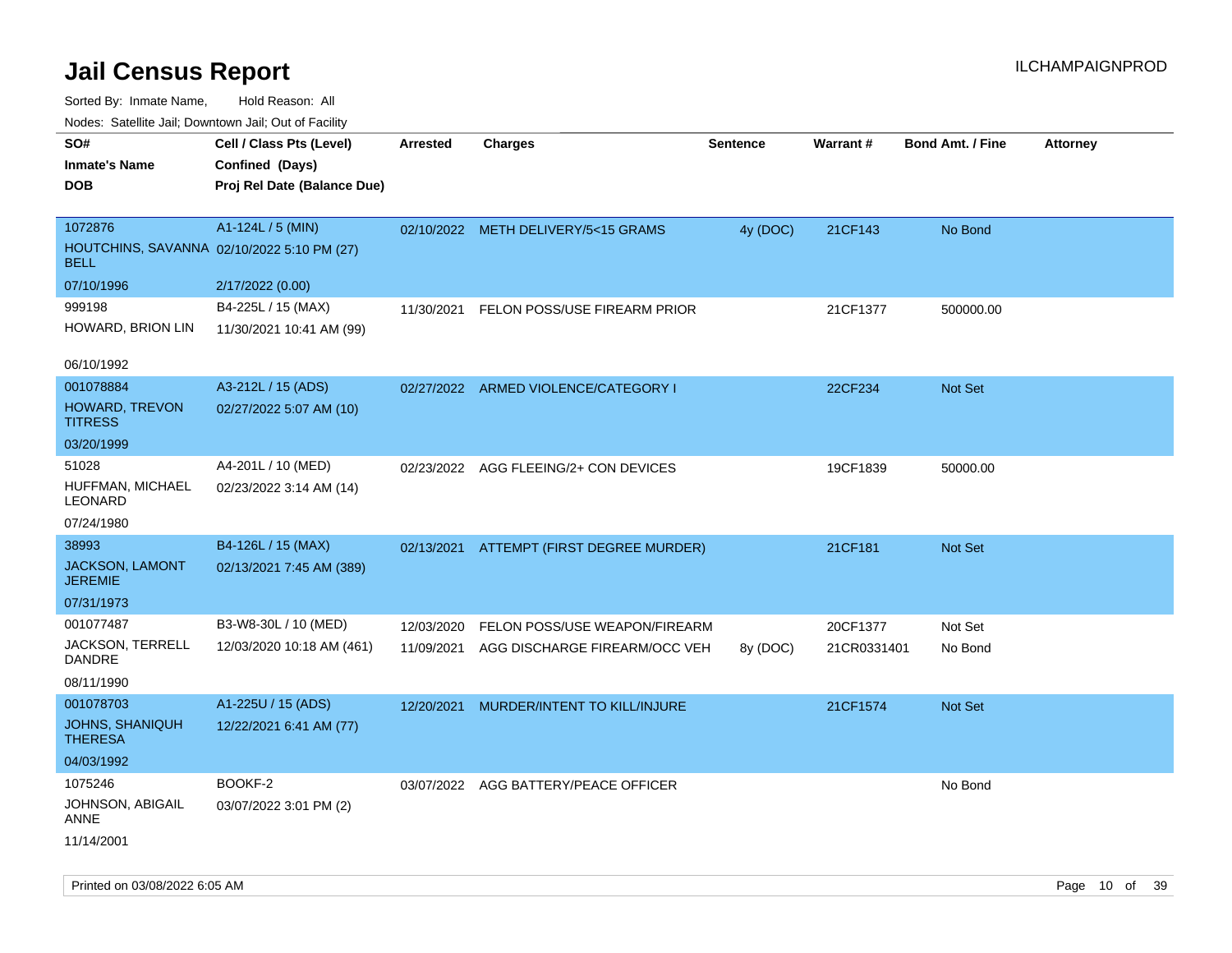| roaco. Calcinio dan, Downtown dan, Out or Fabilit |                             |                 |                                      |                        |            |                         |                 |
|---------------------------------------------------|-----------------------------|-----------------|--------------------------------------|------------------------|------------|-------------------------|-----------------|
| SO#                                               | Cell / Class Pts (Level)    | <b>Arrested</b> | <b>Charges</b>                       | <b>Sentence</b>        | Warrant#   | <b>Bond Amt. / Fine</b> | <b>Attorney</b> |
| <b>Inmate's Name</b>                              | Confined (Days)             |                 |                                      |                        |            |                         |                 |
| <b>DOB</b>                                        | Proj Rel Date (Balance Due) |                 |                                      |                        |            |                         |                 |
|                                                   |                             |                 |                                      |                        |            |                         |                 |
| 1073894                                           | BOOKH-7                     | 03/07/2022      | <b>CRIMINAL TRESPASS BUILDING</b>    |                        | 2022CMAWOW | 100.00                  |                 |
| <b>JOKICH, ANTON</b><br><b>VELGO</b>              | 03/07/2022 9:48 PM (2)      |                 | 03/07/2022 DISORDERLY CONDUCT        |                        | 2022CMAWOW | Not Set                 |                 |
| 05/30/1969                                        |                             |                 |                                      |                        |            |                         |                 |
| 001078645                                         | B4-222U / 10 (MED)          | 12/02/2021      | AGG DISCHARGE FIREARM                |                        | 21CF1478   | No Bond                 |                 |
| JONES, KELVIN<br><b>KHYRIC</b>                    | 12/02/2021 6:56 PM (97)     |                 |                                      |                        |            |                         |                 |
| 02/27/2001                                        |                             |                 |                                      |                        |            |                         |                 |
| 956822                                            | A4-107U / 15 (MAX)          | 11/25/2021      | AGGRAVATED DOMESTIC BATTERY          |                        | 21CF1442   | Not Set                 |                 |
| JONES, MARIO                                      | 11/25/2021 10:37 AM (104)   | 11/25/2021      | <b>PAROLE REVOCATION</b>             |                        | CH2106361  | No Bond                 |                 |
| <b>NATHANIEL</b>                                  |                             | 11/25/2021      | UNLAWFUL RESTRAINT                   |                        | 21CF1443   | Not Set                 |                 |
| 10/27/1987                                        |                             |                 |                                      |                        |            |                         |                 |
| 59668                                             | B2-T1-04L / 10 (SPH)        | 02/11/2022      | FAIL TO RPT CHNG ADDRESS/EMPL        |                        | 20 CF 1241 | 75000.00                |                 |
| JONES, MARTELL<br><b>DEANGELO</b>                 | 02/11/2022 3:19 PM (26)     | 02/11/2022      | AGGRAVATED ARSON/BODILY HARM         |                        | 22 CF 169  | 75000.00                |                 |
| 07/11/1983                                        |                             |                 |                                      |                        |            |                         |                 |
| 1008468                                           | B4-125L / 10 (MED)          | 12/01/2021      | <b>FELON POSS/USE WEAPON/FIREARM</b> |                        | 21CF1472   | Not Set                 |                 |
| <b>JONES, MARTEZ</b><br><b>LAMONTE</b>            | 12/01/2021 1:28 PM (98)     | 12/02/2021      | PROBATION VIOLATION                  |                        | 20CF1151   | Not Set                 |                 |
| 06/22/1993                                        |                             |                 |                                      |                        |            |                         |                 |
| 506244                                            | B1-204L / 15 (MAX)          | 07/15/2021      | ARMED ROBBERY/ARMED W/FIREARM        | 19y/6m (DOC) 2021CF791 |            | 250000.00               |                 |
| JOSLIN, JASON LEE                                 | 07/15/2021 4:38 AM (237)    |                 |                                      |                        |            |                         |                 |
| 12/22/1985                                        |                             |                 |                                      |                        |            |                         |                 |
| 1068786                                           | A3-112U / 10 (MED)          | 03/04/2022      | DOMESTIC BATTERY/OTHER PRIOR         |                        | 22CF270    | Not Set                 |                 |
| LACY, MALIK SHAKUR                                | 03/04/2022 7:25 PM (5)      | 03/04/2022      | DOMESTIC BATTERY/HARM/VIO O/P        |                        | 18CM478    | 2500.00                 |                 |
|                                                   |                             |                 | 03/04/2022 WARRANT OUT OF COUNTY     |                        | 20TR4604   | 3000.00                 |                 |
| 12/01/1996                                        |                             |                 |                                      |                        |            |                         |                 |
| 1070011                                           | B4-124U / 15 (MAX)          | 08/03/2021      | AGG DISCH FIREARM/1ST AID PERS       |                        | 21CF929    | Not Set                 |                 |
| LAWS, WILLIAM<br>ZARAK, Third                     | 08/03/2021 3:53 PM (218)    |                 |                                      |                        |            |                         |                 |
| 07/06/1999                                        |                             |                 |                                      |                        |            |                         |                 |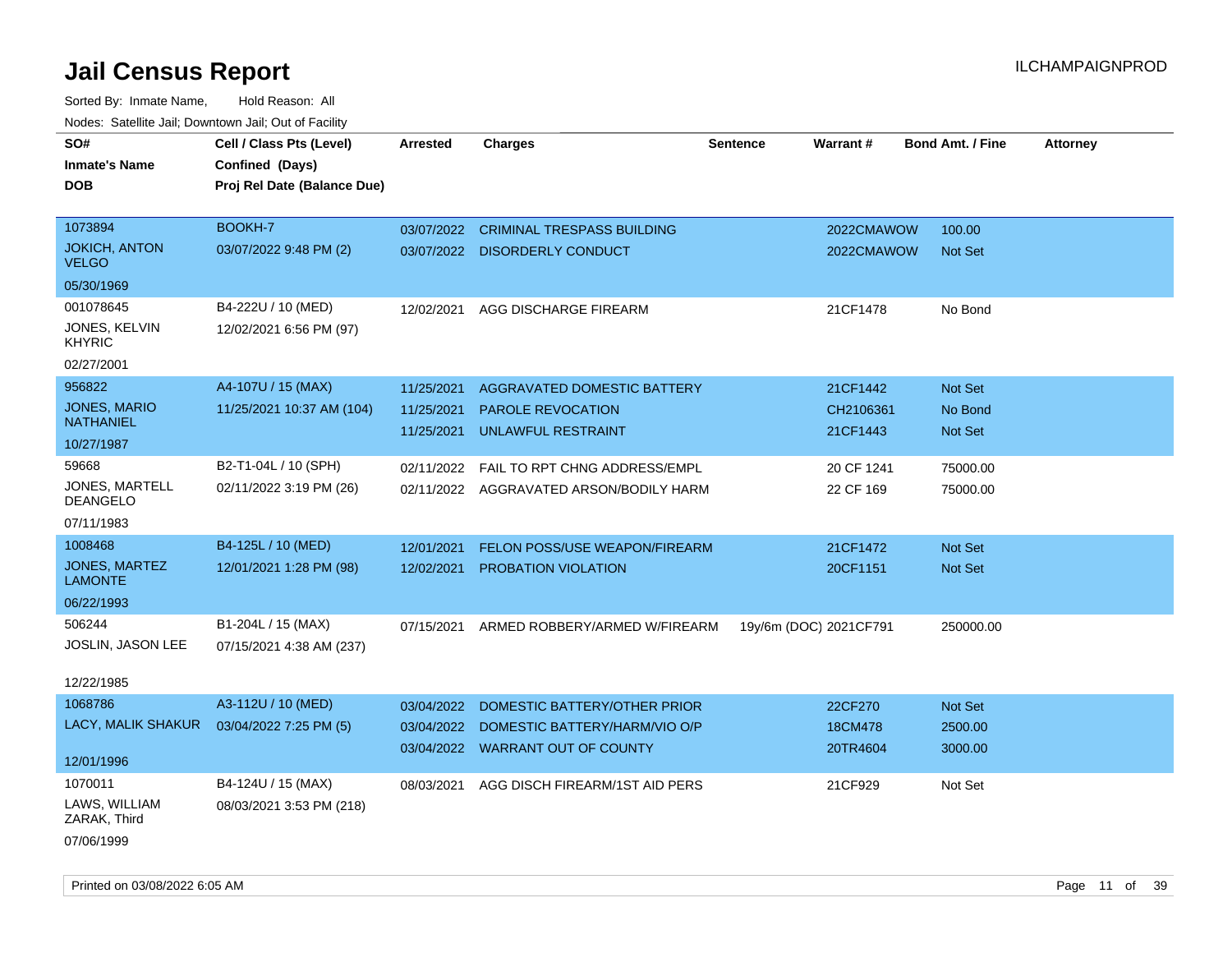| SO#<br><b>Inmate's Name</b><br><b>DOB</b>                              | Cell / Class Pts (Level)<br>Confined (Days)<br>Proj Rel Date (Balance Due) | <b>Arrested</b>                        | <b>Charges</b>                                                                                | <b>Sentence</b> | Warrant#                         | <b>Bond Amt. / Fine</b>        | <b>Attorney</b> |
|------------------------------------------------------------------------|----------------------------------------------------------------------------|----------------------------------------|-----------------------------------------------------------------------------------------------|-----------------|----------------------------------|--------------------------------|-----------------|
| 001078797<br>LEVIN, DANIEL DAVID                                       | BOOKH-6 / 5 (ADS)<br>01/26/2022 3:00 PM (42)                               |                                        | 01/26/2022 VIO STALKING NO CONTACT ORDER                                                      |                 | 22CM31                           | Not Set                        |                 |
| 08/08/1984                                                             |                                                                            |                                        |                                                                                               |                 |                                  |                                |                 |
| 548089<br>LEWIS, LAWRENCE<br>PAUL, Third<br>02/08/1993                 | B1-204U / 15 (MAX)<br>12/04/2020 4:42 AM (460)                             | 12/04/2020<br>12/04/2020<br>12/04/2020 | ATTEMPT (FIRST DEGREE MURDER)<br>METH DELIVERY/100<400 GRAMS<br>AGG DOMESTIC BATTERY/STRANGLE |                 | 20CF1378<br>20CF1481<br>18CF1507 | Not Set<br>Not Set<br>10000.00 |                 |
| 63639<br>LINDSEY, ANTHONY<br><b>MARTEZ</b>                             | A4-106U / 5 (ADS)<br>01/28/2022 10:06 PM (40)                              | 01/31/2022                             | FELON POSS/USE WEAPON/FIREARM                                                                 | 5y (DOC)        | 22CF110                          | No Bond                        |                 |
| 03/18/1985<br>41428<br>LINDSEY, DERRICK<br><b>LAMONT</b><br>06/19/1975 | A3-217L / 10 (ADS)<br>03/02/2022 8:03 AM (7)                               |                                        | 03/02/2022 MFG/DEL 15<100 GR COCA/ANALOG                                                      |                 | 22CF255                          | Not Set                        |                 |
| 001078817<br>LIPSCOMB, LADAROL<br><b>ANTHONY</b><br>10/01/2000         | B1-207U / 10 (MED)<br>02/03/2022 11:33 PM (34)                             |                                        | 02/03/2022 AGG UUW/PERSON/PREV CONVICTION                                                     |                 | 22CF143                          | Not Set                        |                 |
| 1065002<br>LOVELESS, DUSTIN<br>DEE<br>06/17/1982                       | B3-W2-07U / 10 (MED)<br>11/16/2021 11:41 AM (113)                          | 11/16/2021                             | DOMESTIC BTRY/CONTACT/VIO O/P                                                                 |                 | 2y/6m (DOC) 2019CF001781         | 25000.00                       |                 |
| 001078896<br>MANN, DAVID<br><b>WILBERT, Junior</b><br>04/02/1976       | A3-111U / 15 (ADS)<br>03/01/2022 4:35 AM (8)                               |                                        | 03/01/2022 ARMED HABITUAL CRIMINAL                                                            |                 | 22CF239                          | <b>Not Set</b>                 |                 |
| 1038892<br>MCCAULEY, TIMOTHY<br>WILLIAM<br>03/05/1989                  | B2-DR / 10 (MED)<br>02/16/2022 8:49 PM (21)                                | 02/16/2022                             | PRED CRIM SEX ASLT/BODILY HARM                                                                |                 | 22CF199                          | No Bond                        |                 |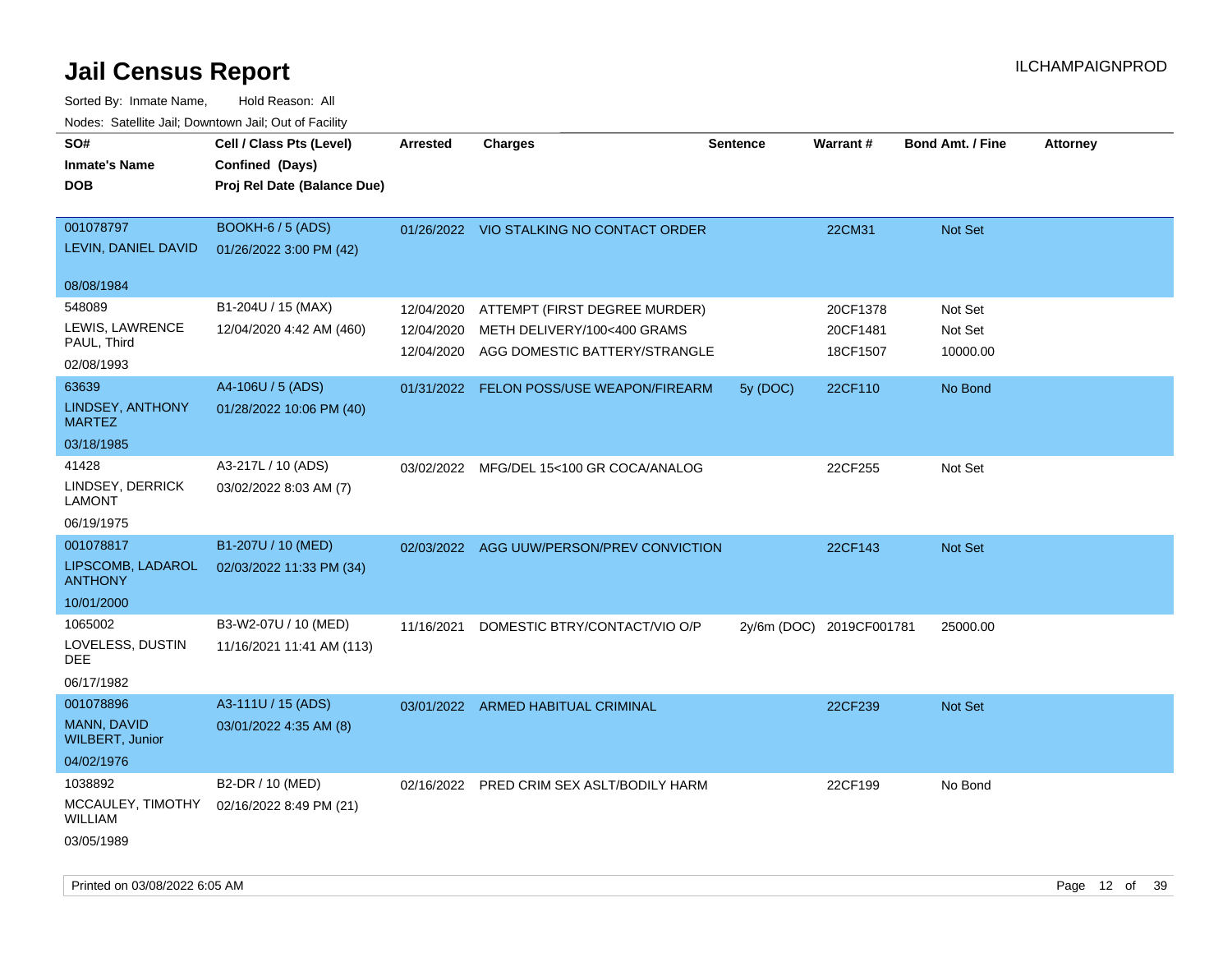Sorted By: Inmate Name, Hold Reason: All Nodes: Satellite Jail; Downtown Jail; Out of Facility

| <u>Houcs.</u> Outchne July, Downtown July, Out of Facility |                                             |                      |                                          |                 |             |                         |                 |
|------------------------------------------------------------|---------------------------------------------|----------------------|------------------------------------------|-----------------|-------------|-------------------------|-----------------|
| SO#                                                        | Cell / Class Pts (Level)                    | <b>Arrested</b>      | <b>Charges</b>                           | <b>Sentence</b> | Warrant#    | <b>Bond Amt. / Fine</b> | <b>Attorney</b> |
| <b>Inmate's Name</b>                                       | Confined (Days)                             |                      |                                          |                 |             |                         |                 |
| <b>DOB</b>                                                 | Proj Rel Date (Balance Due)                 |                      |                                          |                 |             |                         |                 |
|                                                            |                                             |                      |                                          |                 |             |                         |                 |
| 48792                                                      | B4-127L / 10 (MED)                          |                      | 11/19/2021 AGG BATTERY/DISCHARGE FIREARM |                 | 21CF1425    | Not Set                 |                 |
| <b>MCCLAIN, HURCHEL</b><br><b>JOSEPH</b>                   | 11/20/2021 4:11 AM (109)                    |                      |                                          |                 |             |                         |                 |
| 05/01/1979                                                 |                                             |                      |                                          |                 |             |                         |                 |
| 1004137                                                    | A4-103L / 15 (MAX)                          |                      | 02/14/2022 AGG CRIM SEX ABUSE/VIC 13-17  |                 | 22CF165     | 250000.00               |                 |
|                                                            | MCDONALD, DAVON D 02/14/2022 4:21 PM (23)   |                      |                                          |                 |             |                         |                 |
|                                                            |                                             |                      |                                          |                 |             |                         |                 |
| 11/08/1992                                                 |                                             |                      |                                          |                 |             |                         |                 |
| 001077938                                                  | <b>BOOKH-2 / 15 (ADS)</b>                   | 05/10/2021           | AGG KIDNAPING DISCH FIR/HARM             |                 | 21CF532     | Not Set                 |                 |
| MCGAHA,                                                    | 05/10/2021 7:02 PM (303)                    | 05/11/2021           | <b>MURDER</b>                            |                 | 2021-CF-215 | No Bond                 |                 |
| <b>CHRISTOPHER D</b>                                       |                                             | 05/27/2021           | <b>ESCAPE FROM DEPT OF CORRECTION</b>    |                 | 21CF600     | <b>Not Set</b>          |                 |
| 07/27/1991                                                 |                                             |                      |                                          |                 |             |                         |                 |
| 66710                                                      | A4-101L / 15 (ADS)                          |                      | 01/19/2022 ARMED VIOLENCE/CATEGORY I     |                 | 22CF88      | Not Set                 |                 |
| MEEKS, CASSARIOUS<br><b>MONTE</b>                          | 01/20/2022 11:40 AM (48)                    |                      |                                          |                 |             |                         |                 |
| 06/22/1984                                                 |                                             |                      |                                          |                 |             |                         |                 |
| 1043071                                                    | A2-120L / 10 (MED)                          | 11/08/2021           | CRIM DMG/GOVT PROP/<\$500                |                 | 21CF1378    | Not Set                 |                 |
| <b>MERRELL-</b>                                            | 11/08/2021 2:22 AM (121)                    |                      |                                          |                 |             |                         |                 |
| SUTHERLAND, ALICIA                                         |                                             |                      |                                          |                 |             |                         |                 |
| 11/26/1972                                                 |                                             |                      |                                          |                 |             |                         |                 |
| 41584                                                      | B4-227L / 15 (MAX)                          | 12/01/2021           | ARMED HABITUAL CRIMINAL                  |                 | 21CF1467    | Not Set                 |                 |
|                                                            | MILLER, JOSE LOVELL 12/02/2021 1:04 AM (97) |                      |                                          |                 |             |                         |                 |
|                                                            |                                             |                      |                                          |                 |             |                         |                 |
| 10/07/1975                                                 |                                             |                      |                                          |                 |             |                         |                 |
| 001077902                                                  | A2-121L / 5 (ADS)                           | 11/23/2021           | <b>BATTERY/CAUSE BODILY HARM</b>         |                 | 21CM187     | Not Set                 |                 |
| MOFFETT, CAROLYN<br><b>REENE</b>                           | 11/21/2021 10:31 AM (108)                   |                      |                                          |                 |             |                         |                 |
| 10/23/1988                                                 |                                             |                      |                                          |                 |             |                         |                 |
| 1042168                                                    | A3-212U / 5 (ADS)                           | 02/26/2022 AGG DUI/4 |                                          |                 | 22CF238     | Not Set                 |                 |
|                                                            | MONTALVO, ANTONIO 02/26/2022 6:14 AM (11)   |                      |                                          |                 |             |                         |                 |
|                                                            |                                             |                      |                                          |                 |             |                         |                 |

05/03/1976

Printed on 03/08/2022 6:05 AM **Page 13** of 39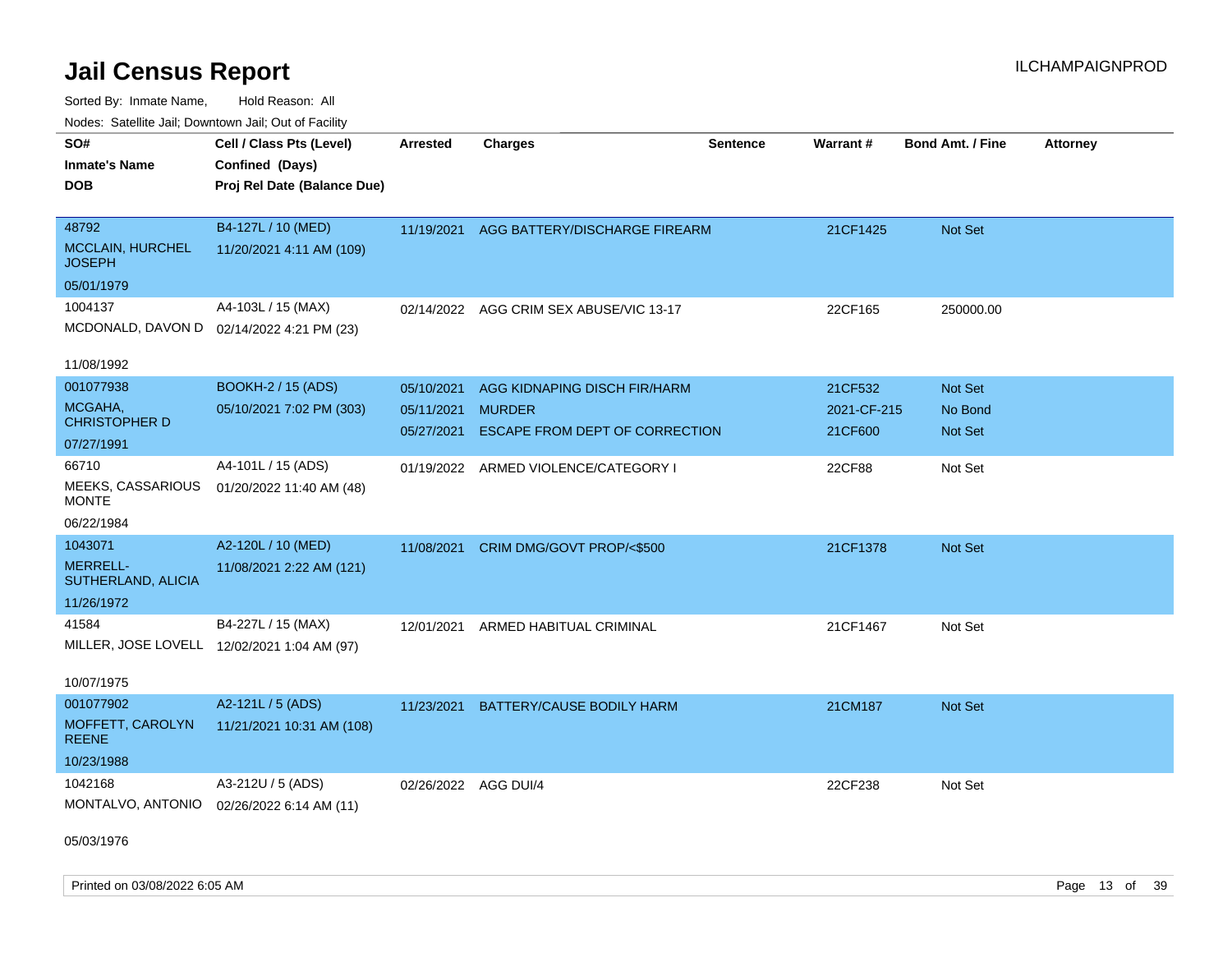Sorted By: Inmate Name, Hold Reason: All

| Nodes: Satellite Jail; Downtown Jail; Out of Facility |                                             |                    |                                          |                 |            |                         |                 |  |  |
|-------------------------------------------------------|---------------------------------------------|--------------------|------------------------------------------|-----------------|------------|-------------------------|-----------------|--|--|
| SO#                                                   | Cell / Class Pts (Level)                    | <b>Arrested</b>    | <b>Charges</b>                           | <b>Sentence</b> | Warrant#   | <b>Bond Amt. / Fine</b> | <b>Attorney</b> |  |  |
| <b>Inmate's Name</b>                                  | Confined (Days)                             |                    |                                          |                 |            |                         |                 |  |  |
| <b>DOB</b>                                            | Proj Rel Date (Balance Due)                 |                    |                                          |                 |            |                         |                 |  |  |
|                                                       |                                             |                    |                                          |                 |            |                         |                 |  |  |
| 39106                                                 | B3-W3-10L / 10 (MED)                        | 10/12/2021         | DOMESTIC BATTERY/OTHER PRIOR             |                 | 21CF1217   | Not Set                 |                 |  |  |
| Junior                                                | MOORE, ANDREW LEE, 10/12/2021 1:02 AM (148) |                    |                                          |                 |            |                         |                 |  |  |
| 04/12/1973                                            | 4/10/2022 (0.00)                            |                    |                                          |                 |            |                         |                 |  |  |
| 539294                                                | B1-205L / 10 (MED)                          | 01/11/2022         | AGG DUI/NO VALID DL                      |                 | 22CF49     | Not Set                 |                 |  |  |
| MOSLEY, JAMES<br><b>CALVIN</b>                        | 01/11/2022 9:43 PM (57)                     |                    | 01/11/2022 PAROLE REVOCATION             |                 | CH2200227  | No Bond                 |                 |  |  |
| 12/11/1985                                            |                                             |                    |                                          |                 |            |                         |                 |  |  |
| 001078814                                             | <b>BOOKH-7</b>                              |                    | 03/08/2022 VIO BAIL BOND/CLASS 1 OFFENSE |                 | 22CFAWOW   | Not Set                 |                 |  |  |
| <b>MYLES, JENTAVIOUS</b><br><b>KENTRAIL</b>           | 03/08/2022 4:39 AM (1)                      |                    |                                          |                 |            |                         |                 |  |  |
| 10/12/2001                                            |                                             |                    |                                          |                 |            |                         |                 |  |  |
| 001078517                                             | B1-102L / 15 (MAX)                          | 10/19/2021         | ATTEMPT (FIRST DEGREE MURDER)            |                 | 21CF1267   | Not Set                 |                 |  |  |
| NELSON, RORY<br><b>DEMOND</b>                         | 10/19/2021 3:55 AM (141)                    |                    |                                          |                 |            |                         |                 |  |  |
| 08/14/1984                                            |                                             |                    |                                          |                 |            |                         |                 |  |  |
| 001078920                                             | BOOKH-5                                     |                    | 03/07/2022 DOMESTIC BATTERY              |                 | 2022CMAWOW | Not Set                 |                 |  |  |
| NICOLAS-SIMON,<br><b>DIEGO FRANCISCO</b>              | 03/08/2022 12:23 AM (1)                     |                    |                                          |                 |            |                         |                 |  |  |
| 08/30/1991                                            |                                             |                    |                                          |                 |            |                         |                 |  |  |
| 001078854                                             | B2-T2-05U / 15 (MAX)                        | 02/15/2022         | ARMED VIOLENCE/CATEGORY I                |                 | 22CF190    | Not Set                 |                 |  |  |
| PATNAUDE, MARTY<br><b>WW</b>                          | 02/15/2022 5:12 PM (22)                     |                    |                                          |                 |            |                         |                 |  |  |
| 08/26/2003                                            |                                             |                    |                                          |                 |            |                         |                 |  |  |
| 1030954                                               | B4-223U / 15 (MAX)                          | 01/14/2022         | ARMED VIOLENCE/CATEGORY I                |                 | 22CF76     | Not Set                 |                 |  |  |
| PETTIGREW,<br><b>MALCOME JAMIESON</b>                 | 01/15/2022 4:35 AM (53)                     |                    | 01/14/2022 MFG/DEL CANNABIS/10-30 GRAMS  |                 | 2020CF9    | 15000.00                |                 |  |  |
| 02/20/1995                                            |                                             |                    |                                          |                 |            |                         |                 |  |  |
| 1008308                                               | A3-214L / 10 (ADS)                          | 01/30/2022         | AGG BTRY/GREAT BOD HARM/60+              |                 | 22CF131    | No Bond                 |                 |  |  |
| PETTIGREW, MARIO<br><b>TRAVINIO</b>                   | 01/30/2022 6:15 AM (38)                     | 01/30/2022 ASSAULT |                                          |                 | 19CM364    | 4000.00                 |                 |  |  |
| 08/11/1992                                            |                                             |                    |                                          |                 |            |                         |                 |  |  |

Printed on 03/08/2022 6:05 AM **Page 14** of 39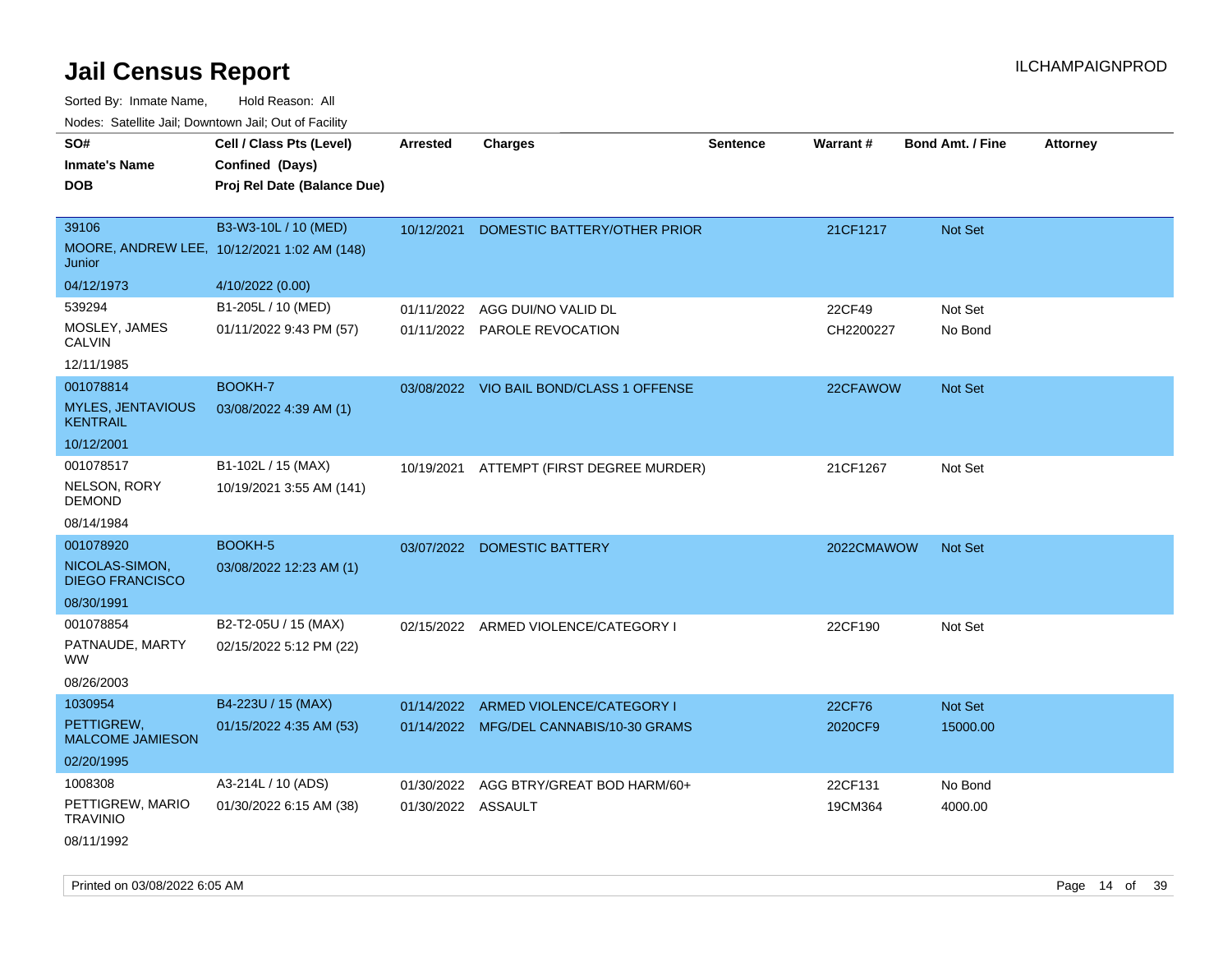| SO#<br><b>Inmate's Name</b><br><b>DOB</b>                   | Cell / Class Pts (Level)<br>Confined (Days)<br>Proj Rel Date (Balance Due) | <b>Arrested</b>                        | <b>Charges</b>                                                                                                      | <b>Sentence</b> | Warrant#                                             | <b>Bond Amt. / Fine</b>                  | <b>Attorney</b> |
|-------------------------------------------------------------|----------------------------------------------------------------------------|----------------------------------------|---------------------------------------------------------------------------------------------------------------------|-----------------|------------------------------------------------------|------------------------------------------|-----------------|
| 1059394<br>PHILLIPS, ISAAC<br><b>TERRELL</b><br>12/27/1996  | B3-W1-04L / 5 (ADS)<br>02/16/2022 9:00 AM (21)<br>5/15/2022 (0.00)         |                                        | 02/16/2022 AGG DUI/NO VALID DL                                                                                      |                 | 2020CF1396                                           | No Bond                                  |                 |
| 1070610                                                     | BOOKH-1 / 10 (ADS)                                                         |                                        |                                                                                                                     |                 |                                                      |                                          |                 |
| PHILLIS, AARON<br><b>MONTRELL</b>                           | 03/03/2022 2:49 PM (6)                                                     |                                        | 03/03/2022 AGG BATTERY/PUBLIC PLACE<br>03/03/2022 AGG BATTERY/GREAT BODILY HARM                                     |                 | 21CF930<br>21CF482                                   | Not Set<br>5000.00                       |                 |
| 03/26/1999                                                  |                                                                            |                                        |                                                                                                                     |                 |                                                      |                                          |                 |
| 1015033<br>PICKENS, DANTE<br><b>DEVON</b>                   | A3-112L / 10 (MED)<br>03/05/2022 4:01 AM (4)                               | 03/05/2022<br>03/05/2022               | POSSESSION OF STOLEN FIREARM<br>POSS AMT CON SUB EXCEPT(A)/(D)<br>03/05/2022 DRIVING ON REVOKED LICENSE             |                 | 21CF1172<br>20CF109<br>20TR11647                     | 500000.00<br>20000.00<br>2500.00         |                 |
| 01/05/1993                                                  |                                                                            |                                        |                                                                                                                     |                 |                                                      |                                          |                 |
| 1063325<br>PICKENS, JOSEPH<br><b>PARNELL</b><br>04/27/1978  | A3-216L / 10 (MED)<br>03/01/2022 1:19 AM (8)                               |                                        | 03/01/2022 VIO BAIL BOND/FAMILY MEMBER                                                                              |                 | 22CM51                                               | Not Set                                  |                 |
| 001078841                                                   | B1-205U / 10 (MED)<br>PIERRE, JALEN JAMES 02/13/2022 12:47 AM (24)         | 02/13/2022                             | DEFACE FIREARM ID MARKINGS                                                                                          |                 | 22CF174                                              | Not Set                                  |                 |
| 06/07/2002                                                  |                                                                            |                                        |                                                                                                                     |                 |                                                      |                                          |                 |
| 001078005<br>PINEX, MARCHELLO D<br>12/25/1991               | BOOKH-3<br>03/08/2022 2:54 AM (1)                                          | 03/08/2022<br>03/08/2022<br>03/08/2022 | OBSTRUCT JUSTICE<br>DOMESTIC BATTERY<br><b>CRIM TRESPASS TO RESIDENCE</b><br>03/08/2022 AGGRAVATED BATTERY/STRANGLE |                 | 2022CFAWOW<br>2022CFAWOW<br>2022CFAWOW<br>19CR605101 | Not Set<br>Not Set<br>Not Set<br>No Bond |                 |
| 1069524<br>RAY-DAVIS, KAMARI<br><b>DAYVON</b><br>03/30/2000 | B3-W5-18L / 10 (MED)<br>08/09/2021 2:44 AM (212)                           | 08/08/2021                             | MFG/DEL CANNABIS/30-500 GRAMS                                                                                       |                 | 21CF953                                              | Not Set                                  |                 |
| 45473<br>REXROAD, CALVIN<br>ALLEN<br>10/04/1970             | B2-T1-03U / 15 (SPH)<br>11/23/2021 6:27 PM (106)                           | 11/23/2021                             | CHIL SEX OFFEN/RESIDE DAY CARE                                                                                      |                 | 21CF1275                                             | 10000.00                                 |                 |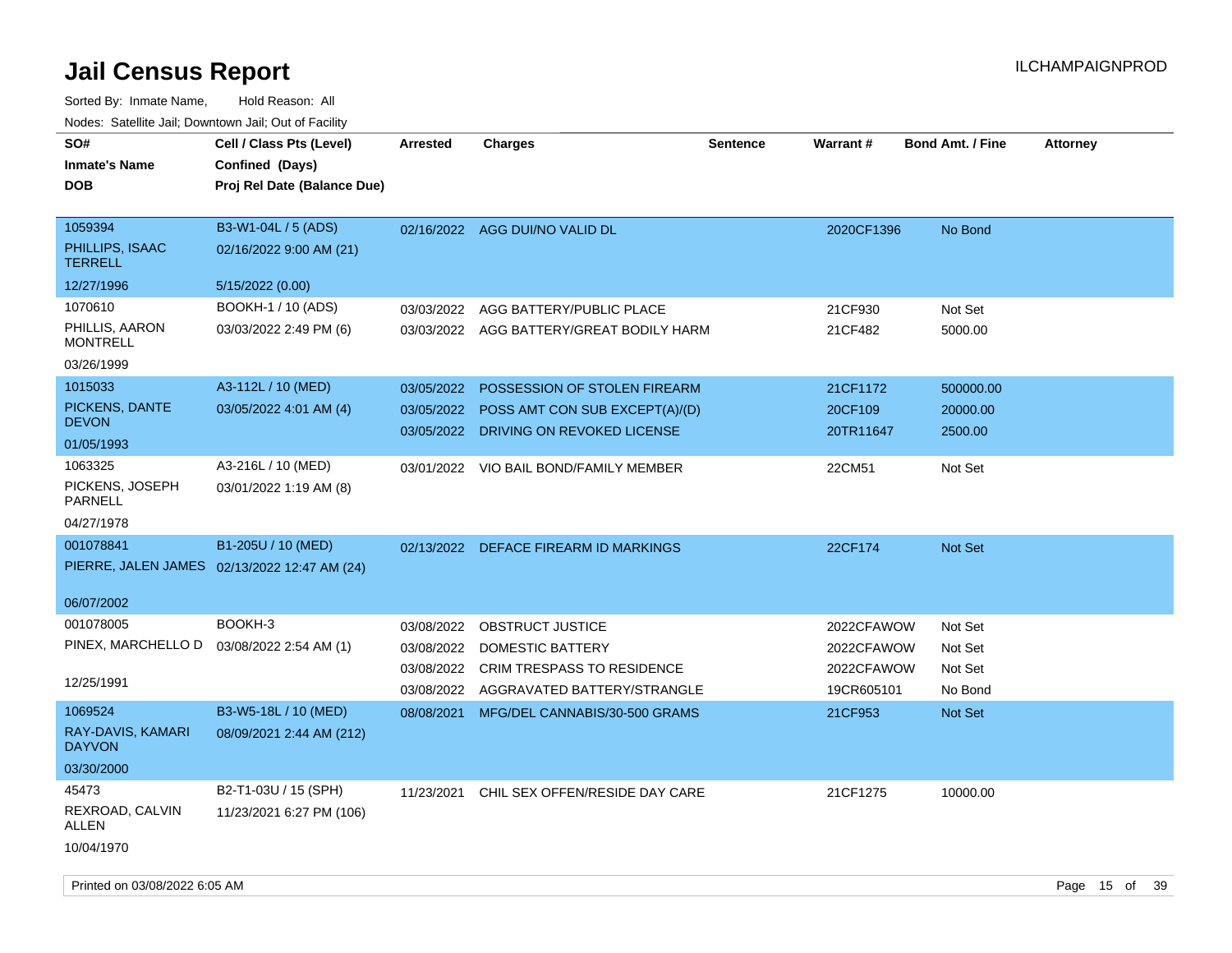Sorted By: Inmate Name, Hold Reason: All Nodes: Satellite Jail; Downtown Jail; Out of Facility

| <b>HOUGO:</b> GUIGHING DUIN, DOWNTHOWN DUIN, OUI OF FUGHIN  |                                             |                 |                                         |                 |                 |                         |                 |
|-------------------------------------------------------------|---------------------------------------------|-----------------|-----------------------------------------|-----------------|-----------------|-------------------------|-----------------|
| SO#<br><b>Inmate's Name</b>                                 | Cell / Class Pts (Level)<br>Confined (Days) | <b>Arrested</b> | <b>Charges</b>                          | <b>Sentence</b> | <b>Warrant#</b> | <b>Bond Amt. / Fine</b> | <b>Attorney</b> |
| <b>DOB</b>                                                  | Proj Rel Date (Balance Due)                 |                 |                                         |                 |                 |                         |                 |
| 979485                                                      | B2-T4-16L / 15 (SPH)                        | 03/12/2021      | <b>PRED CRIM SEX ASLT/VICTIM &lt;13</b> |                 | 21CF282         | <b>Not Set</b>          |                 |
| RODRIGUEZ, JOSHUA<br><b>ANTHONY</b>                         | 03/12/2021 1:57 PM (362)                    |                 |                                         |                 |                 |                         |                 |
| 04/06/1990                                                  |                                             |                 |                                         |                 |                 |                         |                 |
| 61330                                                       | B4-123L / 15 (MAX)                          | 12/01/2021      | ARMED HABITUAL CRIMINAL                 |                 | 21CF1473        | Not Set                 |                 |
| RUFFIN, JONATHON<br><b>CECIL</b>                            | 12/01/2021 5:34 AM (98)                     | 12/01/2021      | PAROLE REVOCATION                       |                 | CH2107545       | No Bond                 |                 |
| 05/10/1984                                                  |                                             |                 |                                         |                 |                 |                         |                 |
| 1071161                                                     | B4-124L / 15 (MAX)                          | 08/18/2021      | DELIVERY OF OR POSSESSION OF W/INT      |                 | 21CF1008        | No Bond                 |                 |
| <b>SANDERS, MARKELL</b><br>LAMAR                            | 08/18/2021 6:18 PM (203)                    |                 |                                         |                 |                 |                         |                 |
| 02/02/2000                                                  |                                             |                 |                                         |                 |                 |                         |                 |
| 001078898                                                   | A3-217U / 15 (ADS)                          | 03/02/2022      | AGG DISCHARGE FIREARM                   |                 | 22CF254         | Not Set                 |                 |
| SAROLAS, JONATHAN<br>Е                                      | 03/02/2022 9:20 AM (7)                      |                 |                                         |                 |                 |                         |                 |
| 07/16/1988                                                  |                                             |                 |                                         |                 |                 |                         |                 |
| 1000820                                                     | A4-101U / 15 (ADS)                          | 01/24/2022      | FELON POSS/USE WEAPON/FIREARM           |                 | 22CF105         | Not Set                 |                 |
| SCHNEIDER, SONGAN 01/24/2022 8:20 AM (44)<br><b>MICHAEL</b> |                                             |                 | 01/24/2022 AGGRAVATED DOMESTIC BATTERY  |                 | 21CF1433        | 25000.00                |                 |
| 08/18/1992                                                  |                                             |                 |                                         |                 |                 |                         |                 |
| 001078748                                                   | B3-W4-14L / 10 (MED)                        | 01/10/2022      | <b>AGGRAVATED BATTERY</b>               |                 | 21CF151         | No Bond                 |                 |
| SCHROEDER, JOSHUA 01/10/2022 9:34 AM (58)<br><b>CURTIS</b>  |                                             |                 |                                         |                 |                 |                         |                 |
| 09/04/1980                                                  | 3/8/2022 (0.00)                             |                 |                                         |                 |                 |                         |                 |
| 001078441                                                   | BOOKF-3 / 15 (ADS)                          | 10/01/2021      | <b>ARMED HABITUAL CRIMINAL</b>          |                 | 21CF1182        | <b>Not Set</b>          |                 |
| SINGLETON, CORRIE<br><b>DERRELL</b>                         | 10/01/2021 12:36 PM (159)                   | 12/20/2021      | SPEEDING 26-34 MPH OVER LIMIT           |                 | 2021TR2701      | 1000.00                 |                 |
| 05/07/1983                                                  |                                             |                 |                                         |                 |                 |                         |                 |
| 001078765                                                   | B4-223L / 10 (MED)                          | 01/13/2022      | FELON POSS/USE WEAPON/FIREARM           |                 | 22CF66          | Not Set                 |                 |
| SMITH, COREY ADRIAN 01/13/2022 7:32 PM (55)                 |                                             |                 |                                         |                 |                 |                         |                 |

09/01/1987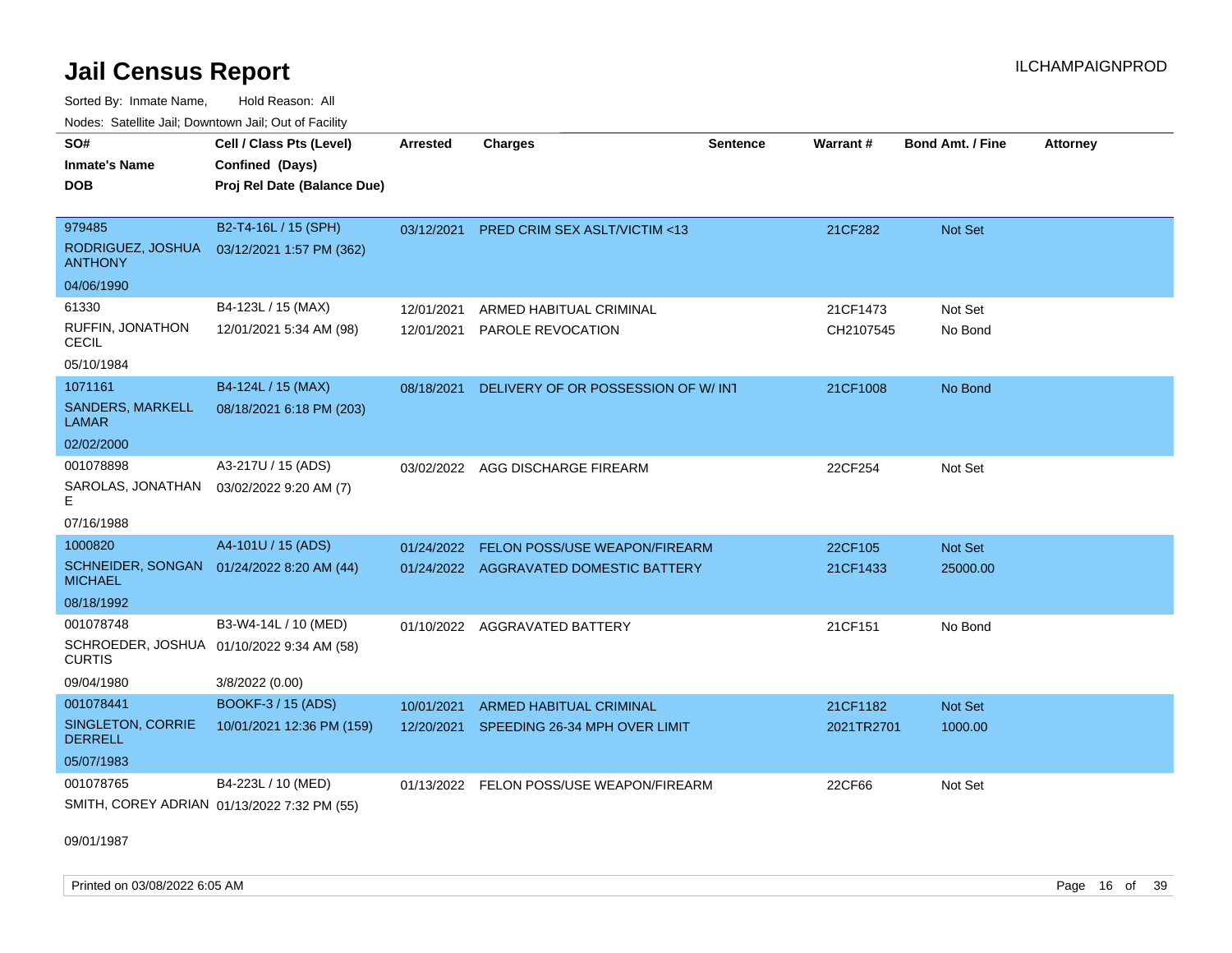**CEL ATTA / CHARGE / CHARGE / CHARGE / CHARGE / CHARGE / CHARGE / CHARGE / CHARGE / CHARGE / CHARGE / CHARGE / CHARGE / CHARGE / CHARGE / CHARGE <b>CHARGE / CHARGE / CHARGE / CHARGE / CHARGE / CHARGE / CHARGE / CHARGE / CHAR** 

Sorted By: Inmate Name, Hold Reason: All Nodes: Satellite Jail; Downtown Jail; Out of Facility

| SO#                  | Cell / Class Pts (Level)                    | Arrested   | <b>Charges</b>              |
|----------------------|---------------------------------------------|------------|-----------------------------|
| <b>Inmate's Name</b> | Confined (Days)                             |            |                             |
| <b>DOB</b>           | Proj Rel Date (Balance Due)                 |            |                             |
|                      |                                             |            |                             |
| 001077770            | A1-226L / 5 (MIN)                           | 01/06/2022 | <b>RESIDENTIAL BURGLARY</b> |
|                      | STOFFLE, KELLY ANNE 01/06/2022 3:14 PM (62) |            |                             |
|                      |                                             |            |                             |
| 04/12/1989           |                                             |            |                             |

| 001077770                                   | $A1-226L / 5$ (MIN)       |            | 01/06/2022 RESIDENTIAL BURGLARY      |           | 21CF319   | Not Set   |
|---------------------------------------------|---------------------------|------------|--------------------------------------|-----------|-----------|-----------|
| STOFFLE, KELLY ANNE 01/06/2022 3:14 PM (62) |                           |            |                                      |           |           |           |
|                                             |                           |            |                                      |           |           |           |
| 04/12/1989                                  |                           |            |                                      |           |           |           |
| 38305                                       | B2-T2-06L / 10 (SPH)      | 03/18/2020 | <b>CRIMINAL SEXUAL ABUSE</b>         |           | 20CF-343  | 500000.00 |
| STOVER, JOSH<br>ANDREW                      | 03/18/2020 10:24 AM (721) |            |                                      |           |           |           |
| 08/18/1973                                  |                           |            |                                      |           |           |           |
| 001078182                                   | B3-W2-06L / 5 (MIN)       | 12/20/2021 | DRIVING ON REVOKED LICENSE           |           | 2021CF800 | No Bond   |
| <b>STRONG, KEVIN</b><br><b>GARDNER</b>      | 12/20/2021 4:34 PM (79)   |            |                                      |           |           |           |
| 02/12/1963                                  | 3/19/2022 (0.00)          |            |                                      |           |           |           |
| 1062701                                     | B1-107L / 15 (MAX)        |            | 01/20/2022 UNLAWFUL USE OF A WEAPON  | 10y (DOC) | 2021CF114 | No Bond   |
| TAYLOR, CODY EARL                           | 01/20/2022 11:31 AM (48)  |            |                                      |           |           |           |
|                                             |                           |            |                                      |           |           |           |
| 10/22/1997                                  |                           |            |                                      |           |           |           |
| 1036650                                     | B4-225U / 10 (MED)        |            | 02/16/2022 ARMED VIOLENCE/CATEGORY I |           | 21CF845   | 250000.00 |
| <b>TAYLOR, KORRION</b><br><b>VELEZ</b>      | 02/16/2022 4:33 PM (21)   |            |                                      |           |           |           |
| 03/18/1997                                  |                           |            |                                      |           |           |           |
| 001078471                                   | B4-221U / 10 (MED)        | 10/11/2021 | AGG UUW/VEHICLE/<21                  |           | 21CF1210  | 100.00    |
| THATCH, OMARION<br><b>DIAMONTE</b>          | 10/11/2021 1:26 AM (149)  |            |                                      |           |           |           |
| 09/05/2003                                  |                           |            |                                      |           |           |           |
| 32058                                       | B4-123U / 15 (MAX)        | 06/14/2021 | <b>AGG DISCH FIREARM</b>             |           | 21CF690   | Not Set   |
| <b>THOMPSON, STEVEN</b><br><b>ONEAL</b>     | 06/14/2021 6:44 AM (268)  |            |                                      |           |           |           |
| 03/14/1969                                  |                           |            |                                      |           |           |           |
| 001078792                                   | A4-104L / 15 (ADS)        | 01/24/2022 | <b>FUGITIVE FROM JUSTICE</b>         |           | 22CF99    | Not Set   |
| TRAMBLE, TOM                                | 01/24/2022 10:24 AM (44)  |            | 01/24/2022 FUGITIVE FROM JUSTICE     |           | 22CF100   | Not Set   |
| <b>MARCUS</b>                               |                           |            | 01/24/2022 ARMED VIOLENCE/CATEGORY I |           | 22CF101   | Not Set   |
| 02/28/1985                                  |                           |            |                                      |           |           |           |

**Sentence**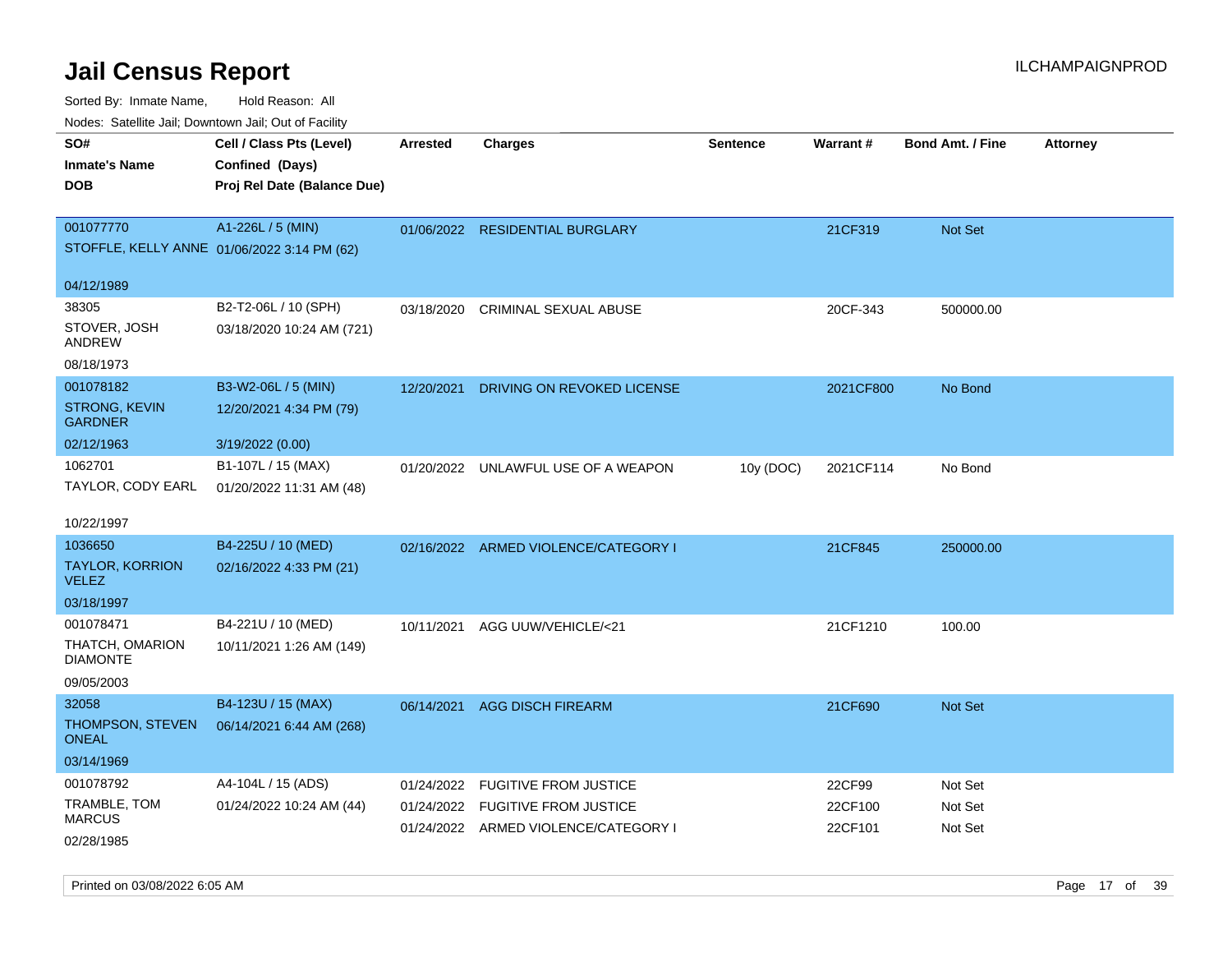Sorted By: Inmate Name, Hold Reason: All

Nodes: Satellite Jail; Downtown Jail; Out of Facility

| rouco. Calcillo Jali, Downtown Jali, Out of Facility |                             |            |                                          |                 |             |                         |                 |
|------------------------------------------------------|-----------------------------|------------|------------------------------------------|-----------------|-------------|-------------------------|-----------------|
| SO#                                                  | Cell / Class Pts (Level)    | Arrested   | <b>Charges</b>                           | <b>Sentence</b> | Warrant#    | <b>Bond Amt. / Fine</b> | <b>Attorney</b> |
| <b>Inmate's Name</b>                                 | Confined (Days)             |            |                                          |                 |             |                         |                 |
| <b>DOB</b>                                           | Proj Rel Date (Balance Due) |            |                                          |                 |             |                         |                 |
|                                                      |                             |            |                                          |                 |             |                         |                 |
| 32910                                                | B3-W1-02L / 10 (MED)        | 10/04/2021 | DOM BTRY/HARM/1-2 PRECONV                |                 | 21CF1189    | Not Set                 |                 |
| <b>TULL, CHRISTOPHER</b><br><b>MICHAEL</b>           | 10/04/2021 10:53 PM (156)   |            |                                          |                 |             |                         |                 |
| 04/02/1971                                           |                             |            |                                          |                 |             |                         |                 |
| 1070737                                              | A1-126L / 15 (MAX)          | 10/14/2021 | AGG KIDNAPG/<13/INTEL DISABL             | (DHS)           | 2020CF418   | 250000.00               |                 |
| WASHINGTON,<br><b>JASTINA VIRGINIA</b>               | 10/14/2021 12:02 PM (146)   |            |                                          |                 |             |                         |                 |
| 04/11/2000                                           |                             |            |                                          |                 |             |                         |                 |
| 977140                                               | B1-203L / 10 (MED)          | 10/24/2021 | <b>ARMED HABITUAL CRIMINAL</b>           |                 | 21CF1289    | <b>Not Set</b>          |                 |
| <b>WEBSTER, DERRIAL</b><br><b>DEVON</b>              | 10/24/2021 2:46 AM (136)    |            |                                          |                 |             |                         |                 |
| 01/14/1990                                           |                             |            |                                          |                 |             |                         |                 |
| 001078328                                            | B1-105L / 15 (MAX)          | 08/30/2021 | <b>FELON POSS/USE WEAPON/FIREARM</b>     |                 | 21CF1045    | Not Set                 |                 |
| WHITE, JUSTIN<br><b>STEVEN</b>                       | 08/30/2021 10:48 AM (191)   |            |                                          |                 |             |                         |                 |
| 10/25/1995                                           |                             |            |                                          |                 |             |                         |                 |
| 1075313                                              | A4-102L / 15 (ADS)          | 01/29/2022 | POSSESSION OF STOLEN FIREARM             |                 | 22CF132     | Not Set                 |                 |
| <b>WILLIAMS, EARDIS</b>                              | 01/29/2022 1:23 AM (39)     | 01/29/2022 | MFG/DEL CANNABIS/30-500 GRAMS            |                 | 20CF51      | 5000.00                 |                 |
| <b>ANTONIO, Junior</b>                               |                             | 01/29/2022 | POSSESSION OF STOLEN FIREARM             |                 | 20CF1048    | 500000.00               |                 |
| 01/21/1999                                           |                             |            |                                          |                 |             |                         |                 |
| 638552                                               | B2-T2-08L / 5 (SPH)         | 10/07/2021 | CHILD PORNOGRAPHY/PHOTOGRAPH             |                 | 2021CF1207  | No Bond                 |                 |
| <b>WILLIAMS, MICHAEL</b><br>JAMES                    | 10/07/2021 12:20 PM (153)   |            |                                          |                 |             |                         |                 |
| 03/29/1964                                           |                             |            |                                          |                 |             |                         |                 |
| 1066370                                              | B1-101L / 15 (MAX)          | 07/28/2021 | ARMED VIOLENCE/CATEGORY III              |                 | 2021 CF 882 | <b>Not Set</b>          |                 |
| <b>WILLIAMS, REONTE</b><br><b>REMIR</b>              | 07/28/2021 5:40 AM (224)    |            |                                          |                 |             |                         |                 |
| 05/14/1999                                           |                             |            |                                          |                 |             |                         |                 |
| 1020914                                              | A3-113L / 10 (MED)          |            | 03/06/2022 FELON POSS/USE WEAPON/FIREARM |                 | 21CF1337    | 250000.00               |                 |
| WILSON, BRANDON<br>LARON                             | 03/06/2022 11:46 AM (3)     |            |                                          |                 |             |                         |                 |
| 07/05/1994                                           |                             |            |                                          |                 |             |                         |                 |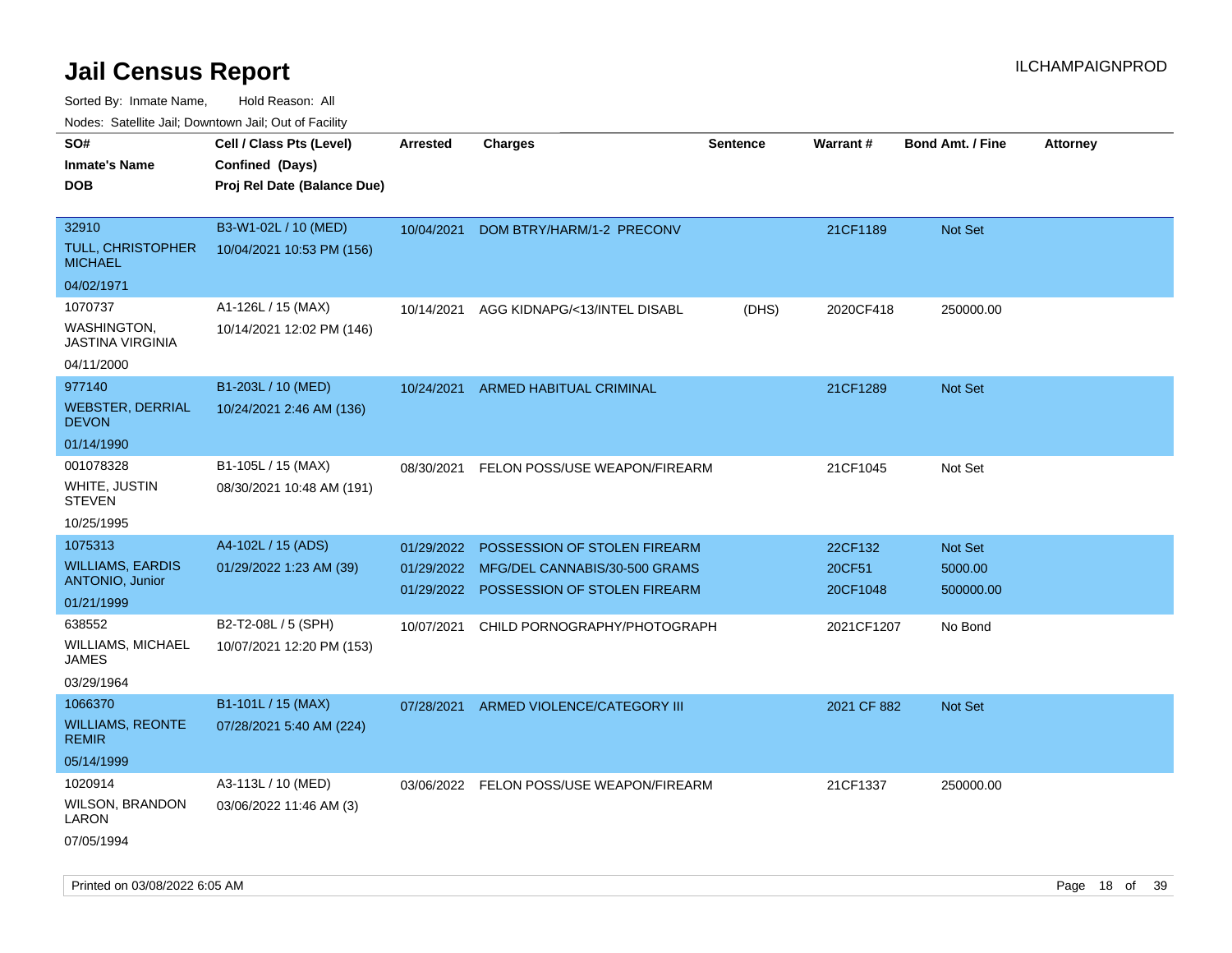| SO#<br><b>Inmate's Name</b><br><b>DOB</b>                          | Cell / Class Pts (Level)<br>Confined (Days)<br>Proj Rel Date (Balance Due) | Arrested          | Charges                      | <b>Sentence</b> | Warrant# | <b>Bond Amt. / Fine</b> | <b>Attorney</b> |
|--------------------------------------------------------------------|----------------------------------------------------------------------------|-------------------|------------------------------|-----------------|----------|-------------------------|-----------------|
| 1051953<br><b>WINSTON, ALYSSIA</b><br><b>LETEECE</b><br>03/17/1996 | A1-124U / 10 (ADS)<br>02/02/2022 4:29 AM (35)                              | 02/02/2022        | DOMESTIC BATTERY/OTHER PRIOR |                 | 22CF144  | <b>Not Set</b>          |                 |
| <b>Total Satellite Jail: 141</b>                                   |                                                                            | <b>Males: 121</b> | Unknown: 0<br>Females: 20    |                 |          |                         |                 |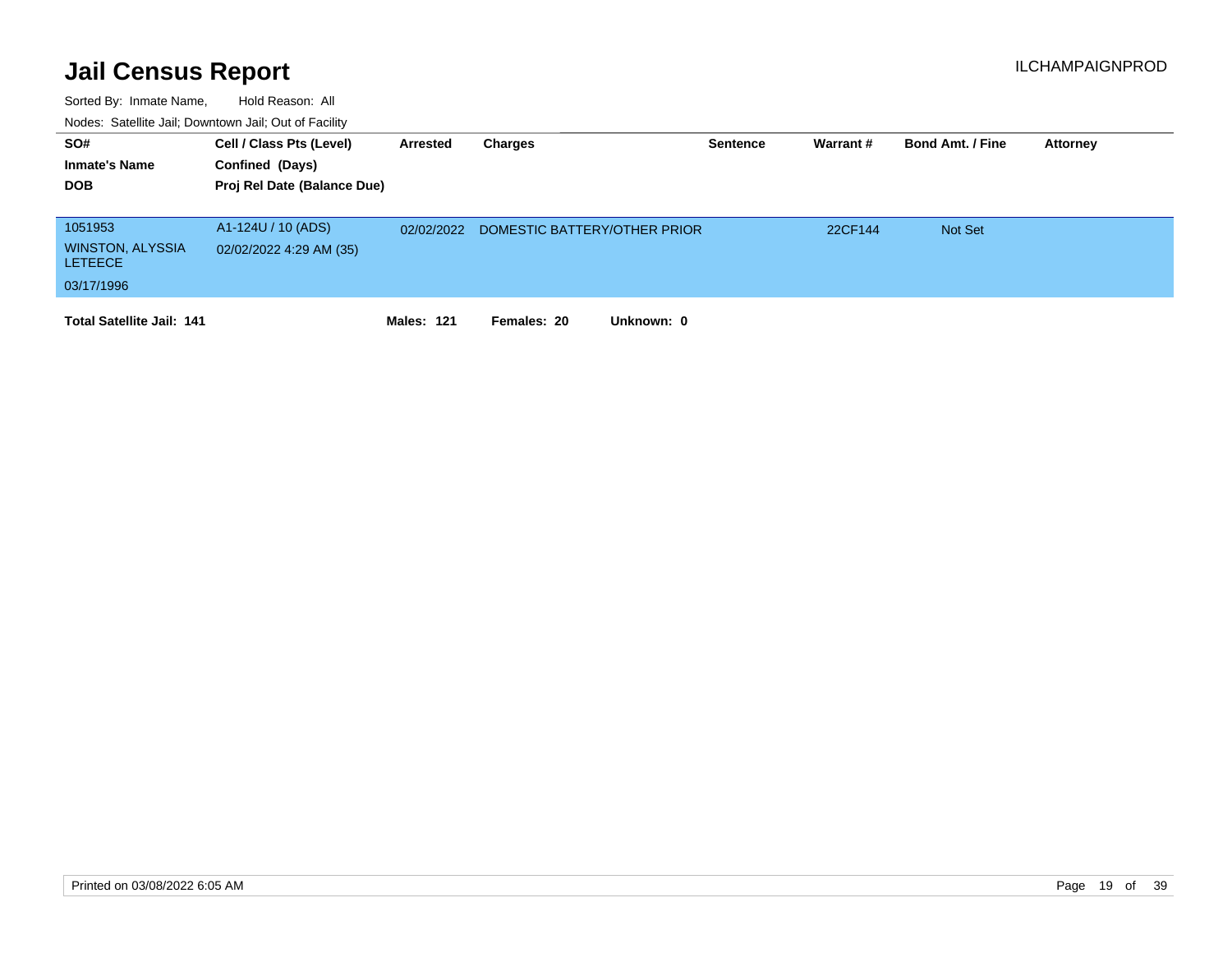| <b>Downtown Jail</b>                      |                             |            |                                 |                 |                 |                         |                 |
|-------------------------------------------|-----------------------------|------------|---------------------------------|-----------------|-----------------|-------------------------|-----------------|
| SO#                                       | Cell / Class Pts (Level)    | Arrested   | <b>Charges</b>                  | <b>Sentence</b> | <b>Warrant#</b> | <b>Bond Amt. / Fine</b> | <b>Attorney</b> |
| <b>Inmate's Name</b>                      | Confined (Days)             |            |                                 |                 |                 |                         |                 |
| <b>DOB</b>                                | Proj Rel Date (Balance Due) |            |                                 |                 |                 |                         |                 |
|                                           |                             |            |                                 |                 |                 |                         |                 |
| 1073165                                   | G4L / 5 (MIN)               | 04/30/2021 | <b>BURGLARY</b>                 | 9y (DOC)        | 21CF516         | <b>Not Set</b>          |                 |
| <b>ACKERMAN, CODY</b><br><b>JAMES</b>     | 04/30/2021 4:48 PM (313)    | 04/30/2021 | FORGERY/ISSUE/DELIVER DOCUMENT  |                 | 19CF143         | 75000.00                |                 |
| 02/01/1989                                |                             | 05/03/2021 | FORGERY/ISSUE/DELIVER DOCUMENT  |                 | 2018CF689       | 2500.00 / 75.00         |                 |
|                                           |                             |            |                                 |                 |                 |                         |                 |
| 47897                                     | J5L / 15 (ADS)              | 01/19/2022 | <b>VIOLATE ORDER PROTECTION</b> |                 | 22CF85          | Not Set                 |                 |
| BRANAMAN,<br><b>CLIFFORD EARL</b>         | 01/19/2022 9:21 PM (49)     | 01/19/2022 | DRVG REVOKED/2+/PERS INJ/DEATH  |                 | 22CF84          | Not Set                 |                 |
| 03/09/1975                                |                             | 01/19/2022 | PAROLE REVOCATION               |                 | VA2201139       | No Bond                 |                 |
|                                           |                             | 02/08/2022 | DRIVE REVOKED/RECK HOMIC/3      |                 | 21CF1280        | Not Set                 |                 |
|                                           |                             | 02/08/2022 | DRIVING ON REVOKED LICENSE      |                 | 21TR8305        | Not Set                 |                 |
| 990633                                    | G7L / 5 (MIN)               | 02/15/2022 | POSS AMT CON SUB EXCEPT(A)/(D)  | 5y (DOC)        | 2017CF598       | No Bond                 |                 |
| <b>BRIFFORD, WILLIE</b><br>Junior         | 02/15/2022 8:56 AM (22)     |            | 02/15/2022 CIVIL FTA WARRANT    |                 | 019F154         | 2500.00                 |                 |
| 09/13/1987                                |                             |            |                                 |                 |                 |                         |                 |
| 1027929                                   | F6L / 15 (MAX)              | 12/18/2021 | HOME INVASION/CAUSE INJURY      |                 | 21CF1560        | No Bond                 |                 |
| <b>BROUGHTON, MARK</b><br>ANTHONY, Junior | 12/18/2021 2:55 AM (81)     |            |                                 |                 |                 |                         |                 |
| 02/15/1990                                |                             |            |                                 |                 |                 |                         |                 |
| 1067476                                   | F7U / 10 (MED)              | 11/13/2021 | AGG DOMESTIC BATTERY/STRANGLE   |                 | 20CF575         | 5000.00                 |                 |
| <b>BROWN, JAMES</b><br><b>BRONELL</b>     | 11/13/2021 2:35 AM (116)    | 11/13/2021 | <b>RESIDENTIAL BURGLARY</b>     |                 | 21CF385         | 25000.00                |                 |
| 01/08/1996                                |                             |            |                                 |                 |                 |                         |                 |
| 995432                                    | H5L / 10 (ADS)              | 12/20/2021 | FAIL TO RPT WKLY/NO FIXED ADDR  |                 | 21CF1559        | Not Set                 |                 |
| BROWN, JAVON<br><b>SHANTEZ</b>            | 12/20/2021 2:06 AM (79)     |            |                                 |                 |                 |                         |                 |
| 10/14/1991                                |                             |            |                                 |                 |                 |                         |                 |
| 1075941                                   | G2L / 5 (MIN)               | 10/08/2021 | AGG UNLAWFUL USE OF WEAPON/VEH  | 2y (DOC)        | 20CF360         | No Bond                 |                 |
| <b>BROWN, LIONEL</b><br><b>TERRELL</b>    | 10/08/2021 5:16 PM (152)    |            |                                 |                 |                 |                         |                 |
| 10/19/1981                                |                             |            |                                 |                 |                 |                         |                 |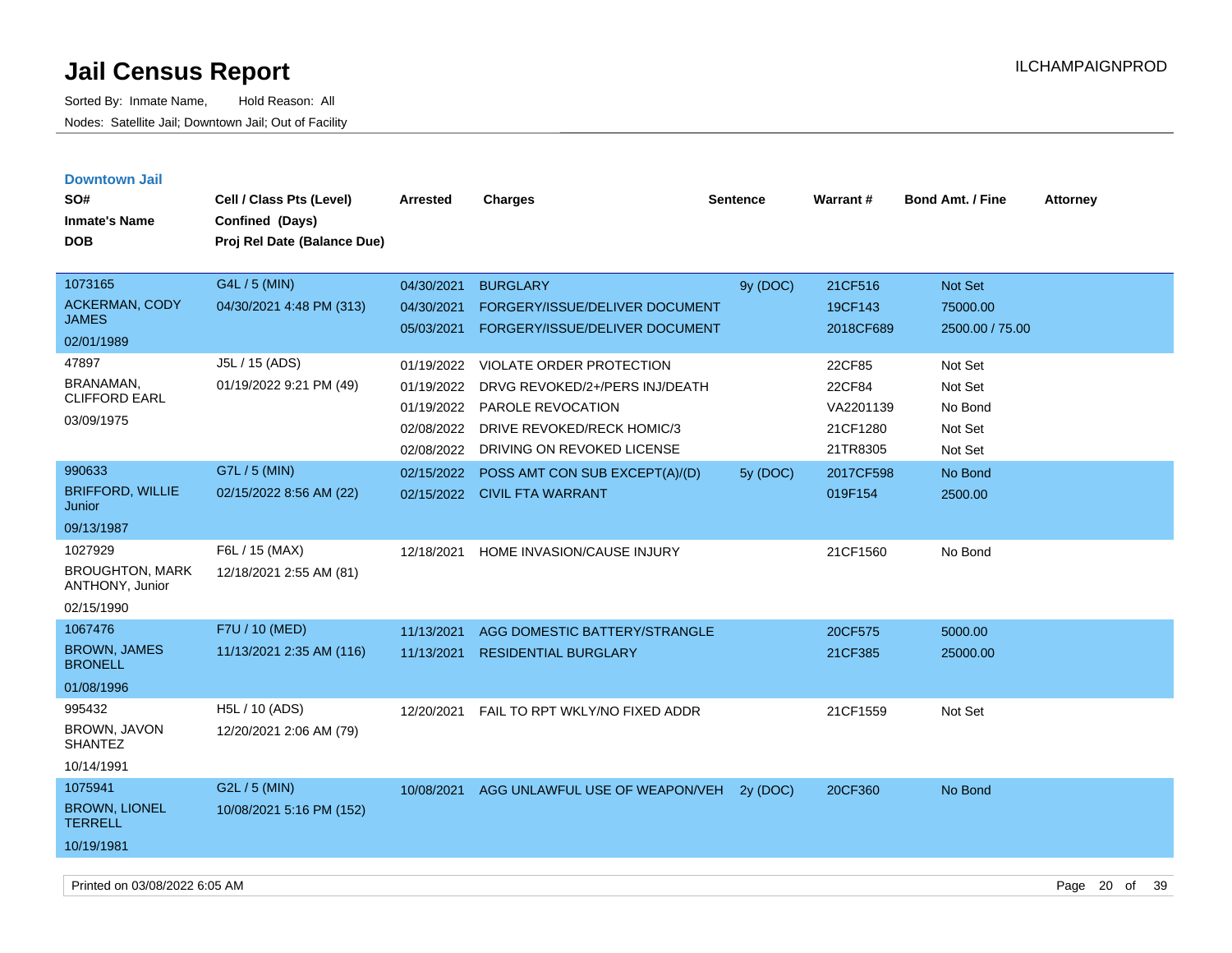Sorted By: Inmate Name, Hold Reason: All

Nodes: Satellite Jail; Downtown Jail; Out of Facility

| SO#<br><b>Inmate's Name</b>                | Cell / Class Pts (Level)<br>Confined (Days) | <b>Arrested</b> | <b>Charges</b>                            | Sentence | Warrant#   | Bond Amt. / Fine | <b>Attorney</b> |
|--------------------------------------------|---------------------------------------------|-----------------|-------------------------------------------|----------|------------|------------------|-----------------|
| <b>DOB</b>                                 | Proj Rel Date (Balance Due)                 |                 |                                           |          |            |                  |                 |
| 001078092                                  | H2U / 10 (ADS)                              | 12/27/2021      | AGG BATTERY/PUBLIC PLACE                  |          | 2021CF1042 | 5000.00          |                 |
| <b>WILLIAM</b>                             | CHOUNARD, STANLEY 12/27/2021 10:47 PM (72)  |                 |                                           |          |            |                  |                 |
| 06/25/1986                                 |                                             |                 |                                           |          |            |                  |                 |
| 56241                                      | $E1L / 5$ (MIN)                             |                 | 01/13/2022 VIOLATE ORDER/PRIOR DOM BTRY   |          | 22CF59     | Not Set          |                 |
| CLARK, DAMON<br><b>GILLMORE</b>            | 01/13/2022 4:36 AM (55)                     |                 |                                           |          |            |                  |                 |
| 12/21/1976                                 |                                             |                 |                                           |          |            |                  |                 |
| 001078838                                  | K <sub>2</sub> / 15 (ADS)                   |                 | 02/12/2022 PRED CRIM SEX ASLT/BODILY HARM |          | 21CF30     | 150000.00        |                 |
| <b>CLAYTON, KAREEM</b><br><b>JAMAL</b>     | 02/12/2022 8:55 AM (25)                     |                 |                                           |          |            |                  |                 |
| 02/03/1974                                 |                                             |                 |                                           |          |            |                  |                 |
| 1075361                                    | J6L / 5 (ADS)                               | 04/16/2021      | <b>BURGLARY</b>                           |          | 21CF414    | Not Set          |                 |
| COWART, TORREY<br>BENJAMEN, Junior         | 04/16/2021 9:17 PM (327)                    |                 |                                           |          |            |                  |                 |
| 11/22/1987                                 |                                             |                 |                                           |          |            |                  |                 |
| 1067370                                    | E6L / 15 (ADS)                              | 11/05/2021      | FIREARM/FOID INVALID/NOT ELIG             |          | 21CF1370   | Not Set          |                 |
| <b>DAVIS, AUSTIN</b><br><b>CHRISTOPHER</b> | 11/06/2021 12:23 AM (123)                   |                 |                                           |          |            |                  |                 |
| 08/11/1997                                 |                                             |                 |                                           |          |            |                  |                 |
| 001077214                                  | 15 / 15 (ADS)                               | 12/20/2021      | <b>MURDER</b>                             |          | 21CF1572   | Not Set          |                 |
| DAVIS-MURDOCK,<br><b>ERION VASSHAD</b>     | 12/21/2021 10:13 AM (78)                    | 12/22/2021      | PAROLE REVOCATION                         |          | CH2107977  | Not Set          |                 |
| 06/22/1998                                 |                                             |                 |                                           |          |            |                  |                 |
| 001078223                                  | G6L / 5 (MIN)                               | 11/09/2021      | AGG DUI/NO VALID DL                       |          | 21CF1382   | Not Set          |                 |
| DIEGO-MATEO,<br><b>JOAQUIN</b>             | 11/09/2021 10:52 PM (120)                   |                 |                                           |          |            |                  |                 |
| 01/23/2002                                 |                                             |                 |                                           |          |            |                  |                 |
| 571307                                     | J3L / 15 (ADS)                              | 09/14/2020      | CRIM SEXUAL ABUSE/CONSENT                 |          | 2020CF1026 | Not Set          |                 |
| DOMINGO-<br>CASTANEDA,                     | 09/14/2020 11:19 PM (541)                   | 09/14/2020      | PRED CRIM SEX ASLT/VICTIM <13             |          | 2020CF1025 | Not Set          |                 |
| 09/29/1989                                 |                                             |                 |                                           |          |            |                  |                 |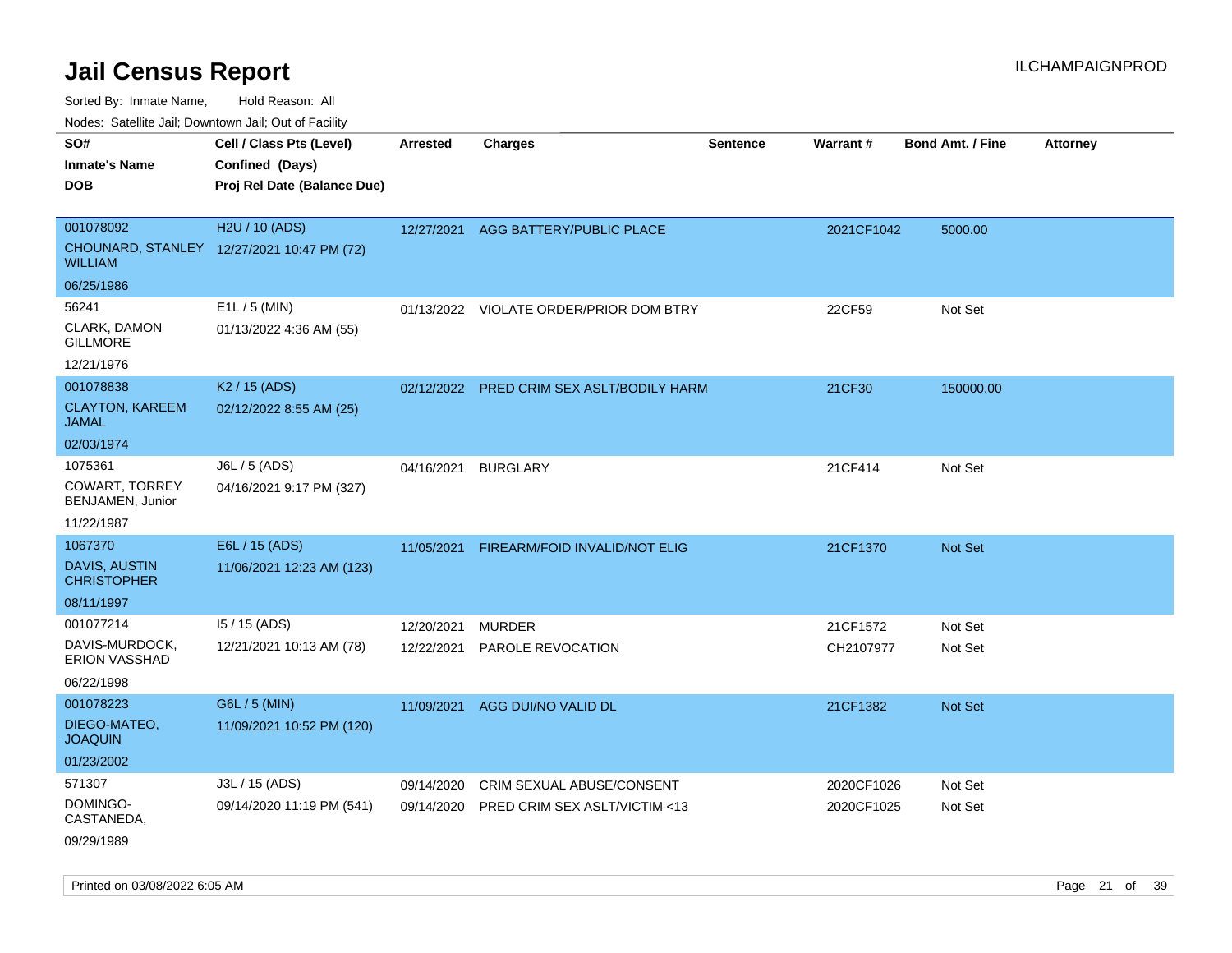| SO#                                         | Cell / Class Pts (Level)                       | <b>Arrested</b>   | <b>Charges</b>                            | <b>Sentence</b> | Warrant#   | <b>Bond Amt. / Fine</b> | <b>Attorney</b> |
|---------------------------------------------|------------------------------------------------|-------------------|-------------------------------------------|-----------------|------------|-------------------------|-----------------|
| <b>Inmate's Name</b><br><b>DOB</b>          | Confined (Days)<br>Proj Rel Date (Balance Due) |                   |                                           |                 |            |                         |                 |
| 527379                                      | D6 / 15 (ADS)                                  | 10/25/2021        | <b>ARMED HABITUAL CRIMINAL</b>            |                 | 21CF1297   | <b>Not Set</b>          |                 |
| DRAKE, MARCELL<br><b>DEON</b>               | 10/25/2021 5:05 PM (135)                       | 10/27/2021        | AGG DOMESTIC BATTERY/STRANGLE             |                 | 21CF1245   | <b>Not Set</b>          |                 |
| 04/20/1987                                  |                                                |                   |                                           |                 |            |                         |                 |
| 959292                                      | K1 / 15 (ADS)                                  | 04/01/2021        | ATTEMPT (FIRST DEGREE MURDER)             |                 | 2020CF565  | 2000000.00              |                 |
| DUNCAN, COREYON<br><b>ANTHONY</b>           | 04/01/2021 8:46 PM (342)                       | 12/17/2021 MURDER |                                           |                 | 21CF1542   | Not Set                 |                 |
| 01/17/1989                                  |                                                |                   |                                           |                 |            |                         |                 |
| 1053207                                     | K3 / 15 (SPH)                                  | 06/06/2019        | MURDER/INTENT TO KILL/INJURE              |                 | 2019-CF849 | 2000000.00              |                 |
| FAUST, JAQUAVEON<br><b>LAVELL</b>           | 06/06/2019 2:24 PM (1,007)                     |                   |                                           |                 |            |                         |                 |
| 07/25/1996                                  |                                                |                   |                                           |                 |            |                         |                 |
| 524764<br><b>FISCUS, ROBERT</b><br>LOWELL   | G3L / 5 (MIN)<br>09/18/2021 10:50 AM (172)     | 09/18/2021        | METH DELIVERY/15<100 GRAMS                |                 | 21CF627    | 50000.00                |                 |
| 02/17/1986                                  |                                                |                   |                                           |                 |            |                         |                 |
| 1063104                                     | G1U / 5 (MIN)                                  |                   | 01/10/2022 VIOLATE ORDER PROTECTION       |                 | 21CF1258   | 25000.00                |                 |
| <b>FUSON, KEITH</b><br><b>EDWARD</b>        | 01/10/2022 9:14 PM (58)                        |                   | 01/10/2022 VIOLATE ORDER PROTECTION       |                 | 21CF1259   | 25000.00                |                 |
| 05/07/1987                                  |                                                |                   |                                           |                 |            |                         |                 |
| 1003785<br>GENTRY, SIDNEY<br><b>RAYNARD</b> | C9L / 5 (MIN)<br>01/31/2022 8:44 AM (37)       |                   | 01/31/2022 THEFT CON INTENT <\$500 PRIOR  | 4y (DOC)        | 19CF1558   | No Bond                 |                 |
| 05/27/1971                                  |                                                |                   |                                           |                 |            |                         |                 |
| 1069726                                     | G1L / 5 (MIN)                                  |                   | 02/21/2022 POSS AMT CON SUB EXCEPT(A)/(D) | 18m (DOC)       | 2021CF472  | No Bond                 |                 |
| GREER, CONNOR JAY                           | 02/21/2022 1:41 PM (16)                        |                   |                                           |                 |            |                         |                 |
| 02/22/1994                                  |                                                |                   |                                           |                 |            |                         |                 |
| 32913                                       | I1 / 15 (ADS)                                  | 12/03/2021        | PRED CRIM SEX ASLT/VICTIM <13             |                 | 21CF1481   | Not Set                 |                 |
| GROB, WARREN A,<br>Junior                   | 12/03/2021 4:24 PM (96)                        |                   |                                           |                 |            |                         |                 |
| 12/07/1950                                  |                                                |                   |                                           |                 |            |                         |                 |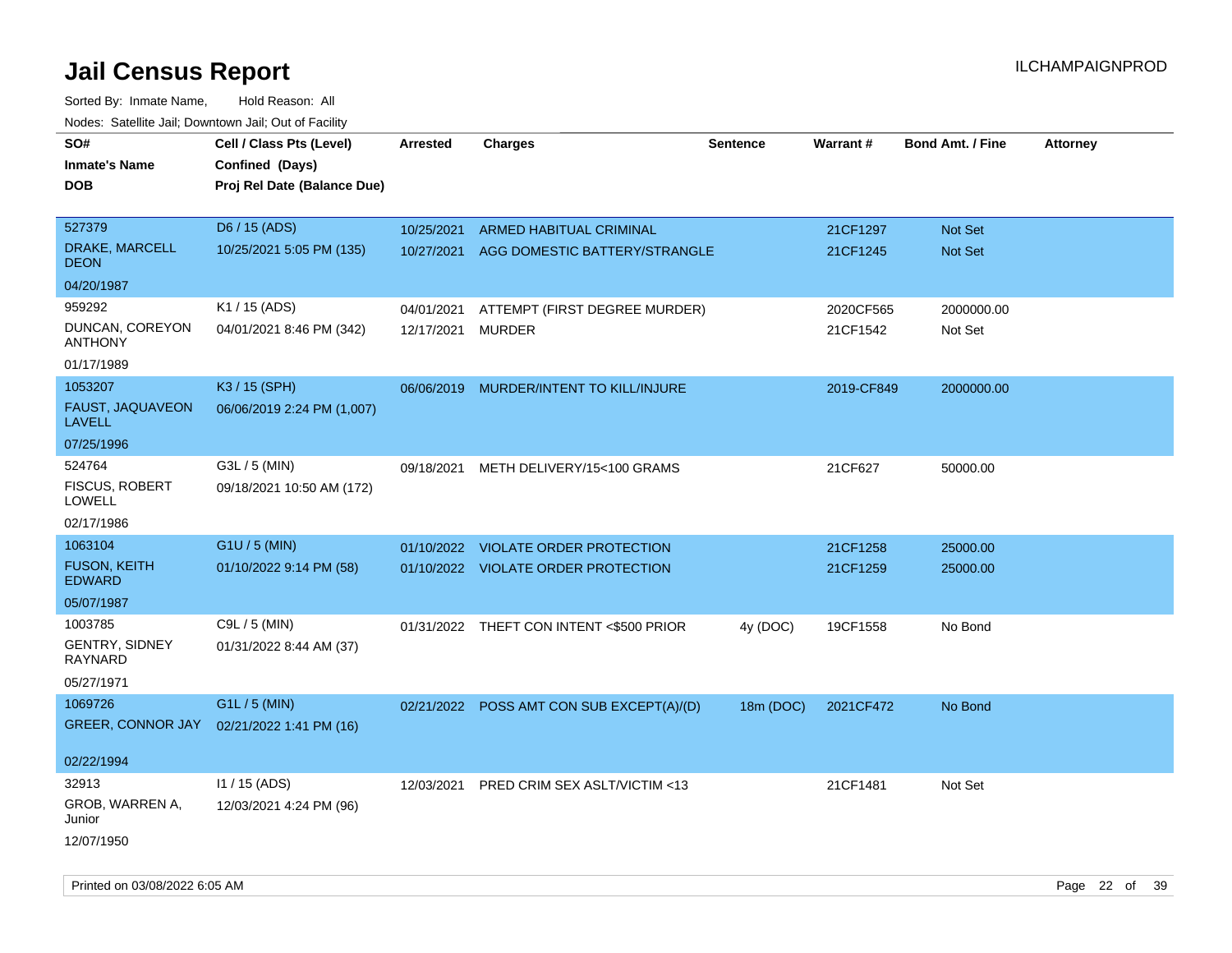| rougs. Calcing Jan, Downtown Jan, Out of Facinty |                                            |                  |                                                            |                 |           |                         |                 |
|--------------------------------------------------|--------------------------------------------|------------------|------------------------------------------------------------|-----------------|-----------|-------------------------|-----------------|
| SO#                                              | Cell / Class Pts (Level)                   | <b>Arrested</b>  | <b>Charges</b>                                             | <b>Sentence</b> | Warrant#  | <b>Bond Amt. / Fine</b> | <b>Attorney</b> |
| <b>Inmate's Name</b>                             | Confined (Days)                            |                  |                                                            |                 |           |                         |                 |
| <b>DOB</b>                                       | Proj Rel Date (Balance Due)                |                  |                                                            |                 |           |                         |                 |
|                                                  |                                            |                  |                                                            |                 |           |                         |                 |
| 001078871                                        | G9U / 5 (ADS)                              | 02/22/2022       | RETAIL THEFT/DISP MERCH/<\$300                             |                 | 2018JD182 | No Bond                 |                 |
| <b>HARRIS, MARTELL</b>                           | 02/22/2022 3:44 PM (15)                    | 02/22/2022       | <b>RESIDENTIAL BURGLARY</b>                                |                 | 2020JD14  | No Bond                 |                 |
| <b>TE'SHAWN</b>                                  |                                            |                  | 02/22/2022 INDIRECT CRIMINAL CONTEMPT                      |                 | 2020CC9   | 20000.00                |                 |
| 07/02/2003                                       |                                            |                  |                                                            |                 |           |                         |                 |
| 1073611                                          | G3U / 5 (MIN)                              | 02/09/2021       | DELIVERY OF OR POSSESSION OF W/ INT                        |                 | 21CF160   | Not Set                 |                 |
| HAYES, CAMERON<br><b>TAYLOR MALEEK</b>           | 02/09/2021 3:10 PM (393)                   | 02/09/2021       | MFG 15>100 GR ECSTASY/ANALOG                               |                 | 21CF121   | 500000.00               |                 |
| 08/10/1998                                       |                                            |                  |                                                            |                 |           |                         |                 |
| 544770                                           | D3 / 10 (MED)                              | 08/14/2021       | AGG DOMESTIC BATTERY/STRANGLE                              | 7y (DOC)        | 2021CF514 | 25000.00                |                 |
| <b>HAYES, DEVON</b><br><b>JERMAINE</b>           | 08/14/2021 2:56 AM (207)                   |                  |                                                            |                 |           |                         |                 |
| 11/07/1987                                       |                                            |                  |                                                            |                 |           |                         |                 |
| 953555                                           | C4U / 15 (MAX)                             | 03/10/2021       | <b>CRIM TRESPASS TO RESIDENCE</b>                          |                 | 21CF272   | Not Set                 |                 |
| HUNT, TAVARIS EARL                               | 03/10/2021 4:58 AM (364)                   | 04/14/2021       | AGG FLEEING POLICE/21 MPH OVER                             | 3y (DOC)        | 2020CF94  | 10000.00                |                 |
|                                                  |                                            |                  |                                                            |                 |           |                         |                 |
| 12/29/1987                                       |                                            |                  |                                                            |                 |           |                         |                 |
| 518711                                           | G5L / 5 (MIN)                              | 01/30/2022 THEFT |                                                            |                 | 22CF133   | Not Set                 |                 |
| <b>INGERSON, LUCUS</b><br><b>JAMES</b>           | 01/30/2022 4:57 PM (38)                    |                  |                                                            |                 |           |                         |                 |
| 09/16/1979                                       |                                            |                  |                                                            |                 |           |                         |                 |
| 001077864                                        | C6L / 15 (MAX)                             | 04/18/2021       | FELON POSS/USE WEAPON/FIREARM                              |                 | 21CF428   | Not Set                 |                 |
| D                                                | JAMERSON, ANTHONY 04/18/2021 7:21 PM (325) |                  |                                                            |                 |           |                         |                 |
| 01/26/1990                                       |                                            |                  |                                                            |                 |           |                         |                 |
| 63110                                            | C7L / 10 (ADS)                             |                  | 02/16/2022 CRIM DAMAGE TO PROPERTY <\$500                  | 2y (DOC)        | 21CF1548  | No Bond                 |                 |
| JAMES, DOMINIQUE<br><b>JULIUS</b>                | 02/16/2022 5:24 PM (21)                    |                  |                                                            |                 |           |                         |                 |
| 03/04/1983                                       |                                            |                  |                                                            |                 |           |                         |                 |
| 53058                                            | G4U / 5 (MIN)                              |                  | 01/31/2022 DELIVERY OF OR POSSESSION OF W/ IN1 5y/6m (DOC) |                 |           | Not Set                 |                 |
| JOHNSON, DEMARIO<br>LACONTE                      | 01/31/2022 11:12 AM (37)                   |                  |                                                            |                 |           |                         |                 |
| 06/14/1981                                       |                                            |                  |                                                            |                 |           |                         |                 |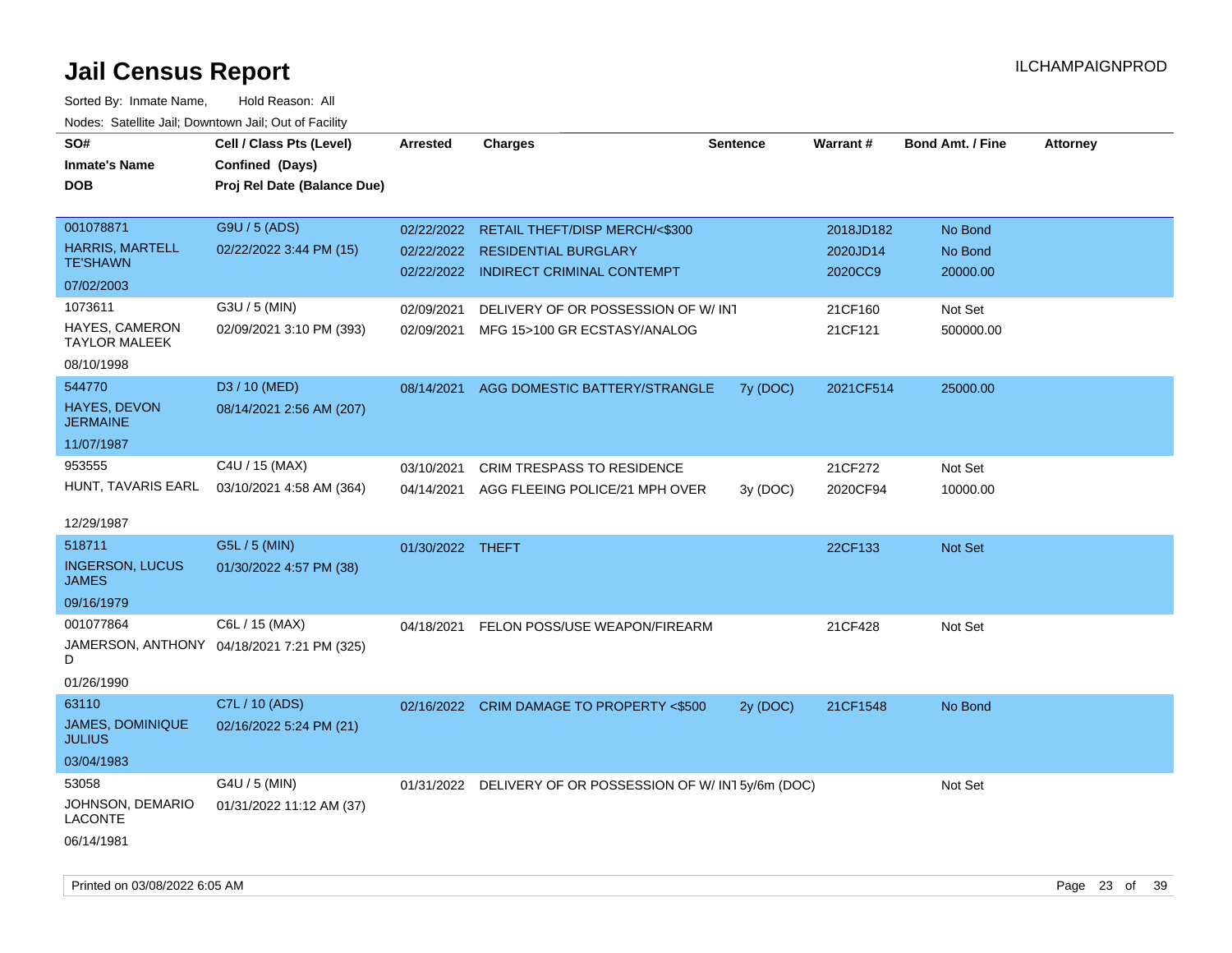Sorted By: Inmate Name, Hold Reason: All Nodes: Satellite Jail; Downtown Jail; Out of Facility

| SO#                                       | Cell / Class Pts (Level)    | <b>Arrested</b>     | <b>Charges</b>                            | <b>Sentence</b> | <b>Warrant#</b> | <b>Bond Amt. / Fine</b> | <b>Attorney</b> |
|-------------------------------------------|-----------------------------|---------------------|-------------------------------------------|-----------------|-----------------|-------------------------|-----------------|
| <b>Inmate's Name</b>                      | Confined (Days)             |                     |                                           |                 |                 |                         |                 |
| <b>DOB</b>                                | Proj Rel Date (Balance Due) |                     |                                           |                 |                 |                         |                 |
|                                           |                             |                     |                                           |                 |                 |                         |                 |
| 001078766                                 | I3 / 5 (ADS)                |                     | 02/08/2022 AGGRAVATED BATTERY             |                 | 22CF160         | <b>Not Set</b>          |                 |
| <b>JOHNSON, IYONZI</b>                    | 02/08/2022 11:56 AM (29)    | 02/08/2022 BURGLARY |                                           |                 | 22CF63          | 3000.00                 |                 |
| 07/16/1994                                |                             |                     |                                           |                 |                 |                         |                 |
| 1068501                                   | G7U / 5 (MIN)               |                     | 02/07/2022 VIO ORDER/NOTICE/PRIOR VIO O/P |                 | 22CF156         | No Bond                 |                 |
| KING, JULIUS<br><b>EMANUEL</b>            | 02/07/2022 7:06 PM (30)     |                     |                                           |                 |                 |                         |                 |
| 04/08/1985                                |                             |                     |                                           |                 |                 |                         |                 |
| 001078818                                 | C5L / 10 (MED)              |                     | 02/04/2022 DOMESTIC BATTERY/OTHER PRIOR   |                 | 22CF148         | <b>Not Set</b>          |                 |
| KINSEL, EVERAL<br><b>MICHAEL WILLIAM</b>  | 02/04/2022 7:37 PM (33)     |                     |                                           |                 |                 |                         |                 |
| 10/16/1985                                |                             |                     |                                           |                 |                 |                         |                 |
| 527447                                    | C <sub>2</sub> L / 10 (ADS) | 02/22/2022          | <b>BURGLARY</b>                           |                 | 22CF224         | Not Set                 |                 |
| KIRKWOOD, TYLER<br>JAMES                  | 02/22/2022 10:47 AM (15)    | 02/22/2022          | AGG BATTERY/GREAT BODILY HARM             |                 | 22CF223         | Not Set                 |                 |
| 10/04/1985                                |                             | 02/23/2022          | <b>BURGLARY</b>                           |                 | 22CF152         | Not Set                 |                 |
| 24308                                     | D <sub>2</sub> / 15 (MAX)   | 06/03/2021          | <b>ROBBERY</b>                            |                 | 21CF625         | No Bond                 |                 |
| <b>KWIATKOWSKI,</b><br><b>ROBERT JOHN</b> | 06/03/2021 10:40 PM (279)   |                     |                                           |                 |                 |                         |                 |
| 08/08/1963                                |                             |                     |                                           |                 |                 |                         |                 |
| 1041648                                   | C8L / 15 (MAX)              | 01/11/2022          | ARMED HABITUAL CRIMINAL                   |                 | 22CF41          | Not Set                 |                 |
| LANE, DEMETRIUS<br>LAQUAN                 | 01/11/2022 5:27 AM (57)     |                     | 01/11/2022 PAROLE REVOCATION              |                 | CH2200221       | Not Set                 |                 |
| 07/04/1996                                |                             |                     |                                           |                 |                 |                         |                 |
| 29681                                     | J2L / 15 (ADS)              | 07/14/2020          | PREDATORY CRIMINAL SEX ASSLT/CHILD        |                 | 20CF-781        | 250000.00               |                 |
| LENOIR, JOHN<br><b>CHRISTOPHER</b>        | 07/14/2020 12:51 PM (603)   |                     |                                           |                 |                 |                         |                 |
| 04/20/1966                                |                             |                     |                                           |                 |                 |                         |                 |
| 001077524                                 | D1 / 10 (SPH)               | 12/14/2020          | <b>RESIDENTIAL ARSON</b>                  | 6y (DOC)        | 2020-CF-1388    | 150000.00               |                 |
| LEWIS, TREVOR<br><b>DANIEL</b>            | 12/14/2020 5:16 PM (450)    |                     |                                           |                 |                 |                         |                 |
| ---------                                 |                             |                     |                                           |                 |                 |                         |                 |

06/03/2002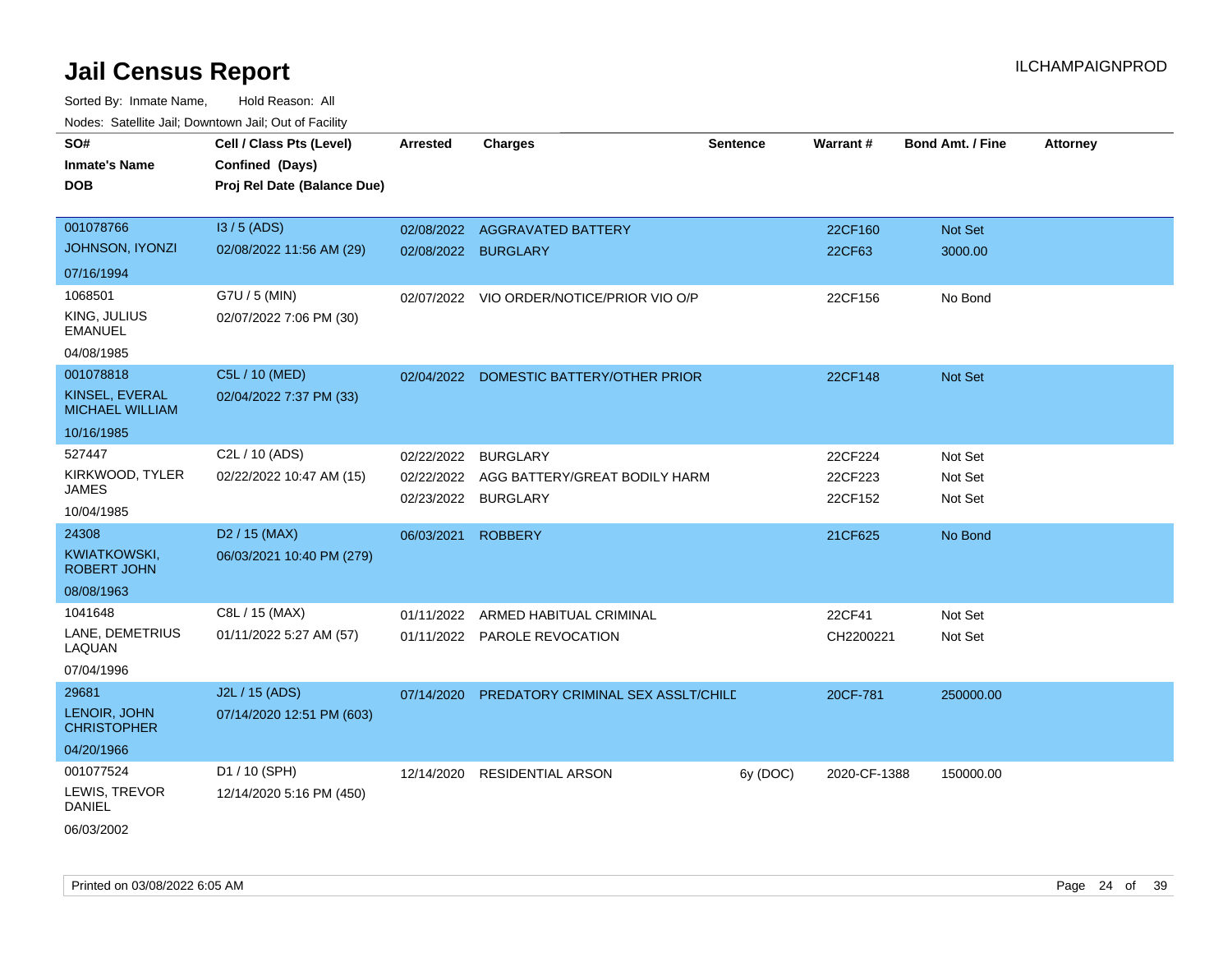| ivouss. Satellite Jali, Downtown Jali, Out of Facility |                                            |                   |                                          |          |            |                         |                 |
|--------------------------------------------------------|--------------------------------------------|-------------------|------------------------------------------|----------|------------|-------------------------|-----------------|
| SO#                                                    | Cell / Class Pts (Level)                   | Arrested          | <b>Charges</b>                           | Sentence | Warrant#   | <b>Bond Amt. / Fine</b> | <b>Attorney</b> |
| <b>Inmate's Name</b>                                   | Confined (Days)                            |                   |                                          |          |            |                         |                 |
| <b>DOB</b>                                             | Proj Rel Date (Balance Due)                |                   |                                          |          |            |                         |                 |
|                                                        |                                            |                   |                                          |          |            |                         |                 |
| 45113                                                  | E2L / 15 (MAX)                             | 11/20/2021        | ARMED HABITUAL CRIMINAL                  |          | 21CF1424   | No Bond                 |                 |
| <b>MARTIN, JEREMIAH</b><br><b>FRANCIS</b>              | 11/20/2021 1:18 AM (109)                   |                   |                                          |          |            |                         |                 |
| 01/18/1977                                             |                                            |                   |                                          |          |            |                         |                 |
| 1063030                                                | H4L / 15 (ADS)                             | 12/20/2021        | <b>MURDER</b>                            |          | 21CF1571   | Not Set                 |                 |
|                                                        | MASON, RYAN ONEIAL 12/21/2021 9:30 AM (78) | 12/22/2021        | PAROLE REVOCATION                        |          | CH2107979  | Not Set                 |                 |
|                                                        |                                            |                   |                                          |          |            |                         |                 |
| 02/22/1991                                             |                                            |                   |                                          |          |            |                         |                 |
| 1066623                                                | G6U / 5 (MIN)                              |                   | 11/17/2021 MFG/DEL 15<100 GR COCA/ANALOG |          | 17CF1093   | 75000.00                |                 |
| MATA-OROZCO,<br><b>OLEGARIO</b>                        | 11/17/2021 5:08 PM (112)                   |                   |                                          |          |            |                         |                 |
| 03/06/1995                                             |                                            |                   |                                          |          |            |                         |                 |
| 1076591                                                | G8U / 5 (MIN)                              | 02/22/2022        | DELIVERY OF OR POSSESSION OF W/INT       |          | 20CF961    | 500000.00               |                 |
| MATTHEWS,<br><b>CHRISTIAN ANTHONY</b>                  | 02/22/2022 7:42 PM (15)                    | 02/23/2022        | MAIL FRAUD                               |          | 2:21CR173  | No Bond                 |                 |
| 03/15/1989                                             |                                            |                   |                                          |          |            |                         |                 |
| 001078249                                              | B3 / 10 (MED)                              | 08/07/2021        | <b>FELON POSS/USE WEAPON/FIREARM</b>     | 4y (DOC) | 21CF947    | <b>Not Set</b>          |                 |
| MCCLENDON, CALVIN<br>м                                 | 08/07/2021 8:56 AM (214)                   |                   |                                          |          |            |                         |                 |
| 04/29/1990                                             |                                            |                   |                                          |          |            |                         |                 |
| 40235                                                  | G9L / 5 (MIN)                              | 10/04/2021        | AGG DUI/4                                |          | 2021CF1145 | 35000.00                |                 |
| MERRIWEATHER,<br><b>MARCUS TODD</b>                    | 10/04/2021 4:41 PM (156)                   |                   |                                          |          |            |                         |                 |
| 11/28/1967                                             |                                            |                   |                                          |          |            |                         |                 |
| 1040273                                                | E5U / 15 (ADS)                             | 09/30/2021        | PRED CRIM SEX ASLT/VICTIM <13            |          | 21CF329    | 500000.00               |                 |
| METCALFE, LANELL<br><b>JARON</b>                       | 09/30/2021 11:32 PM (160)                  |                   |                                          |          |            |                         |                 |
| 09/22/1988                                             |                                            |                   |                                          |          |            |                         |                 |
| 1075635                                                | B <sub>2</sub> / 10 (ADS)                  | 05/11/2021        | MFG/DEL CANNABIS/30-500 GRAMS            |          | 20CF1402   | 100000.00               |                 |
| MILES, DEVLON VON,                                     | 05/11/2021 10:39 PM (302)                  | 05/11/2021        | AGG DISCHARGE FIREARM/OCC VEH            |          | 21CF538    | Not Set                 |                 |
| Junior                                                 |                                            | 02/23/2022 MURDER |                                          |          | 22CF219    | Not Set                 |                 |
| 11/04/2000                                             |                                            |                   |                                          |          |            |                         |                 |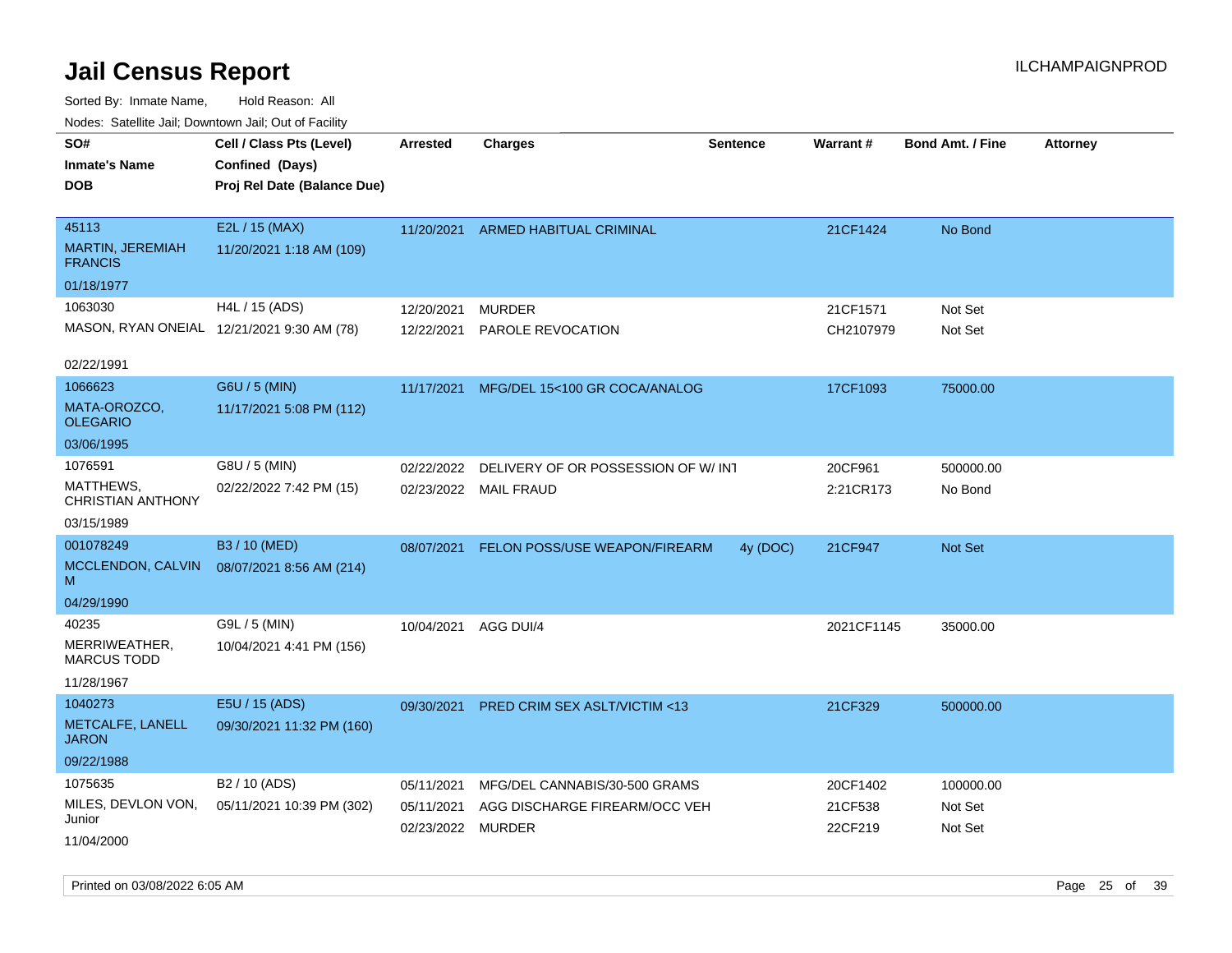| Nodes: Satellite Jail; Downtown Jail; Out of Facility<br>SO# | Cell / Class Pts (Level)    | <b>Arrested</b> | <b>Charges</b>                          | <b>Sentence</b> | <b>Warrant#</b> | <b>Bond Amt. / Fine</b> | <b>Attorney</b> |
|--------------------------------------------------------------|-----------------------------|-----------------|-----------------------------------------|-----------------|-----------------|-------------------------|-----------------|
| <b>Inmate's Name</b>                                         | Confined (Days)             |                 |                                         |                 |                 |                         |                 |
| <b>DOB</b>                                                   | Proj Rel Date (Balance Due) |                 |                                         |                 |                 |                         |                 |
|                                                              |                             |                 |                                         |                 |                 |                         |                 |
| 1007239                                                      | J1L / 10 (ADS)              | 12/29/2021      | <b>DOMESTIC BATTERY</b>                 | 3y (DOC)        | 21CF1607        | Not Set                 |                 |
| <b>MOORE, ANDREW</b><br><b>VIRGIL</b>                        | 12/29/2021 8:40 PM (70)     |                 |                                         |                 |                 |                         |                 |
| 08/20/1972                                                   |                             |                 |                                         |                 |                 |                         |                 |
| 1069209                                                      | H1L / 10 (ADS)              | 04/07/2021      | AGG BATTERY/GREAT BODILY HARM           |                 | 21CF376         | Not Set                 |                 |
| MOORE, DEVONTE<br><b>JAMAL</b>                               | 04/07/2021 6:25 PM (336)    |                 |                                         |                 |                 |                         |                 |
| 09/24/1995                                                   |                             |                 |                                         |                 |                 |                         |                 |
| 61251                                                        | E4L / 15 (ADS)              | 12/27/2021      | <b>PRED CRIM SEX ASLT/VICTIM &lt;13</b> |                 | 21CF651         | No Bond                 |                 |
| PETMECKY, JOHN<br><b>ROBERT</b>                              | 12/27/2021 1:52 PM (72)     |                 |                                         |                 |                 |                         |                 |
| 03/09/1983                                                   |                             |                 |                                         |                 |                 |                         |                 |
| 001078357                                                    | A2L / 15 (SPH)              | 09/17/2021      | ARMED ROBBERY/ARMED W/FIREARM           |                 | 21CF1128        | Not Set                 |                 |
| PETTIGREW, CAREY                                             | 09/17/2021 9:56 AM (173)    | 09/17/2021      | ARMED ROBBERY/ARMED W/FIREARM           |                 | 21CF1129        | Not Set                 |                 |
| <b>CORNITRIAS DEOBLO</b>                                     |                             | 09/17/2021      | ARMED ROBBERY/ARMED W/FIREARM           |                 | 21CF1230        | Not Set                 |                 |
| 08/31/1986<br>1022441                                        | C3L / 10 (ADS)              |                 |                                         |                 |                 |                         |                 |
| PICKENS, DONTRELL                                            |                             | 10/27/2021      | AGG BATTERY/PEACE OFFICER               |                 | 2021 CF 12      | No Bond                 |                 |
| <b>DEMAR</b>                                                 | 10/27/2021 1:39 PM (133)    | 10/27/2021      | AGG BATTERY/PEACE OFFICER               |                 | 2020 CF 1488    | No Bond                 |                 |
| 12/10/1993                                                   |                             |                 |                                         |                 |                 |                         |                 |
| 001077783                                                    | H6L / 10 (ADS)              |                 | 01/05/2022 AGGRAVATED BATTERY           |                 | 21CF325         | Not Set                 |                 |
| RIVERA, DARYL<br><b>ANTONIO</b>                              | 01/05/2022 4:20 PM (63)     |                 |                                         |                 |                 |                         |                 |
| 11/14/1981                                                   |                             |                 |                                         |                 |                 |                         |                 |
| 1072114                                                      | A1U / 15 (SPH)              | 01/17/2021      | <b>ATTEMPT (FIRST DEGREE MURDER)</b>    |                 | 2021CF65        | Not Set                 |                 |
| ROBINSON, DONNELL<br><b>LEVON</b>                            | 01/17/2021 2:40 PM (416)    | 01/17/2021      | ARMED ROBBERY/NO FIREARM                |                 | 2020CF824       | 75000.00                |                 |
| 10/23/2000                                                   |                             | 02/17/2021      | AGGRAVATED BATTERY                      | 4y (DOC)        |                 | 250000.00               |                 |
| 1068592                                                      | J7L / 15 (ADS)              |                 |                                         |                 |                 |                         |                 |
| ROSS, TEVONTAE                                               | 11/12/2021 8:41 AM (117)    | 11/12/2021      | <b>BURGLARY</b>                         | 2y (DOC)        | 21CF1393        | Not Set                 |                 |
| <b>TERRANCE</b>                                              |                             |                 |                                         |                 |                 |                         |                 |
| 12/15/1998                                                   |                             |                 |                                         |                 |                 |                         |                 |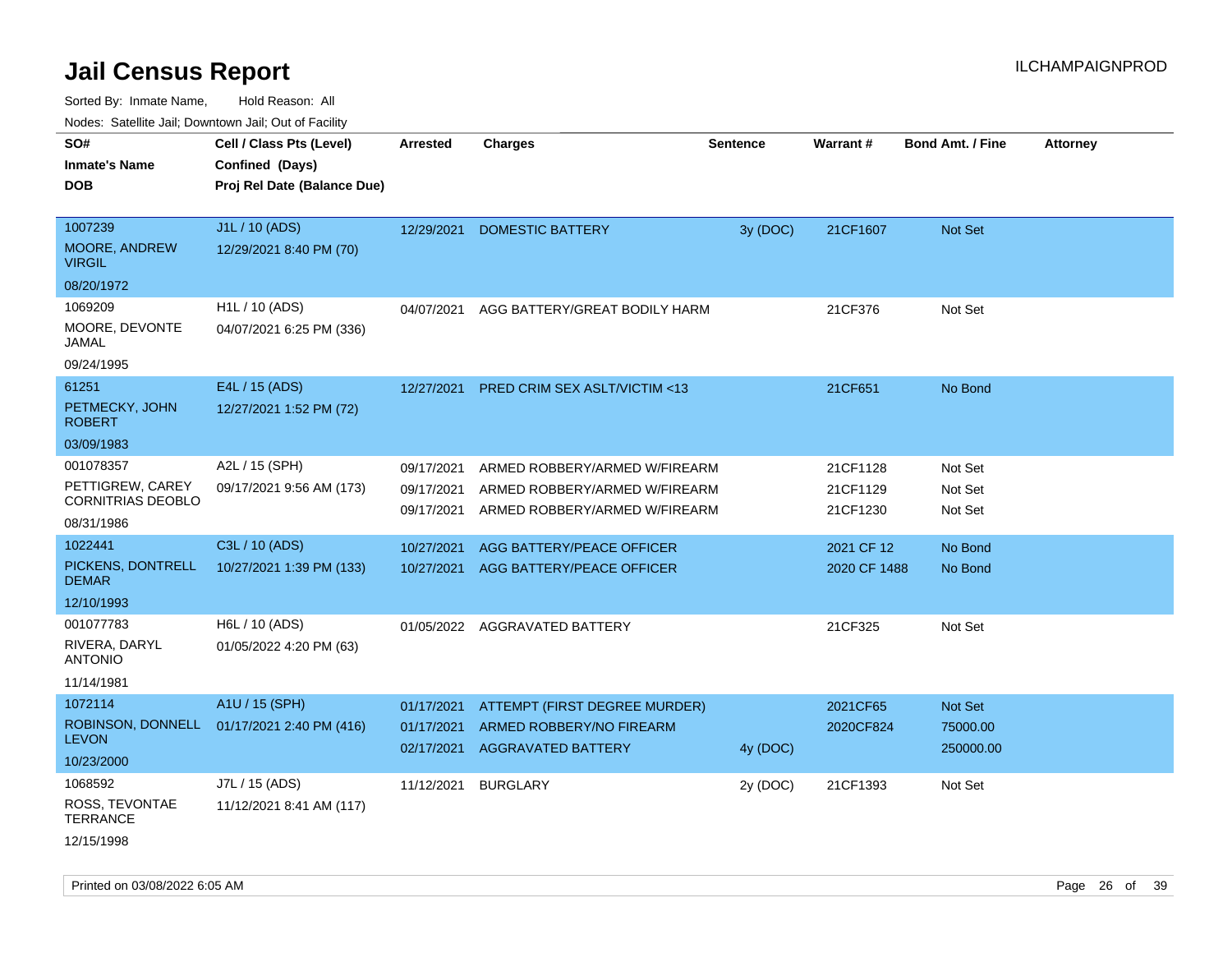Sorted By: Inmate Name, Hold Reason: All Nodes: Satellite Jail; Downtown Jail; Out of Facility

| rougs. Calcing Jan, Downtown Jan, Out of Facinty |                                                                            |                   |                                         |                 |                 |                         |                 |
|--------------------------------------------------|----------------------------------------------------------------------------|-------------------|-----------------------------------------|-----------------|-----------------|-------------------------|-----------------|
| SO#<br><b>Inmate's Name</b><br><b>DOB</b>        | Cell / Class Pts (Level)<br>Confined (Days)<br>Proj Rel Date (Balance Due) | <b>Arrested</b>   | <b>Charges</b>                          | <b>Sentence</b> | <b>Warrant#</b> | <b>Bond Amt. / Fine</b> | <b>Attorney</b> |
| 47195                                            | G8L / 5 (MIN)                                                              | 12/27/2021        | <b>RESIDENTIAL BURGLARY</b>             |                 | 2020CF1222      | 10000.00                |                 |
| <b>SIMMONS, JAMES</b><br><b>ROBERT</b>           | 12/27/2021 8:42 AM (72)                                                    | 12/28/2021        | <b>RESIDENTIAL BURGLARY</b>             |                 | 2021CF1596      | Not Set                 |                 |
| 03/13/1975                                       |                                                                            |                   |                                         |                 |                 |                         |                 |
| 1064798                                          | B1 / 15 (ADS)                                                              | 01/17/2022 MURDER |                                         |                 | 2021CF695       | 1500000.00              |                 |
| <b>STENNIS, BRUCE</b><br><b>DEONTAY</b>          | 01/17/2022 1:29 PM (51)                                                    |                   | 01/17/2022 MFG/DEL 1<15 GR COCAINE/ANLG |                 | 21CF520         | 50000.00                |                 |
| 08/12/1998                                       |                                                                            |                   |                                         |                 |                 |                         |                 |
| 1068839                                          | F4L / 15 (MAX)                                                             | 08/07/2020        | <b>HOMICIDE</b>                         | 28y (DOC)       | 2020-CF851      | 1000000.00              |                 |
| <b>TAYLOR, LONDON</b><br><b>JAVON</b>            | 08/07/2020 10:30 AM (579)                                                  |                   |                                         |                 |                 |                         |                 |
| 08/16/1999                                       |                                                                            |                   |                                         |                 |                 |                         |                 |
| 1056971                                          | D4 / 10 (ADS)                                                              | 08/07/2021        | FELON POSS/USE WEAPON/FIREARM           |                 | 21CF948         | No Bond                 |                 |
| TRAVIS, DENZEL<br>DANTRELL                       | 08/07/2021 7:36 AM (214)                                                   | 08/08/2021        | AGG BATTERY/PUBLIC PLACE                |                 | 2020CF647       | 25000.00                |                 |
| 03/21/1993                                       |                                                                            |                   |                                         |                 |                 |                         |                 |
| 001078250                                        | F2L / 10 (MED)                                                             | 08/07/2021        | FELON POSS WEAPON/BODY ARMOR            |                 | 21CF950         | Not Set                 |                 |
| <b>TRAVIS, JORDAN</b><br><b>TESHAUN</b>          | 08/07/2021 10:27 AM (214)                                                  |                   |                                         |                 |                 |                         |                 |
| 03/03/1996                                       |                                                                            |                   |                                         |                 |                 |                         |                 |
| 56994                                            | A1L / 15 (SPH)                                                             | 12/09/2021        | STALKING/CAUSE FEAR FOR SAFETY          |                 | 21CF1514        | Not Set                 |                 |
| <b>TURNER, ROBERT</b><br>EARL, Senior            | 12/09/2021 9:23 PM (90)                                                    | 12/13/2021        | PAROLE REVOCATION                       |                 | CH2107735       | Not Set                 |                 |
| 09/07/1982                                       |                                                                            |                   |                                         |                 |                 |                         |                 |
| 30108                                            | J4L / 15 (ADS)                                                             | 07/30/2021        | <b>MURDER</b>                           |                 | 21CF902         | 2000000.00              |                 |
| VANDYKE, DARYL<br><b>ANTHONY</b>                 | 07/30/2021 8:29 PM (222)                                                   |                   |                                         |                 |                 |                         |                 |
| 10/04/1965                                       |                                                                            |                   |                                         |                 |                 |                         |                 |
| 968681                                           | D5 / 15 (ADS)                                                              | 08/27/2021        | AGG CRIM SX AB/VIC 13<18/TRUST          |                 | 2020CF499       | 250000.00               |                 |
| <b>WADE, DEMETRIUS</b><br>DARYL                  | 08/27/2021 2:25 AM (194)                                                   | 08/27/2021        | INDIRECT CRIMINAL CONTEMPT              | 3y(DOC)         | 2021CC16        | No Bond                 |                 |
| $0.10 - 1100 - 1$                                |                                                                            |                   |                                         |                 |                 |                         |                 |

01/07/1987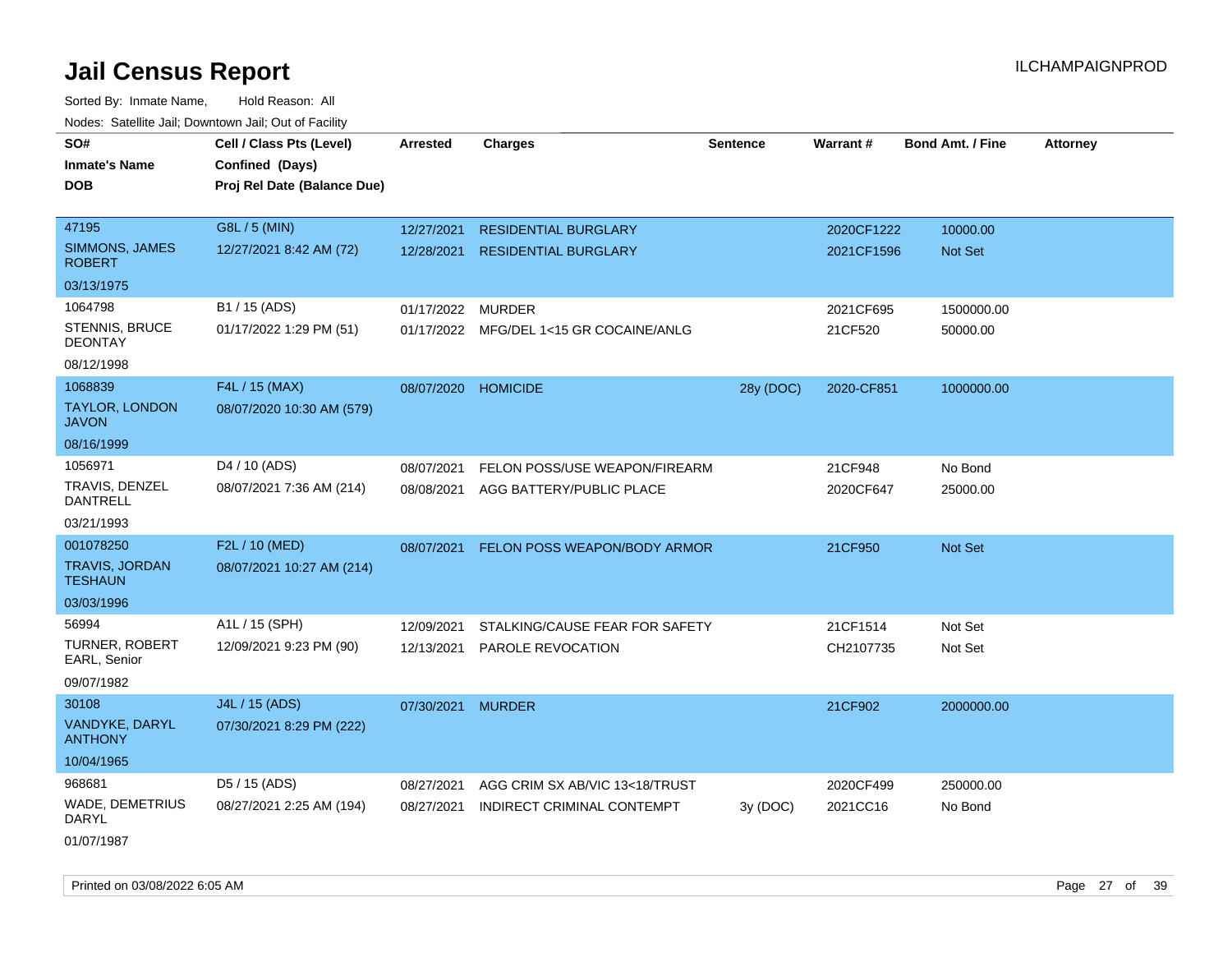| SO#                                        | Cell / Class Pts (Level)    | <b>Arrested</b> | <b>Charges</b>                  | <b>Sentence</b> | Warrant#    | <b>Bond Amt. / Fine</b> | <b>Attorney</b> |
|--------------------------------------------|-----------------------------|-----------------|---------------------------------|-----------------|-------------|-------------------------|-----------------|
| <b>Inmate's Name</b>                       | Confined (Days)             |                 |                                 |                 |             |                         |                 |
| <b>DOB</b>                                 | Proj Rel Date (Balance Due) |                 |                                 |                 |             |                         |                 |
|                                            |                             |                 |                                 |                 |             |                         |                 |
| 1070971                                    | H3L / 5 (ADS)               | 12/07/2021      | <b>IDENTITY THEFT/&lt;\$300</b> |                 | 20CF922     | Not Set                 |                 |
| <b>WEIR, CLINTON</b><br><b>HOWARD</b>      | 12/08/2021 3:45 AM (91)     | 12/07/2021      | <b>RECKLESS DRIVING</b>         |                 | 19TR2348    | Not Set                 |                 |
| 03/15/1983                                 |                             |                 |                                 |                 |             |                         |                 |
| 54212                                      | E3U / 10 (ADS)              | 12/21/2021      | RECEIVE/POSS/SELL STOLEN VEH    |                 | 2021CF669   | 10000.00                |                 |
| <b>WHITLOCK, GEORGE</b>                    | 12/21/2021 1:20 PM (78)     | 12/21/2021      | VIOLATE ORDER PROTECTION        |                 | 2021CM391   | 1000.00                 |                 |
| ABRAM                                      |                             | 12/21/2021      | ARMED VIOLENCE/CATEGORY I       |                 | 21CF1576    | Not Set                 |                 |
| 11/10/1978                                 |                             |                 |                                 |                 |             |                         |                 |
| 1058072                                    | A2U / 15 (SPH)              | 02/25/2021      | ARMED HABITUAL CRIMINAL         |                 |             | Not Set                 |                 |
| <b>WILLIAMS, KENNETH</b><br><b>BERNARD</b> | 02/25/2021 3:24 PM (377)    |                 |                                 |                 |             |                         |                 |
| 10/04/1985                                 |                             |                 |                                 |                 |             |                         |                 |
| 9326                                       | $12/5$ (ADS)                | 06/14/2021      | <b>BURGLARY</b>                 |                 | 2020-CF-625 | Not Set                 |                 |
| YOUNG, ANTHONY<br><b>PAUL</b>              | 06/14/2021 12:07 PM (268)   |                 |                                 |                 |             |                         |                 |
| 03/13/1954                                 |                             |                 |                                 |                 |             |                         |                 |
| <b>Total Downtown Jail: 67</b>             |                             | Males: 67       | Females: 0<br>Unknown: 0        |                 |             |                         |                 |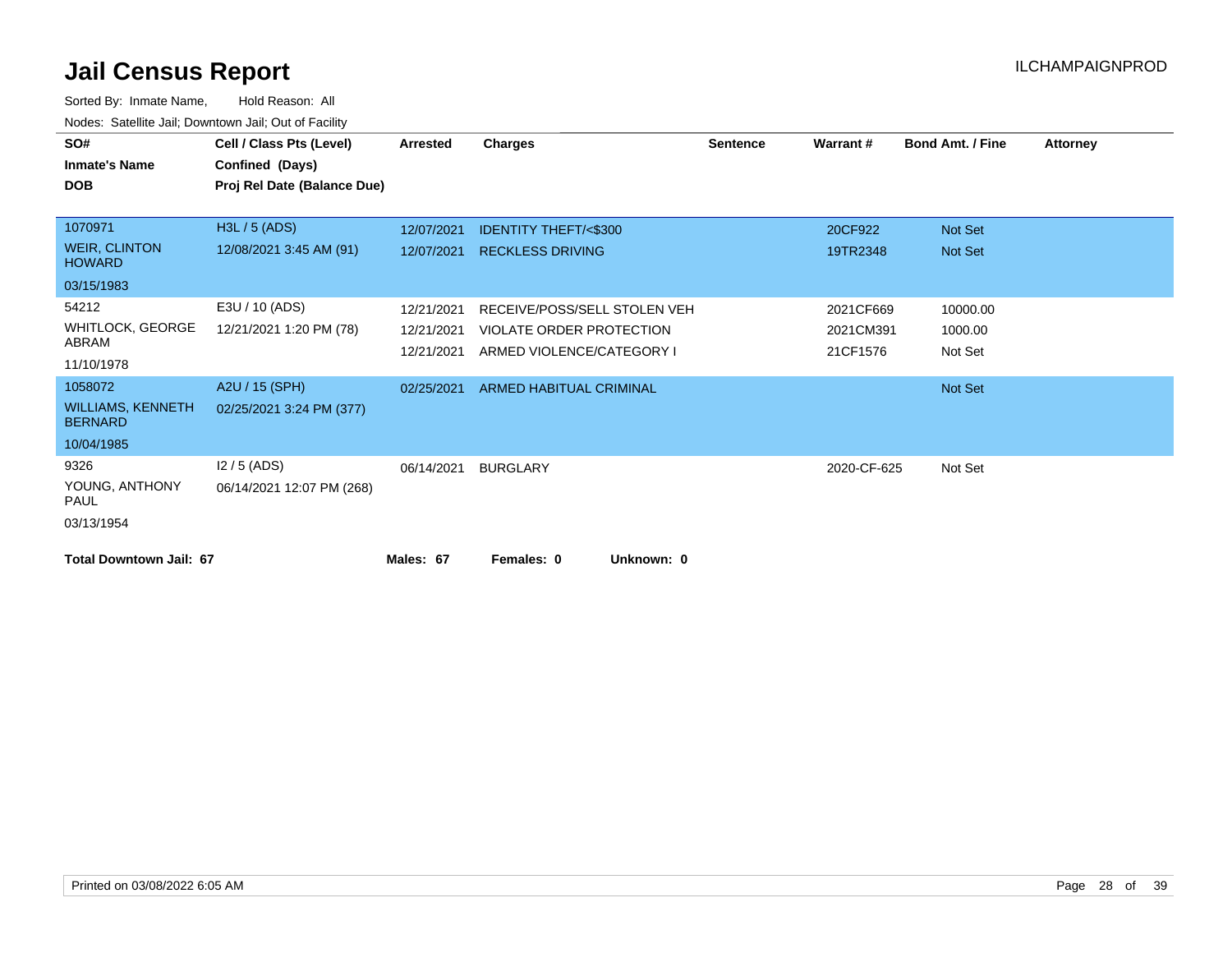|  | <b>Out of Facility</b> |  |
|--|------------------------|--|
|  |                        |  |

| SO#                                      | Cell / Class Pts (Level)                       | <b>Arrested</b> | <b>Charges</b>                      | <b>Sentence</b> | Warrant#   | <b>Bond Amt. / Fine</b> | <b>Attorney</b> |
|------------------------------------------|------------------------------------------------|-----------------|-------------------------------------|-----------------|------------|-------------------------|-----------------|
| <b>Inmate's Name</b><br><b>DOB</b>       | Confined (Days)<br>Proj Rel Date (Balance Due) |                 |                                     |                 |            |                         |                 |
|                                          |                                                |                 |                                     |                 |            |                         |                 |
| 61095                                    | <b>KAN / 10 (ADS)</b>                          | 05/02/2021      | HOME INVASION/CAUSE INJURY          |                 | 2021CF323  | 100000.00               |                 |
| AMOS, DERRICK<br><b>JAMES</b>            | 05/02/2021 9:02 PM (311)                       |                 |                                     |                 |            |                         |                 |
| 06/12/1985                               |                                                |                 |                                     |                 |            |                         |                 |
| 001078621                                | KAN / 10 (MED)                                 | 12/23/2021      | <b>RESIDENTIAL BURGLARY</b>         |                 | 21CF1582   | Not Set                 |                 |
|                                          | BAILEY, DANIEL SCOTT 12/23/2021 9:44 AM (76)   |                 | 01/14/2022 PROBATION VIOLATION      |                 | 21CF1445   | Not Set                 |                 |
| 05/09/1999                               |                                                |                 |                                     |                 |            |                         |                 |
| 19971                                    | <b>EHD</b>                                     | 11/09/2021      | <b>DRIVING RVK/SUSP DUI/SSS 4-9</b> |                 | 2021CF968  | Not Set                 |                 |
| <b>LYNN</b>                              | BARNESKE, RAYMOND 11/09/2021 9:32 AM (120)     |                 |                                     |                 |            |                         |                 |
| 08/17/1961                               | 5/6/2022 (0.00)                                |                 |                                     |                 |            |                         |                 |
| 516062                                   | KAN / 15 (MAX)                                 | 02/22/2021      | AGG DISCH FIR/VEH/PC OFF/FRMAN      |                 | 21CF210    | No Bond                 |                 |
| BENNETT, JOHN<br><b>MICHAEL</b>          | 02/22/2021 10:47 AM (380)                      | 02/22/2021      | <b>PHONE HARASSMENT/2+</b>          |                 | 20CF194    | 5000.00                 |                 |
| 04/30/1986                               |                                                |                 |                                     |                 |            |                         |                 |
| 33993                                    | <b>KAN / 10 (MED)</b>                          | 06/14/2021      | <b>AGGRAVATED DOMESTIC BATTERY</b>  |                 | 21CF688    | Not Set                 |                 |
| <b>BOOKER, STEPHON</b><br><b>MONTELL</b> | 06/14/2021 7:42 PM (268)                       | 06/14/2021      | POSSESSING A CONTROLLED SUBSTANC    |                 | 21CF657    | Not Set                 |                 |
| 06/11/1971                               |                                                | 06/14/2021      | PAROLE REVOCATION                   |                 | CH2103612  | No Bond                 |                 |
| 38273                                    | <b>EHD</b>                                     | 02/23/2022      | AGG DUI/NO VALID DL                 |                 | 2020CF1371 | Not Set                 |                 |
| BRADLEY,                                 | 02/23/2022 9:14 AM (14)                        |                 |                                     |                 |            |                         |                 |
| <b>CHRISTOPHER</b>                       |                                                |                 |                                     |                 |            |                         |                 |
| 02/24/1974                               | 4/7/2022 (0.00)                                |                 |                                     |                 |            |                         |                 |
| 1074315                                  | <b>KAN / 15 (MAX)</b>                          | 07/27/2021      | AGG DISCHARGE FIREARM/VEH/SCH       |                 | 21CF927    | Not Set                 |                 |
| <b>BRIGGS, PATRICK</b><br><b>MONTAY</b>  | 08/03/2021 4:56 PM (218)                       |                 |                                     |                 |            |                         |                 |
| 08/05/2001                               |                                                |                 |                                     |                 |            |                         |                 |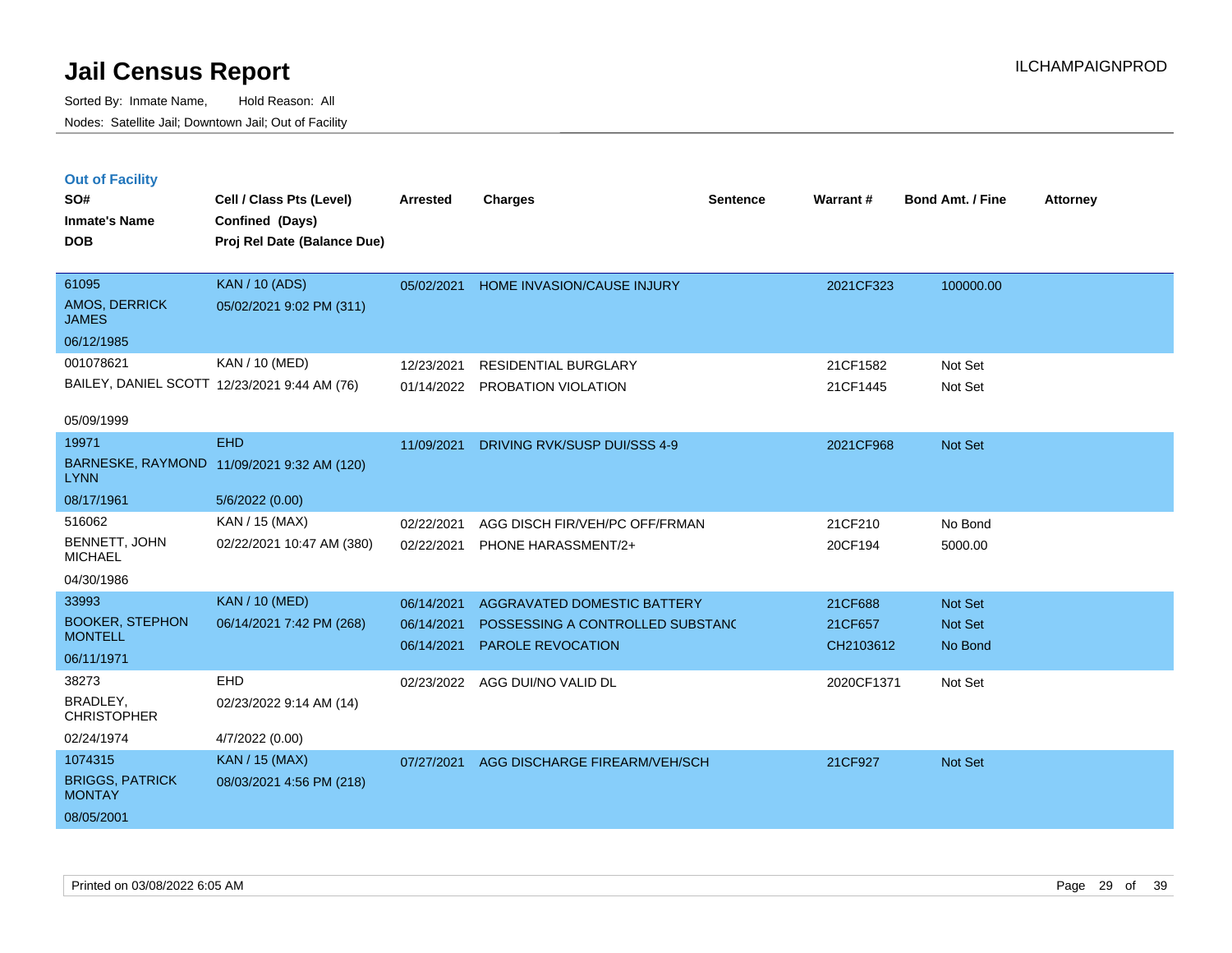| ivouss. Satellite Jali, Downtown Jali, Out of Facility |                                             |                 |                                          |                 |                 |                         |                 |
|--------------------------------------------------------|---------------------------------------------|-----------------|------------------------------------------|-----------------|-----------------|-------------------------|-----------------|
| SO#                                                    | Cell / Class Pts (Level)                    | <b>Arrested</b> | <b>Charges</b>                           | <b>Sentence</b> | <b>Warrant#</b> | <b>Bond Amt. / Fine</b> | <b>Attorney</b> |
| <b>Inmate's Name</b>                                   | Confined (Days)                             |                 |                                          |                 |                 |                         |                 |
| DOB                                                    | Proj Rel Date (Balance Due)                 |                 |                                          |                 |                 |                         |                 |
|                                                        |                                             |                 |                                          |                 |                 |                         |                 |
| 001078065                                              | <b>KAN / 10 (ADS)</b>                       |                 | 06/17/2021 AGG BATTERY/DISCHARGE FIREARM |                 | 21CF704         | 1000000.00              |                 |
| <b>BROWN, CHARMAN</b><br>LAKEEF                        | 06/17/2021 12:32 PM (265)                   |                 |                                          |                 |                 |                         |                 |
| 11/30/2002                                             |                                             |                 |                                          |                 |                 |                         |                 |
| 1038554                                                | KAN / 15 (MAX)                              | 08/18/2021      | ARMED HABITUAL CRIMINAL                  |                 | 21CF1162        | Not Set                 |                 |
| <b>BROWN, CORRION</b><br><b>DEVONTAE</b>               | 08/18/2021 5:40 PM (203)                    | 08/18/2021      | DELIVERY OF OR POSSESSION OF W/INT       |                 | 21CF1009        | No Bond                 |                 |
| 04/19/1995                                             |                                             |                 |                                          |                 |                 |                         |                 |
| 1038579                                                | <b>KAN / 15 (MAX)</b>                       | 08/18/2021      | FELON POSS/USE WEAPON/FIREARM            |                 | 21CF1010        | Not Set                 |                 |
| <b>BROWN, MARKEL</b><br>rikki                          | 08/18/2021 2:05 PM (203)                    |                 |                                          |                 |                 |                         |                 |
| 01/06/1995                                             |                                             |                 |                                          |                 |                 |                         |                 |
| 1003006                                                | KAN / 15 (MAX)                              | 08/19/2021      | FELON POSS/USE MACHINE GUN               |                 | 21CF1011        | No Bond                 |                 |
| <b>BROWN, ROCKEITH</b><br>JAVONTE                      | 08/19/2021 12:55 AM (202)                   |                 |                                          |                 |                 |                         |                 |
| 07/23/1991                                             |                                             |                 |                                          |                 |                 |                         |                 |
| 1068812                                                | <b>KAN</b> / 15 (MAX)                       | 12/21/2021      | <b>FELON POSS/USE FIREARM PRIOR</b>      |                 | 21CF1568        | <b>Not Set</b>          |                 |
| BRYANT, DANNY<br><b>EUGENE</b>                         | 12/21/2021 1:50 PM (78)                     | 12/21/2021      | AGG DISCHARGE FIREARM/OCC VEH            |                 | 21CF741         | Not Set                 |                 |
| 11/22/1989                                             |                                             |                 |                                          |                 |                 |                         |                 |
| 995894                                                 | KAN / 10 (ADS)                              | 12/28/2021      | FELON POSSESS WEAPON/2ND+                | 5y (DOC)        | 2020CF709       | No Bond                 |                 |
|                                                        | BUTLER, JAMES LYNN 12/28/2021 11:05 AM (71) |                 |                                          |                 |                 |                         |                 |
|                                                        |                                             |                 |                                          |                 |                 |                         |                 |
| 12/04/1991                                             |                                             |                 |                                          |                 |                 |                         |                 |
| 987334                                                 | <b>KAN / 15 (MAX)</b>                       | 03/10/2021      | ATTEMPT (FIRST DEGREE MURDER)            |                 | 19CF689         | Not Set                 |                 |
| <b>CAIN, ISAIAH</b><br><b>DEPRIEST</b>                 | 03/10/2021 2:22 PM (364)                    |                 |                                          |                 |                 |                         |                 |
| 12/23/1990                                             |                                             |                 |                                          |                 |                 |                         |                 |
| 992962                                                 | KAN / 15 (ADS)                              | 05/25/2021      | MURDER/INTENT TO KILL/INJURE             |                 | 2018CF1045      | 1000000.00              |                 |
| CAMPBELL, KEITH<br>KNAQEEB                             | 05/25/2021 1:19 PM (288)                    |                 |                                          |                 |                 |                         |                 |
| 07/22/1991                                             |                                             |                 |                                          |                 |                 |                         |                 |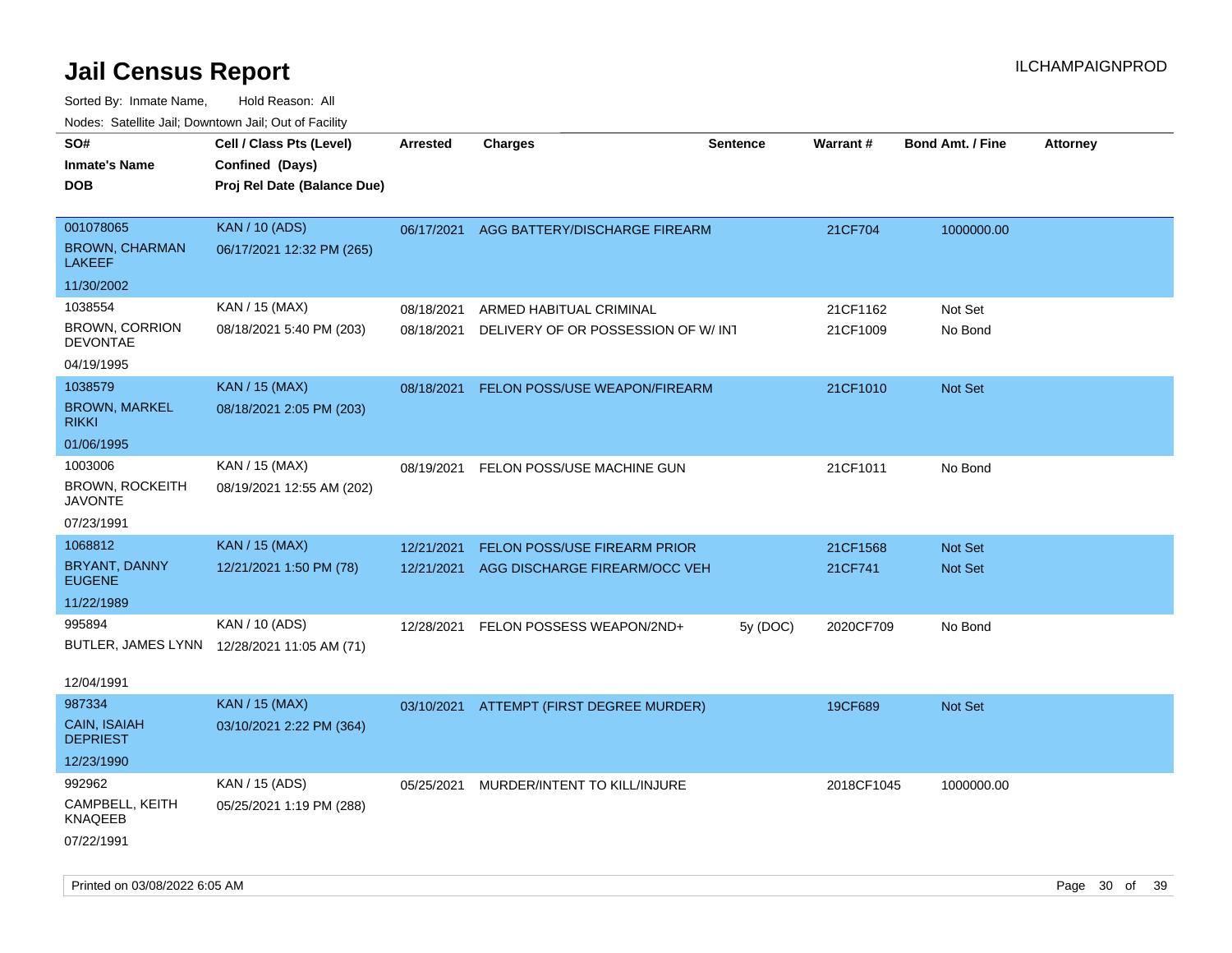Sorted By: Inmate Name, Hold Reason: All

Nodes: Satellite Jail; Downtown Jail; Out of Facility

| SO#                                       | Cell / Class Pts (Level)    | <b>Arrested</b> | <b>Charges</b>                       | <b>Sentence</b> | Warrant#   | <b>Bond Amt. / Fine</b> | <b>Attorney</b> |
|-------------------------------------------|-----------------------------|-----------------|--------------------------------------|-----------------|------------|-------------------------|-----------------|
| <b>Inmate's Name</b>                      | Confined (Days)             |                 |                                      |                 |            |                         |                 |
| <b>DOB</b>                                | Proj Rel Date (Balance Due) |                 |                                      |                 |            |                         |                 |
|                                           |                             |                 |                                      |                 |            |                         |                 |
| 001078576                                 | <b>KAN / 15 (MAX)</b>       | 11/09/2021      | UNLAWFUL USE OF A WEAPON             |                 | 21CF1383   | Not Set                 |                 |
| CARTER, DEMONDRE<br><b>DAVON</b>          | 11/09/2021 6:01 PM (120)    |                 |                                      |                 |            |                         |                 |
| 05/27/2001                                |                             |                 |                                      |                 |            |                         |                 |
| 1064992                                   | KAN / 15 (MAX)              | 09/20/2021      | ARMED VIOLENCE/CATEGORY I            |                 | 21CF1137   | Not Set                 |                 |
| CARTER, KEJUAN<br><b>JAVONTE</b>          | 09/20/2021 11:42 PM (170)   |                 |                                      |                 |            |                         |                 |
| 06/27/1998                                |                             |                 |                                      |                 |            |                         |                 |
| 001078729                                 | <b>KAN / 15 (ADS)</b>       | 01/02/2022      | MURDER/INTENT TO KILL/INJURE         |                 | 20CF396    | 1000000.00              |                 |
| <b>CARTER, TROY</b><br><b>DEMON</b>       | 01/02/2022 10:29 AM (66)    |                 |                                      |                 |            |                         |                 |
| 01/02/2004                                |                             |                 |                                      |                 |            |                         |                 |
| 001078461                                 | KAN / 10 (MED)              | 10/07/2021      | AGG UNLAWFUL USE WEAPON/PERSON       |                 | 2021CF1209 | No Bond                 |                 |
| COLE, ERIC JOSE                           | 10/08/2021 12:25 AM (152)   | 10/07/2021      | AGG DOMESTIC BATTERY/STRANGLE        |                 | 2021CF1208 | Not Set                 |                 |
| 01/24/2002                                |                             | 10/08/2021      | <b>HARASS WITNESS/FAMILY MBR/REP</b> |                 | 21CF1218   | Not Set                 |                 |
| 1048488                                   | <b>KAN / 10 (ADS)</b>       | 12/30/2021      | ARMED VIOLENCE/CATEGORY I            |                 | 2022CF4    | <b>Not Set</b>          |                 |
| COLSON, WAYNE<br><b>ARTHUR, Third</b>     | 12/30/2021 8:27 AM (69)     |                 |                                      |                 |            |                         |                 |
| 10/14/1995                                |                             |                 |                                      |                 |            |                         |                 |
| 57733                                     | KAN / 15 (SPH)              | 02/25/2020      | <b>HOMICIDE</b>                      |                 | 2020-CF250 | 2000000.00              |                 |
| CRAIG, ANTOINE<br><b>DARRELL</b>          | 02/25/2020 4:08 PM (743)    | 02/25/2020      | FELON POSS/USE WEAPON/FIREARM        |                 | 19CF-1827  | 80000.00                |                 |
| 10/09/1982                                |                             |                 |                                      |                 |            |                         |                 |
| 001077939                                 | <b>KAN / 10 (MED)</b>       | 05/10/2021      | <b>FIREARM/FOID INVALID/NOT ELIG</b> |                 | 21CF526    | No Bond                 |                 |
| <b>CROSS, PATRICK</b><br><b>DONTRELLE</b> | 05/10/2021 7:31 PM (303)    | 06/02/2021      | POSS STOLEN VEHICLE > \$25,000       |                 | 21CF612    | Not Set                 |                 |
| 11/07/2001                                |                             |                 |                                      |                 |            |                         |                 |
| 25022                                     | EHD / 10 (ADS)              |                 | 02/17/2022 AGG DUI/2/PASS<16         |                 | 2021CF560  | No Bond                 |                 |
| CRUMP, ROBERT<br><b>ANTHONY</b>           | 02/17/2022 11:48 AM (20)    |                 |                                      |                 |            |                         |                 |
| 02/06/1966                                | 5/14/2022 (0.00)            |                 |                                      |                 |            |                         |                 |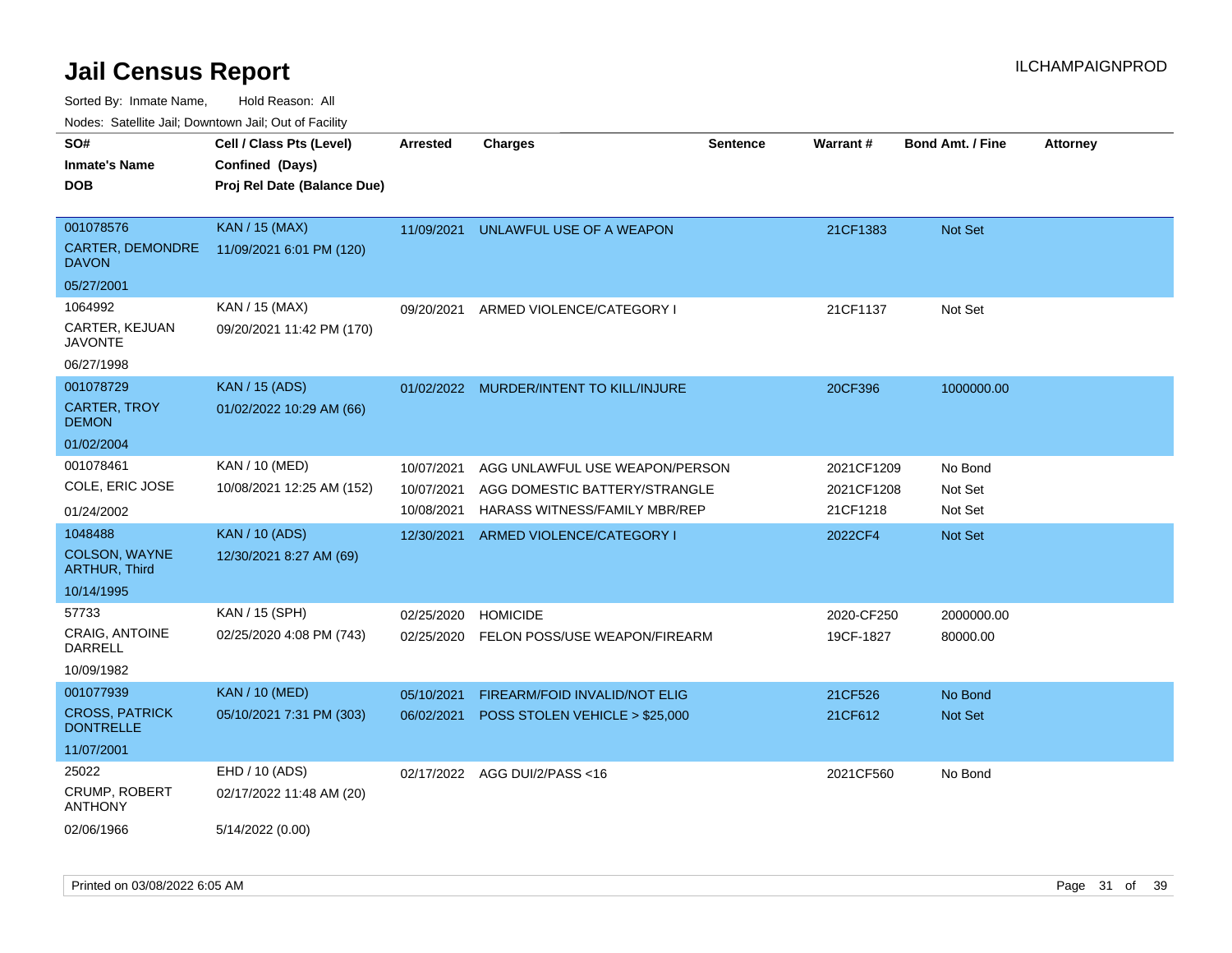Sorted By: Inmate Name, Hold Reason: All Nodes: Satellite Jail; Downtown Jail; Out of Facility

| SO#                                   | Cell / Class Pts (Level)                      | <b>Arrested</b> | <b>Charges</b>                          | <b>Sentence</b> | Warrant#    | <b>Bond Amt. / Fine</b> | <b>Attorney</b> |
|---------------------------------------|-----------------------------------------------|-----------------|-----------------------------------------|-----------------|-------------|-------------------------|-----------------|
| <b>Inmate's Name</b>                  | Confined (Days)                               |                 |                                         |                 |             |                         |                 |
|                                       |                                               |                 |                                         |                 |             |                         |                 |
| <b>DOB</b>                            | Proj Rel Date (Balance Due)                   |                 |                                         |                 |             |                         |                 |
| 1061304                               | <b>KAN / 15 (MAX)</b>                         | 10/11/2021      | ARMED HABITUAL CRIMINAL                 |                 | 21CF1226    | No Bond                 |                 |
| <b>DORRIS, KEMION</b>                 | 10/11/2021 7:30 PM (149)                      | 10/11/2021      | <b>ARMED HABITUAL CRIMINAL</b>          |                 | 21CF1227    | No Bond                 |                 |
| <b>DAETOCE</b>                        |                                               | 10/11/2021      | <b>HOME INVASION/FIREARM</b>            |                 | 21CF1228    | No Bond                 |                 |
|                                       |                                               |                 |                                         |                 |             |                         |                 |
| 11/19/1997                            |                                               |                 |                                         |                 |             |                         |                 |
| 1059194                               | <b>EHD</b>                                    |                 | 02/08/2022 DRIVING ON SUSPENDED LICENSE |                 | 2019TR10596 | Not Set                 |                 |
| ELAM, NICKOLAS<br>VONTRELL            | 02/08/2022 10:13 AM (29)                      |                 |                                         |                 |             |                         |                 |
| 10/23/1990                            |                                               |                 |                                         |                 |             |                         |                 |
| 001077363                             | <b>KAN / 25 (SPH)</b>                         | 10/30/2020      | HOME INVASION/FIREARM                   | 10y (DOC)       | 20CF1202    | 500000.00               |                 |
| GARY, DAKOTA<br><b>TREVON</b>         | 10/30/2020 10:41 AM (495)                     |                 |                                         |                 |             |                         |                 |
| 12/31/2001                            |                                               |                 |                                         |                 |             |                         |                 |
| 1013012                               | KAN / 15 (MAX)                                | 07/08/2021      | FELON POSS/USE FIREARM PRIOR            |                 | 21CF798     | Not Set                 |                 |
| GARY, XAVIER LAMAR                    | 07/08/2021 9:24 AM (244)                      | 07/08/2021      | ATTEMPT (FIRST DEGREE MURDER)           |                 | 2021CF790   | 1000000.00              |                 |
|                                       |                                               | 07/08/2021      | FELON POSS/USE FIREARM PRIOR            |                 | 2020CF650   | 25000.00                |                 |
| 12/14/1991                            |                                               |                 |                                         |                 |             |                         |                 |
| 952666                                | <b>EHD</b>                                    | 01/25/2022      | DRIVING ON REVOKED LICENSE              |                 | 2021TR175   | <b>Not Set</b>          |                 |
| Junior                                | GILL, MICHAEL LAMAR, 01/25/2022 10:05 AM (43) |                 |                                         |                 |             |                         |                 |
| 12/07/1986                            | 3/10/2022 (0.00)                              |                 |                                         |                 |             |                         |                 |
| 1065946                               | KAN / 10 (MED)                                | 09/04/2021      | AGG BATTERY/DISCHARGE FIREARM           |                 | 21CF1057    | 750000.00               |                 |
| GODBOLT, DESMOND<br><b>DEVONTAE</b>   | 09/04/2021 1:17 AM (186)                      | 09/04/2021      | RESIST/OBSTRUCTING A PEACE OFFICEF      |                 | 21CM407     | Not Set                 |                 |
| 11/15/1997                            |                                               |                 |                                         |                 |             |                         |                 |
| 1070118                               | <b>KAN / 15 (MAX)</b>                         | 08/31/2021      | AGGRAVATED DOMESTIC BATTERY             |                 | 21CF1049    | No Bond                 |                 |
| <b>GRAHAM, CORTEZ</b><br><b>LAMON</b> | 08/31/2021 9:32 PM (190)                      | 09/02/2021      | PROBATION VIOLATION                     |                 | 21CF55      | Not Set                 |                 |
| 03/31/1976                            |                                               |                 |                                         |                 |             |                         |                 |
| 1076506                               | KAN / 15 (MAX)                                | 09/17/2021      | AGG UUW/PERSON/CM THREAT VIOL           |                 | 21CF1131    | Not Set                 |                 |
|                                       | GRAY, JAMARH EMERE 09/17/2021 10:41 AM (173)  | 09/20/2021      | <b>DOMESTIC BATTERY</b>                 |                 | 21CM430     | Not Set                 |                 |

06/21/2003

Printed on 03/08/2022 6:05 AM Page 32 of 39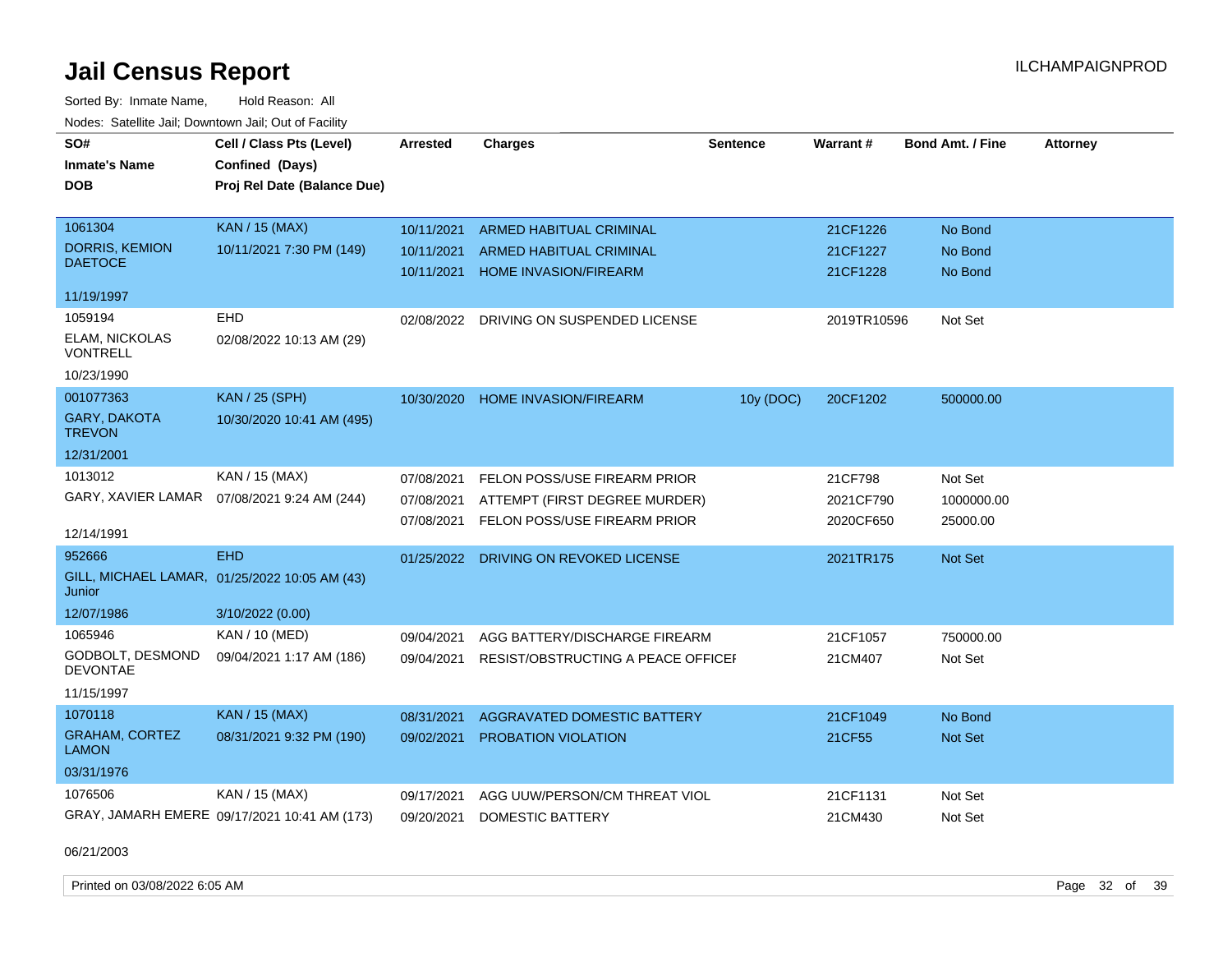| SO#<br><b>Inmate's Name</b><br><b>DOB</b>                   | Cell / Class Pts (Level)<br>Confined (Days)<br>Proj Rel Date (Balance Due) | <b>Arrested</b>                                      | <b>Charges</b>                                                                                                                       | <b>Sentence</b>      | Warrant#                                 | <b>Bond Amt. / Fine</b>                            | Attorney |
|-------------------------------------------------------------|----------------------------------------------------------------------------|------------------------------------------------------|--------------------------------------------------------------------------------------------------------------------------------------|----------------------|------------------------------------------|----------------------------------------------------|----------|
| 1055117<br><b>GREAM, JOHN</b><br><b>ROBERT LEE</b>          | <b>EHD</b><br>02/15/2022 10:44 AM (22)                                     |                                                      | 02/15/2022 AGG BATTERY/PUBLIC PLACE                                                                                                  |                      | 2021CM47                                 | Not Set                                            |          |
| 08/23/1996                                                  | 6/13/2022 (0.00)                                                           |                                                      |                                                                                                                                      |                      |                                          |                                                    |          |
| 1037683<br>HARRISON, HAROLD<br><b>RAY</b>                   | <b>EHD</b><br>02/23/2022 10:01 AM (14)                                     | 02/23/2022<br>02/23/2022                             | AGG DUI/LIC SUSP OR REVOKED<br>AGG DUI/3                                                                                             |                      | 2020CF350<br>2020CF1351                  | Not Set<br>Not Set                                 |          |
| 11/30/1963                                                  | 5/22/2022 (0.00)                                                           |                                                      |                                                                                                                                      |                      |                                          |                                                    |          |
| 1045186<br>HOLBROOK, JOHNNIE<br><b>MATHIS</b><br>07/19/1996 | <b>KAN / 15 (MAX)</b><br>08/16/2021 11:07 AM (205)                         | 08/16/2021<br>08/16/2021<br>08/16/2021<br>08/16/2021 | <b>ARMED VIOLENCE/CATEGORY I</b><br>FELON POSS/USE WEAPON/FIREARM<br>AGG FLEEING POLICE/21 MPH OVER<br>FELON POSS/USE WEAPON/FIREARM |                      | 21CF934<br>19CF968<br>21CF988<br>21CF989 | 1000000.00<br><b>Not Set</b><br>Not Set<br>Not Set |          |
| 972300<br>HOLT, MICHAEL<br><b>TERRELL</b><br>12/25/1989     | KAN / 10 (MED)<br>12/22/2021 8:36 AM (77)                                  | 12/22/2021<br>12/22/2021                             | <b>RESIDENTIAL BURGLARY</b><br>AGG CRIM SEX ABUSE/VICTIM <9                                                                          |                      | 18CF1691<br>19CF1277                     | 25000.00<br>250000.00                              |          |
| 001078146<br>HUNT, TEIGAN<br><b>JAZAIREO</b><br>05/14/2003  | <b>KAN / 15 (MAX)</b><br>07/09/2021 12:41 PM (243)                         | 07/09/2021<br>07/09/2021                             | AGG BATTERY/DISCHARGE FIREARM<br>ARMED ROBBERY/ARMED W/FIREARM                                                                       |                      | 21CF795<br>21CF806                       | 1000000.00<br><b>Not Set</b>                       |          |
| 989743<br><b>JACKSON, STEVE</b><br>ALLEN<br>06/04/1991      | KAN / 15 (ADS)<br>04/13/2021 2:45 AM (330)                                 | 04/13/2021                                           | AGGRAVATED DOMESTIC BATTERY                                                                                                          |                      | 21CF399                                  | Not Set                                            |          |
| 001078788<br>08/07/1987                                     | <b>KAN / 5 (ADS)</b><br>JOHNSON, BRENTON Z 01/21/2022 8:33 PM (47)         |                                                      | 01/21/2022 AGGRAVATED BATTERY                                                                                                        |                      | 22CF93                                   | Not Set                                            |          |
| 001078401<br>KNIGHT, ERIC Junior<br>07/11/1991              | KAN / 10 (ADS)<br>09/19/2021 7:32 PM (171)                                 | 09/19/2021                                           | UNLAWFUL VEHICULAR INVASION                                                                                                          | 3y/6m (DOC) 21CF1134 |                                          | Not Set                                            |          |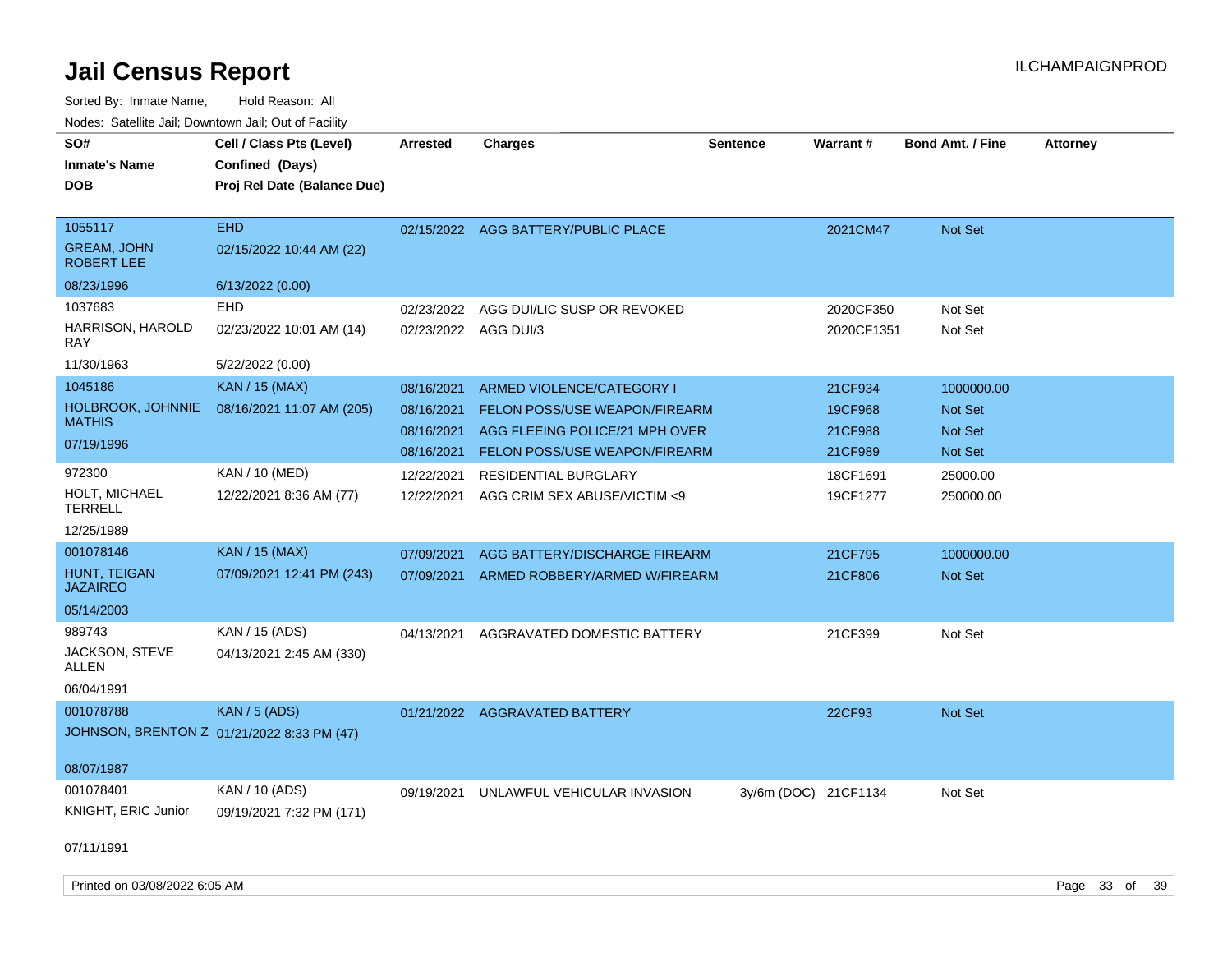| SO#<br><b>Inmate's Name</b><br><b>DOB</b> | Cell / Class Pts (Level)<br>Confined (Days)<br>Proj Rel Date (Balance Due) | <b>Arrested</b>      | <b>Charges</b>                       | <b>Sentence</b> | Warrant#  | <b>Bond Amt. / Fine</b> | <b>Attorney</b> |
|-------------------------------------------|----------------------------------------------------------------------------|----------------------|--------------------------------------|-----------------|-----------|-------------------------|-----------------|
| 1064445                                   | <b>KAN / 15 (MAX)</b>                                                      | 04/23/2021           | AGG DISCHARGE FIREARM/OCC VEH        |                 | 2021CF295 | 500000.00               |                 |
| LARUE, TERENCE<br><b>TRAMEL</b>           | 04/23/2021 11:18 AM (320)                                                  | 04/23/2021           | POSSESS 15<100 GRAMS COCAINE         |                 | 19CF1052  | 10000.00                |                 |
| 12/23/1998                                |                                                                            | 04/23/2021           | FELON POSS/USE FIREARM/PAROLE        |                 | 21CF899   | Not Set                 |                 |
| 001078237                                 | KAN / 15 (ADS)                                                             | 08/03/2021           | AGG DISCHARGE FIREARM/OCC VEH        |                 | 21CF928   | No Bond                 |                 |
| LAWS, TERON<br><b>RAMONTE</b>             | 08/03/2021 6:29 PM (218)                                                   |                      |                                      |                 |           |                         |                 |
| 04/03/2001                                |                                                                            |                      |                                      |                 |           |                         |                 |
| 001078470                                 | <b>KAN / 15 (MAX)</b>                                                      | 10/10/2021           | MURDER/INTENT TO KILL/INJURE         |                 | 21CF1221  | Not Set                 |                 |
| LEE, AMAHRION<br><b>JA'MERE</b>           | 10/10/2021 1:23 PM (150)                                                   |                      |                                      |                 |           |                         |                 |
| 11/05/2002                                |                                                                            |                      |                                      |                 |           |                         |                 |
| 56792                                     | KAN / 10 (MED)                                                             | 02/02/2021           | ARMED HABITUAL CRIMINAL              |                 | 2021CF141 | 500000.00               |                 |
| LILLARD, LAWRENCE<br><b>TYRONE</b>        | 02/02/2021 2:11 PM (400)                                                   | 02/22/2021           | DRIVING ON REVOKED LICENSE           |                 | 21TR426   | 5000.00                 |                 |
| 10/20/1982                                |                                                                            |                      |                                      |                 |           |                         |                 |
| 1031656                                   | <b>EHD</b>                                                                 |                      | 03/01/2022 CRIM DMG/GOVT PROP/<\$500 |                 | 2021CF604 | Not Set                 |                 |
| LOVE, DARANIECE                           | 03/01/2022 9:23 AM (8)                                                     |                      |                                      |                 |           |                         |                 |
| 04/10/1988                                | 3/13/2022 (0.00)                                                           |                      |                                      |                 |           |                         |                 |
| 40877                                     | <b>EHD</b>                                                                 | 02/01/2022 AGG DUI/3 |                                      |                 | 2020CF986 | Not Set                 |                 |
| MABRY-HALL,<br><b>REBECCA SUE</b>         | 02/01/2022 9:32 AM (36)                                                    |                      |                                      |                 |           |                         |                 |
| 03/21/1971                                | 5/1/2022 (0.00)                                                            |                      |                                      |                 |           |                         |                 |
| 001078575                                 | <b>KAN / 10 (MED)</b>                                                      |                      | 11/09/2021 GUNRUNNING                |                 | 21CF1330  | 750000.00               |                 |
| <b>MCLAURIN, KEYON A</b>                  | 11/09/2021 12:41 PM (120)                                                  |                      |                                      |                 |           |                         |                 |
| 11/19/2002                                |                                                                            |                      |                                      |                 |           |                         |                 |
| 1011046                                   | KAN / 15 (ADS)                                                             | 04/10/2021           | ATTEMPT (FIRST DEGREE MURDER)        |                 | 21CF392   | Not Set                 |                 |
| MILES, DARRION<br><b>ANTONIO KEVONTA</b>  | 04/11/2021 12:46 AM (332)                                                  |                      |                                      |                 |           |                         |                 |
| 03/18/1990                                |                                                                            |                      |                                      |                 |           |                         |                 |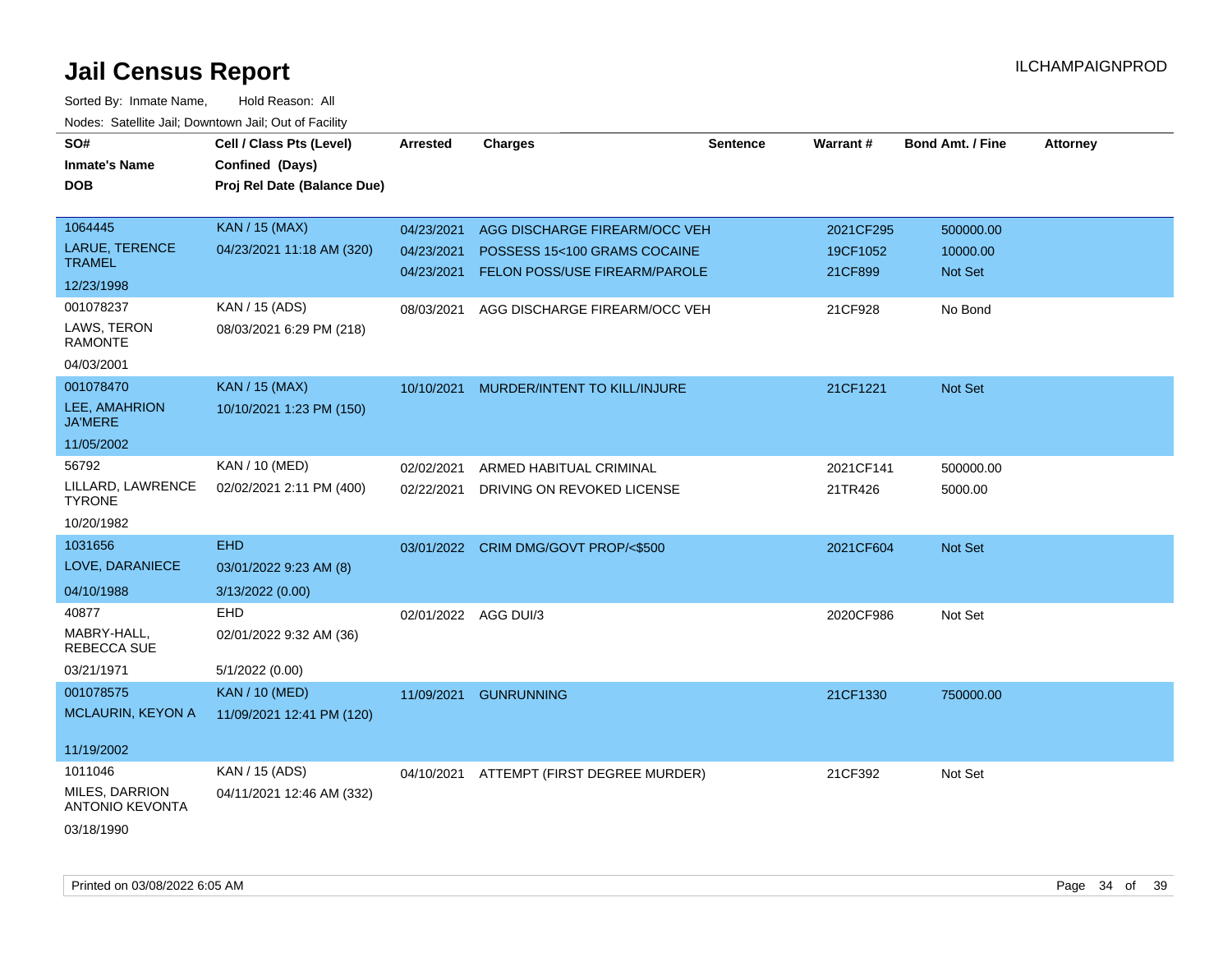| SO#                                | Cell / Class Pts (Level)                      | Arrested   | <b>Charges</b>                 | <b>Sentence</b> | Warrant#    | <b>Bond Amt. / Fine</b> | <b>Attorney</b> |
|------------------------------------|-----------------------------------------------|------------|--------------------------------|-----------------|-------------|-------------------------|-----------------|
| <b>Inmate's Name</b>               | Confined (Days)                               |            |                                |                 |             |                         |                 |
| <b>DOB</b>                         | Proj Rel Date (Balance Due)                   |            |                                |                 |             |                         |                 |
|                                    |                                               |            |                                |                 |             |                         |                 |
| 001077278                          | <b>KAN / 15 (MAX)</b>                         | 10/06/2020 | MURDER/INTENT TO KILL/INJURE   |                 | 2020CF146   | 2000000.00              |                 |
| MILLER, D'ANDRE                    | 10/06/2020 12:49 PM (519)                     | 10/06/2020 | AGG FLEEING POLICE/21 MPH OVER |                 | 2019CF1171  | 50000.00                |                 |
| 09/08/1986                         |                                               |            |                                |                 |             |                         |                 |
| 001078712                          | KAN / 10 (MED)                                | 12/23/2021 | AGG DISCH FIREARM/1ST AID PERS |                 | 21CF1581    | Not Set                 |                 |
| MONTGOMERY,<br><b>RASHARD MYKI</b> | 12/23/2021 4:27 PM (76)                       |            |                                |                 |             |                         |                 |
| 11/05/2001                         |                                               |            |                                |                 |             |                         |                 |
| 1026477                            | <b>KAN / 15 (ADS)</b>                         | 09/21/2021 | AGG DISCHARGE FIREARM/OCC VEH  |                 | 21CF1138    | <b>Not Set</b>          |                 |
| NEWBILL, DEVONTRE<br><b>LAMONT</b> | 09/21/2021 2:27 AM (169)                      | 09/22/2021 | <b>PROBATION VIOLATION</b>     |                 | 20CF577     | Not Set                 |                 |
| 11/22/1993                         |                                               |            |                                |                 |             |                         |                 |
| 1072907                            | <b>KAN</b>                                    | 07/14/2021 | CRIMINAL DAMAGE <\$500/SCHOOL  |                 | 2021CF840   | 5000.00                 |                 |
|                                    | NIKOLAEV, YEVGENIY 07/14/2021 10:10 PM (238)  | 07/14/2021 | ATTEMPT (FIRST DEGREE MURDER)  |                 | 2021-CF-832 | 2000000.00              |                 |
| 10/06/1983                         |                                               |            |                                |                 |             |                         |                 |
| 001078558                          | <b>KAN / 10 (MED)</b>                         |            |                                |                 |             |                         |                 |
|                                    |                                               | 11/03/2021 | UNLAWFUL USE OF A WEAPON       |                 | 21CF1352    | Not Set                 |                 |
| PARRISH, DOMINIC<br><b>WALTER</b>  | 11/03/2021 1:25 PM (126)                      |            |                                |                 |             |                         |                 |
| 08/23/2001                         |                                               |            |                                |                 |             |                         |                 |
| 001078063                          | KAN / 15 (MAX)                                | 06/15/2021 | AGG CRIM SEX ASSAULT/WEAPON    |                 | 2021CF678   | 1000000.00              |                 |
|                                    | PERRY, ROBERT Junior 06/15/2021 4:37 PM (267) | 06/15/2021 | <b>ROBBERY</b>                 |                 | 2021CF159   | 25000.00                |                 |
| 12/21/1990                         |                                               |            |                                |                 |             |                         |                 |
| 37559                              | <b>EHD</b>                                    | 01/12/2022 | DRIVING ON REVOKED LICENSE     |                 | 2021TR2685  | <b>Not Set</b>          |                 |
| PICKENS, DAVID<br><b>EUGENE</b>    | 01/12/2022 10:16 AM (56)                      |            |                                |                 |             |                         |                 |
| 02/01/1973                         | 3/12/2022 (0.00)                              |            |                                |                 |             |                         |                 |
| 001078799                          | KAN / 10 (MED)                                | 01/27/2022 | FIREARM/FOID INVALID/NOT ELIG  |                 | 22CF116     | Not Set                 |                 |
| PURNELL, MARKISE<br><b>MONROE</b>  | 01/27/2022 9:50 AM (41)                       |            |                                |                 |             |                         |                 |
| 07/13/2002                         |                                               |            |                                |                 |             |                         |                 |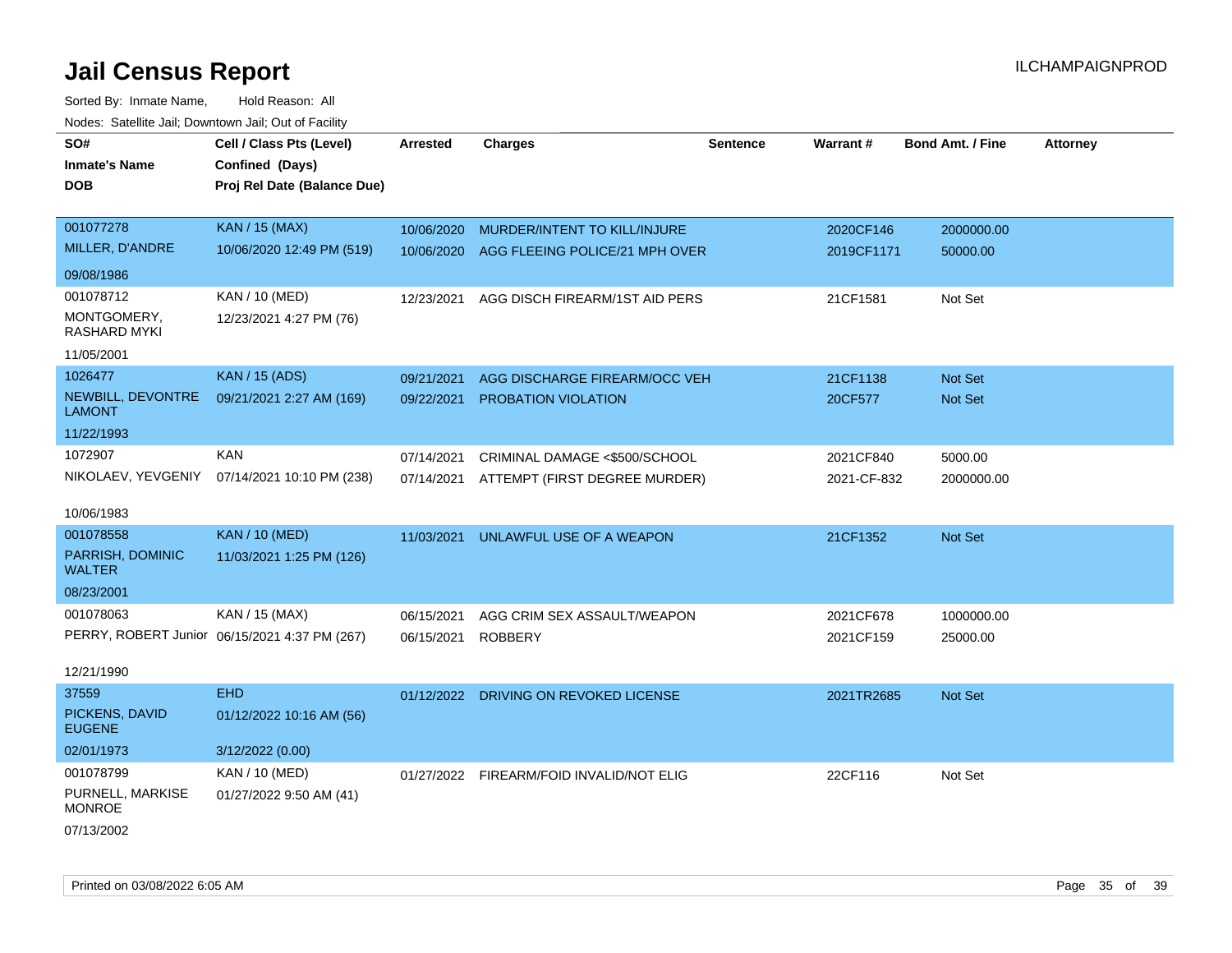|                                        | Nuuts. Saltiille Jall, Downlown Jall, Oul of Facility |                 |                                |                 |                 |                         |                 |  |
|----------------------------------------|-------------------------------------------------------|-----------------|--------------------------------|-----------------|-----------------|-------------------------|-----------------|--|
| SO#                                    | Cell / Class Pts (Level)                              | <b>Arrested</b> | <b>Charges</b>                 | <b>Sentence</b> | <b>Warrant#</b> | <b>Bond Amt. / Fine</b> | <b>Attorney</b> |  |
| <b>Inmate's Name</b>                   | Confined (Days)                                       |                 |                                |                 |                 |                         |                 |  |
| <b>DOB</b>                             | Proj Rel Date (Balance Due)                           |                 |                                |                 |                 |                         |                 |  |
|                                        |                                                       |                 |                                |                 |                 |                         |                 |  |
| 001077614                              | <b>KAN / 15 (MAX)</b>                                 | 01/17/2021      | ATTEMPT (FIRST DEGREE MURDER)  |                 | 21CF66          | Not Set                 |                 |  |
| <b>DEVON</b>                           | ROBINSON, DONTRELL 01/17/2021 3:08 PM (416)           |                 |                                |                 |                 |                         |                 |  |
| 09/22/2002                             |                                                       |                 |                                |                 |                 |                         |                 |  |
| 1061216                                | KAN / 10 (MED)                                        | 06/22/2021      | HOME INVASION/FIREARM          |                 | 21CF727         | Not Set                 |                 |  |
| RUNGE, ANDRE<br><b>MARSEAN</b>         | 06/22/2021 4:42 PM (260)                              |                 |                                |                 |                 |                         |                 |  |
| 12/05/1997                             |                                                       |                 |                                |                 |                 |                         |                 |  |
| 650295                                 | <b>PIA / 50 (MAX)</b>                                 | 04/22/2020      | <b>CRIMINAL SEXUAL ASSAULT</b> |                 | 2020-CF407      | 750000.00               |                 |  |
| SANDAGE, JERALD                        | 04/22/2020 6:30 AM (686)                              | 04/22/2020      | <b>CRIMINAL SEXUAL ASSAULT</b> |                 | 2020-CF408      | 750000.00               |                 |  |
| <b>EUGENE</b>                          |                                                       | 04/22/2020      | <b>CRIMINAL SEXUAL ABUSE</b>   |                 | 2020-CF409      | 750000.00               |                 |  |
| 06/07/1971                             |                                                       | 04/22/2020      | <b>CRIMINAL SEXUAL ASSAULT</b> |                 | 2020-CF410      | 750000.00               |                 |  |
|                                        |                                                       | 04/22/2020      | OFFICIAL MISCONDUCT            |                 | 2019-CF1811     | 25000.00                |                 |  |
| 59178                                  | KAN / 15 (MAX)                                        | 12/13/2021      | AGG DISCHARGE FIREARM/OCC VEH  |                 | 21CF1274        | 1500000.00              |                 |  |
| SANDERS, MICHAEL<br><b>JEAN</b>        | 12/13/2021 4:17 PM (86)                               |                 |                                |                 |                 |                         |                 |  |
| 12/22/1967                             |                                                       |                 |                                |                 |                 |                         |                 |  |
| 001078704                              | <b>KAN / 15 (MAX)</b>                                 | 12/21/2021      | MURDER/INTENT TO KILL/INJURE   |                 | 21CF1575        | <b>Not Set</b>          |                 |  |
| SHORTER, JAQUAN<br><b>MAURICE</b>      | 12/23/2021 1:23 AM (76)                               |                 |                                |                 |                 |                         |                 |  |
| 10/08/1998                             |                                                       |                 |                                |                 |                 |                         |                 |  |
| 1062194                                | KAN / 15 (MAX)                                        | 02/27/2020      | MURDER/OTHER FORCIBLE FELONY   |                 | 20CF-247        | 1000000.00              |                 |  |
| SIMMONS, MICHAEL<br>JAMAL              | 02/27/2020 1:11 PM (741)                              | 09/23/2020      | AGG BATTERY/DISCHARGE FIREARM  |                 | 20CF1061        | Not Set                 |                 |  |
| 11/03/1997                             |                                                       |                 |                                |                 |                 |                         |                 |  |
| 001078115                              | <b>KAN / 15 (MAX)</b>                                 | 07/01/2021      | ARMED VIOLENCE/CATEGORY I      | 5y (DOC)        | 21CF772         | <b>Not Set</b>          |                 |  |
| <b>SMITH, JAMES</b><br>NASHAUN, Junior | 07/01/2021 2:44 PM (251)                              |                 |                                |                 |                 |                         |                 |  |
| 09/18/2000                             |                                                       |                 |                                |                 |                 |                         |                 |  |
|                                        |                                                       |                 |                                |                 |                 |                         |                 |  |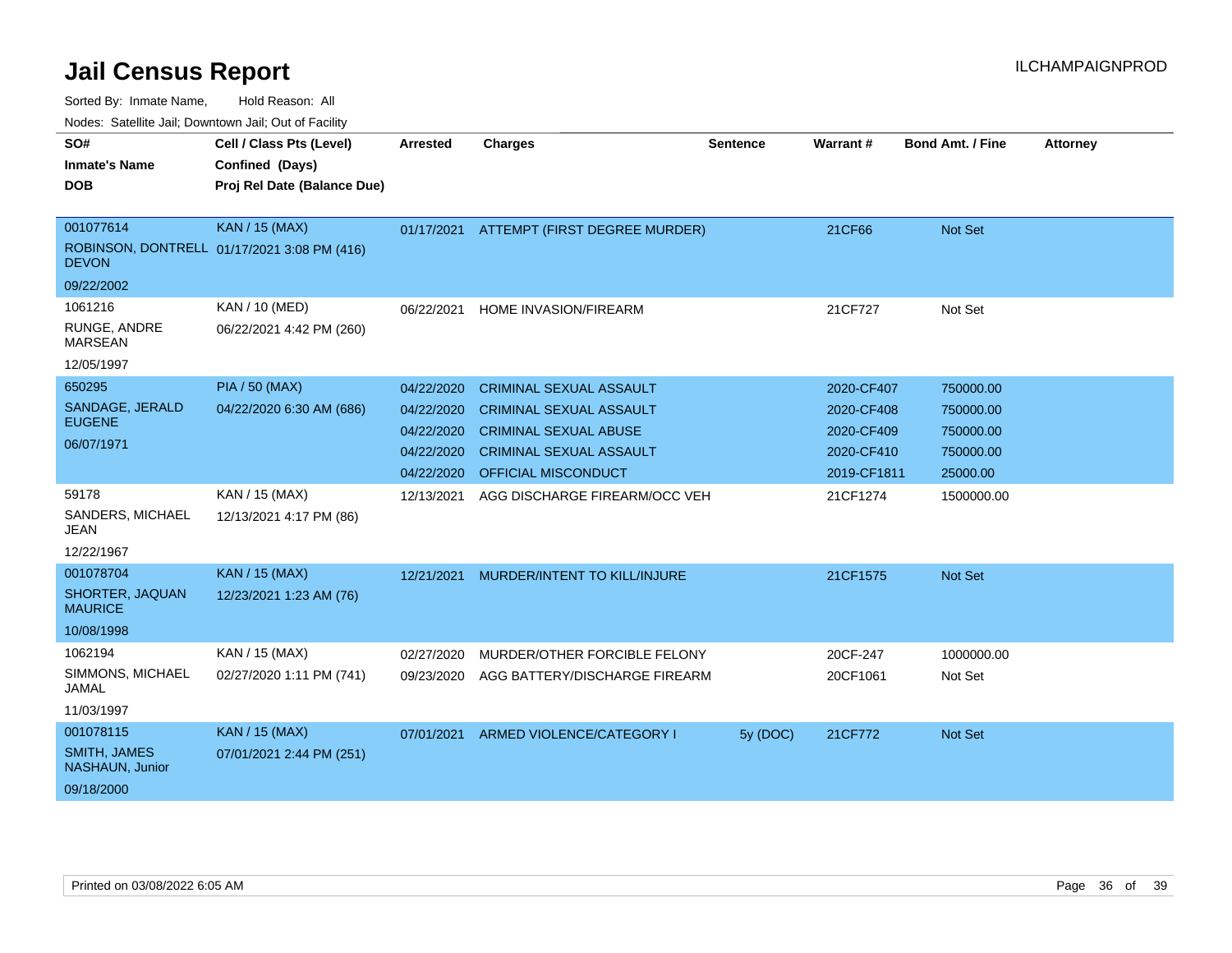| SO#<br><b>Inmate's Name</b><br><b>DOB</b>                | Cell / Class Pts (Level)<br>Confined (Days)<br>Proj Rel Date (Balance Due) | <b>Arrested</b> | <b>Charges</b>                                                            | <b>Sentence</b> | Warrant#              | <b>Bond Amt. / Fine</b> | <b>Attorney</b> |
|----------------------------------------------------------|----------------------------------------------------------------------------|-----------------|---------------------------------------------------------------------------|-----------------|-----------------------|-------------------------|-----------------|
| 1038158<br>SMITH, RASHAD<br><b>JARECE</b>                | <b>KAN / 10 (MED)</b><br>02/04/2022 11:42 PM (33)                          |                 | 02/04/2022 CRIMINAL SEX ASSAULT/CONSENT                                   |                 | 22CF146               | Not Set                 |                 |
| 09/16/1995                                               |                                                                            |                 |                                                                           |                 |                       |                         |                 |
| 001077868<br>SPEARMENT,<br><b>KENTRELL</b><br>01/21/2002 | KAN / 15 (MAX)<br>04/21/2021 9:48 PM (322)                                 | 04/21/2021      | ARMED ROBBERY/ARMED W/FIREARM<br>08/19/2021 FLEEING/ATTEMPT ELUDE OFFICER |                 | 21CF445<br>2021TR1053 | Not Set<br>1000.00      |                 |
| 11979                                                    | <b>EHD</b>                                                                 |                 | 01/11/2022 AGG FLEEING POLICE/21 MPH OVER                                 |                 | 2021CF629             | Not Set                 |                 |
| STARK, JACK LYNN<br>12/31/1955                           | 01/11/2022 10:13 AM (57)<br>4/9/2022 (0.00)                                |                 |                                                                           |                 |                       |                         |                 |
| 001077854<br>STUKINS, DANNY RAY                          | EHD<br>09/15/2021 10:17 AM (175)                                           | 09/15/2021      | DRIVING RVK/SUSP DUI/SSS 4-9                                              |                 | 2021CF306             | Not Set                 |                 |
| 07/05/1985                                               | 3/13/2022 (0.00)                                                           |                 |                                                                           |                 |                       |                         |                 |
| 1043842                                                  | <b>EHD</b>                                                                 |                 | 03/02/2022 AGG DUI/NO VALID DL                                            |                 | 2021CF285             | <b>Not Set</b>          |                 |
| <b>STURKEY, ROBERT</b><br><b>LASHAWN</b>                 | 03/02/2022 10:56 AM (7)                                                    |                 |                                                                           |                 |                       |                         |                 |
| 11/21/1995                                               | 3/9/2022 (0.00)                                                            |                 |                                                                           |                 |                       |                         |                 |
| 65920<br>TAPSCOTT,<br><b>CORNELIUS</b><br>07/14/1985     | KAN / 15 (MAX)<br>12/21/2021 10:57 PM (78)                                 | 12/21/2021      | ARMED ROBBERY/ARMED W/FIREARM                                             |                 | 21CF1543              | 100000.00               |                 |
| 1046632                                                  | <b>KAN / 15 (MAX)</b>                                                      | 09/14/2021      | ARMED VIOLENCE/CATEGORY II                                                |                 | 21CF912               | 750000.00               |                 |
|                                                          | TATE, JAVON MARQUIS 09/14/2021 12:10 PM (176)                              |                 |                                                                           |                 |                       |                         |                 |
| 08/10/1996                                               |                                                                            |                 |                                                                           |                 |                       |                         |                 |
| 1033031                                                  | KAN / 15 (MAX)                                                             | 08/19/2020      | *AGG BATTERY W/FIREARM/PERSON                                             |                 | 2020-CF923            | 500000.00               |                 |
| TOMS, ANDREW<br><b>CHUCKY</b><br>09/28/1978              | 08/19/2020 5:59 PM (567)                                                   |                 |                                                                           |                 |                       |                         |                 |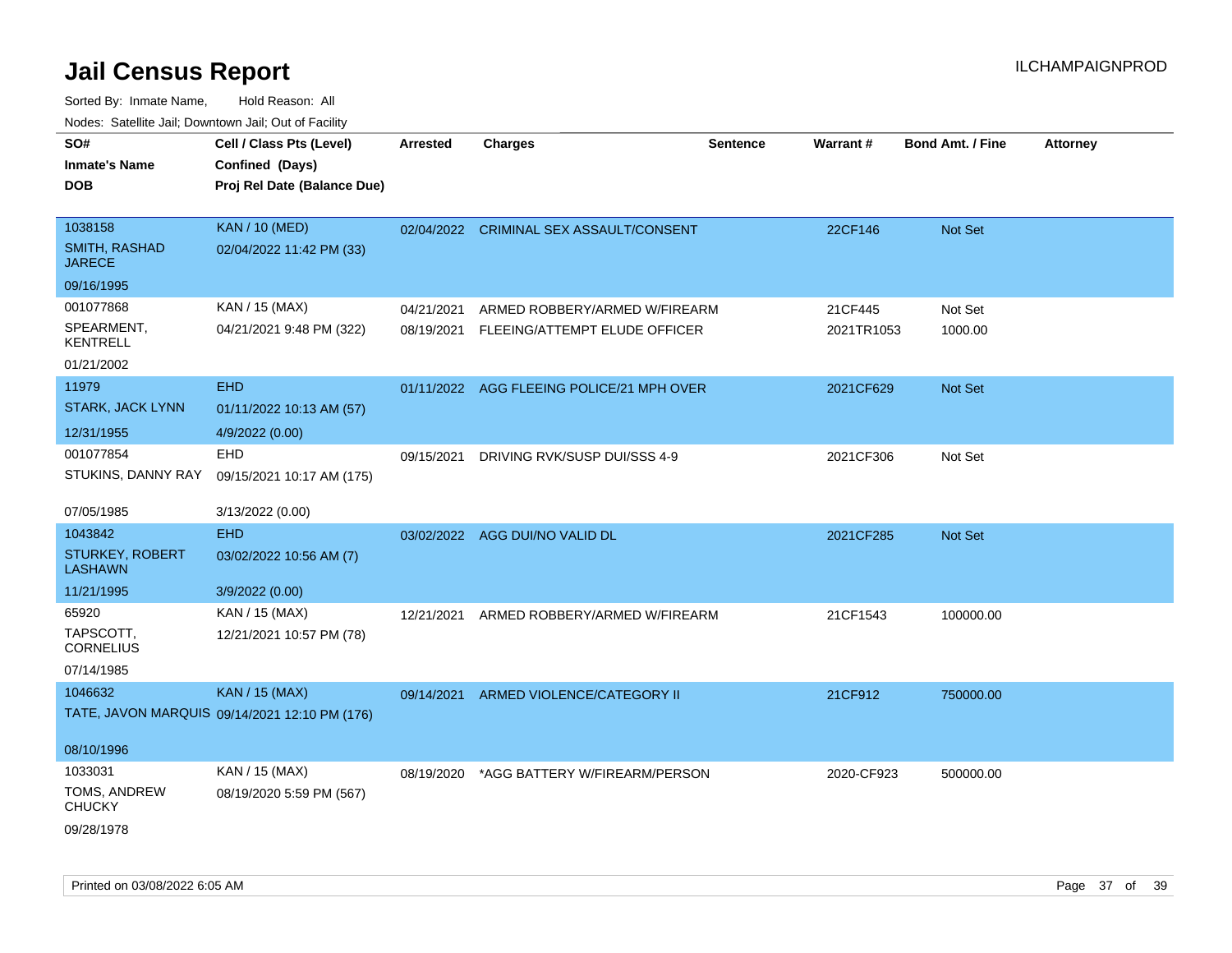| Noucs. Catchitic sail, Downtown sail, Out of Facility |                             |            |                                    |                 |               |                  |                 |
|-------------------------------------------------------|-----------------------------|------------|------------------------------------|-----------------|---------------|------------------|-----------------|
| SO#                                                   | Cell / Class Pts (Level)    | Arrested   | <b>Charges</b>                     | <b>Sentence</b> | Warrant#      | Bond Amt. / Fine | <b>Attorney</b> |
| <b>Inmate's Name</b>                                  | Confined (Days)             |            |                                    |                 |               |                  |                 |
| <b>DOB</b>                                            | Proj Rel Date (Balance Due) |            |                                    |                 |               |                  |                 |
|                                                       |                             |            |                                    |                 |               |                  |                 |
| 1004142                                               | <b>KAN / 15 (MAX)</b>       | 10/27/2021 | POSSESSION OF METH/15<100GRAMS     |                 | 2021CF1298    | 1500000.00       |                 |
| TOY, KAYON LARENZ                                     | 10/22/2021 1:01 PM (138)    |            |                                    |                 |               |                  |                 |
| 09/12/1991                                            |                             |            |                                    |                 |               |                  |                 |
| 001078386                                             | KAN / 10 (MED)              | 09/14/2021 | POSSESSION OF STOLEN FIREARM       |                 | 2021CF1099    | 250000.00        |                 |
| TURNER, AMARIO                                        | 09/14/2021 11:42 PM (176)   |            |                                    |                 |               |                  |                 |
| 09/23/2002                                            |                             |            |                                    |                 |               |                  |                 |
| 1011886                                               | <b>EHD</b>                  | 01/12/2022 | AGG FLEEING/2+ CON DEVICES         |                 | 2021CF378     | Not Set          |                 |
| <b>TURNER, SHAWNTAY</b><br><b>EUGENE</b>              | 01/12/2022 9:25 AM (56)     |            |                                    |                 |               |                  |                 |
| 01/09/1992                                            | 3/11/2022 (0.00)            |            |                                    |                 |               |                  |                 |
| 961786                                                | KAN / 15 (ADS)              |            | 01/24/2022 ARMED HABITUAL CRIMINAL |                 | 22CF104       | Not Set          |                 |
| <b>WARREN, DESIE</b><br>ARNEZ                         | 01/24/2022 7:23 AM (44)     |            |                                    |                 |               |                  |                 |
| 04/28/1988                                            |                             |            |                                    |                 |               |                  |                 |
| 1062558                                               | <b>KAN / 10 (MED)</b>       | 10/02/2021 | FELON POSS/USE WEAPON/FIREARM      |                 | 21CF1185      | Not Set          |                 |
| <b>WELLS, JIAMANTE</b><br><b>AMORE</b>                | 10/02/2021 8:29 PM (158)    |            |                                    |                 |               |                  |                 |
| 09/02/1995                                            |                             |            |                                    |                 |               |                  |                 |
| 1002033                                               | KAN / 15 (MAX)              | 09/08/2021 | DRIVING ON SUSPENDED LICENSE       |                 | 2019-TR-11944 | 5000.00          |                 |
| <b>WEST, ANTONIO</b>                                  | 09/08/2021 11:01 PM (182)   | 09/08/2021 | ARMED ROBBERY/ARMED W/FIREARM      |                 | 2020-CF-1406  | 500000.00        |                 |
| <b>DEONTA</b>                                         |                             | 09/08/2021 | AGG UNLAWFUL USE OF WEAPON/VEH     |                 | 2021-CF-AWOW  | Not Set          |                 |
| 04/15/1992                                            |                             | 09/08/2021 | OBSTRCT JUSTICE/LEAVE STATE        |                 | 2021-CF-AWOW  | Not Set          |                 |
|                                                       |                             | 09/08/2021 | ARMED VIOLENCE/CATEGORY I          |                 | 2021-CF-AWOW  | Not Set          |                 |
| 1022068                                               | <b>KAN / 15 (ADS)</b>       | 10/10/2021 | FELON POSS/USE WEAPON/FIREARM      |                 | 21CF1212      | Not Set          |                 |
| <b>WILKINS, MICHAEL</b><br><b>CARL</b>                | 10/10/2021 5:07 AM (150)    |            |                                    |                 |               |                  |                 |
| 07/10/1992                                            |                             |            |                                    |                 |               |                  |                 |